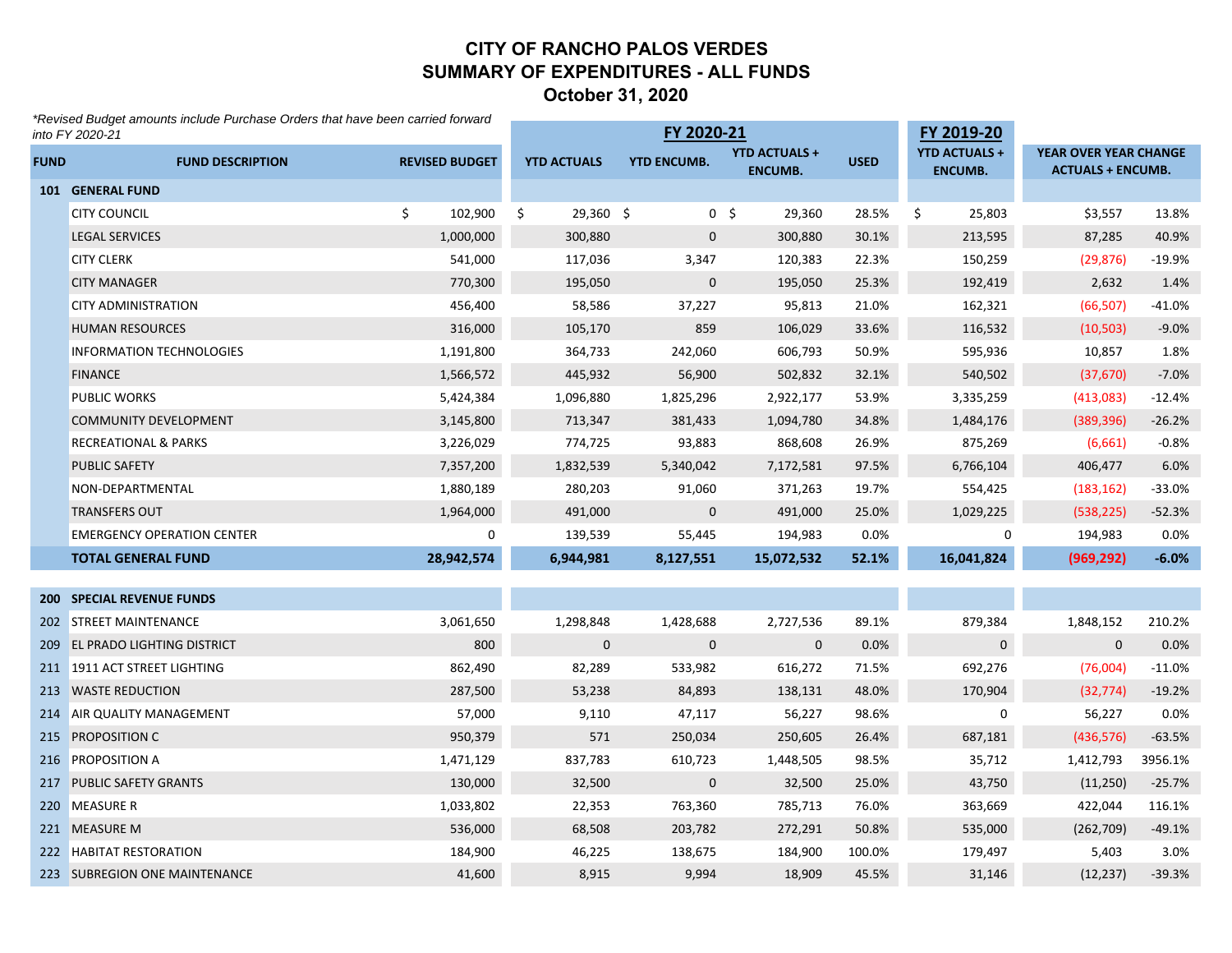#### **CITY OF RANCHO PALOS VERDESSUMMARY OF EXPENDITURES - ALL FUNDS October 31, 2020**

|             | *Revised Budget amounts include Purchase Orders that have been carried forward<br>into FY 2020-21 |                       |                    | FY 2020-21         |                                        |             | FY 2019-20                             |                                                          |          |
|-------------|---------------------------------------------------------------------------------------------------|-----------------------|--------------------|--------------------|----------------------------------------|-------------|----------------------------------------|----------------------------------------------------------|----------|
| <b>FUND</b> | <b>FUND DESCRIPTION</b>                                                                           | <b>REVISED BUDGET</b> | <b>YTD ACTUALS</b> | <b>YTD ENCUMB.</b> | <b>YTD ACTUALS +</b><br><b>ENCUMB.</b> | <b>USED</b> | <b>YTD ACTUALS +</b><br><b>ENCUMB.</b> | <b>YEAR OVER YEAR CHANGE</b><br><b>ACTUALS + ENCUMB.</b> |          |
|             | 224 MEASURE A MAINTENANCE                                                                         | 100,000               | 25,000             | 0                  | 25,000                                 | 25.0%       | 25,000                                 | 0                                                        | 0.0%     |
|             | 225 ABALONE COVE SEWER DISTRICT                                                                   | 151,715               | 18,648             | 93,508             | 112,156                                | 73.9%       | 40,516                                 | 71,640                                                   | 176.8%   |
|             | 227 GINSBERG CULTURAL ARTS BLDG.                                                                  | 0                     | 0                  | 0                  | 0                                      | 0.0%        | 0                                      | 0                                                        | 0.0%     |
|             | 228 DONOR RESTRICTED CONTRIBUTIONS                                                                | 38,422                | 1,865              | 24,557             | 26,422                                 | 68.8%       | 22,526                                 | 3,896                                                    | 17.3%    |
|             | <b>TOTAL SPECIAL REVENUE FUNDS</b>                                                                | 8,907,386             | 2,505,853          | 4,189,314          | 6,695,167                              | 75.2%       | 3,706,562                              | 2,988,606                                                | 80.6%    |
|             |                                                                                                   |                       |                    |                    |                                        |             |                                        |                                                          |          |
|             | <b>300 CAPITAL PROJECTS FUNDS</b>                                                                 |                       |                    |                    |                                        |             |                                        |                                                          |          |
|             | 310 COMMUNITY DEVELOPMENT BLOCK GRANT (CDBG)                                                      | 162,999               | 8,404              | 33,995             | 42,399                                 | 26.0%       | 131,261                                | (88, 862)                                                | $-67.7%$ |
|             | 330 INFRASTRUCTURE IMPROVEMENTS                                                                   | 3,850,508             | 108,416            | 1,449,653          | 1,558,070                              | 40.5%       | 5,728,083                              | (4, 170, 013)                                            | $-72.8%$ |
|             | 331 FEDERAL GRANTS                                                                                | 0                     | 0                  | 0                  | 0                                      | 0.0%        | 0                                      | 0                                                        | 0.0%     |
|             | 332 STATE GRANTS                                                                                  | 212,945               | 24,656             | 186,908            | 211,563                                | 99.4%       | 496,778                                | (285, 215)                                               | $-57.4%$ |
|             | 334 QUIMBY PARK DEVELOPMENT                                                                       | 267,990               | $\mathbf{0}$       | 267,990            | 267,990                                | 100.0%      | 862,706                                | (594, 716)                                               | $-68.9%$ |
|             | 336 LOW-MODERATE INCOME HOUSING                                                                   | $\mathsf{O}\xspace$   | $\mathbf 0$        | $\mathbf{0}$       | $\mathbf 0$                            | 0.0%        | 0                                      | $\mathbf 0$                                              | 0.0%     |
|             | 338 DEVELOPMENT IMPACT MITIGATION (EET)                                                           | 210,000               | 40,125             | 116,242            | 156,367                                | 74.5%       | 304,534                                | (148, 167)                                               | $-48.7%$ |
|             | <b>TOTAL CAPITAL PROJECTS FUNDS</b>                                                               | 4,704,442             | 181,601            | 2,054,787          | 2,236,388                              | 47.5%       | 7,523,361                              | (5, 286, 973)                                            | $-70.3%$ |
|             |                                                                                                   |                       |                    |                    |                                        |             |                                        |                                                          |          |
|             | <b>600 INTERNAL SERVICE FUND</b>                                                                  |                       |                    |                    |                                        |             |                                        |                                                          |          |
|             | 681 EQUIPMENT REPLACEMENT                                                                         | 788,997               | 64,829             | 108,549            | 173,378                                | 22.0%       | 272,369                                | (98, 991)                                                | $-36.3%$ |
|             | <b>TOTAL INTERNAL SERVICE FUNDS</b>                                                               | 788,997               | 64,829             | 108,549            | 173,378                                | 22.0%       | 272,369                                | (98, 991)                                                | $-36.3%$ |
|             | <b>REDEVELOPMENT AGENCY</b>                                                                       |                       |                    |                    |                                        |             |                                        |                                                          |          |
|             | 701 REDEVELOPMENT OBLIGATION                                                                      | 0                     | 275                | 0                  | 275                                    | 0.0%        | 0                                      | 275                                                      | 0.0%     |
|             | <b>TOTAL REDEVELOPMENT AGENCY</b>                                                                 | $\mathbf{0}$          | 275                | $\mathbf{0}$       | 275                                    | 0.0%        | $\mathbf{0}$                           | 275                                                      | 0.0%     |
|             |                                                                                                   |                       |                    |                    |                                        |             |                                        |                                                          |          |
|             | <b>IMPROVEMENT AUTHORITIES</b>                                                                    |                       |                    |                    |                                        |             |                                        |                                                          |          |
|             | 285 IA - PORTUGUESE BEND MAINTENANCE                                                              | 90,000                | 20,148             | 24,114             | 44,262                                 | 49.2%       | 8,939                                  | 35,323                                                   | 395.1%   |
|             | 795 IMPROVEMENT AUTHORITY - ABALONE COVE MAINT.                                                   | 56,000                | 13,210             | 14,759             | 27,969                                 | 49.9%       | 11,775                                 | 16,195                                                   | 137.5%   |
|             | <b>TOTAL IMPROVEMENT AUTHORITIES</b>                                                              | 146,000               | 33,358             | 38,873             | 72,231                                 | 49.5%       | 20,714                                 | 51,518                                                   | 248.7%   |
|             | <b>TOTAL EXPENDITURES ALL FUNDS</b>                                                               | 43,489,400            | $9,730,898$ \$     | 14,519,074 \$      | 24,249,972                             | 55.8%       | 27,564,830                             | (3.314.858)                                              | $-12.0%$ |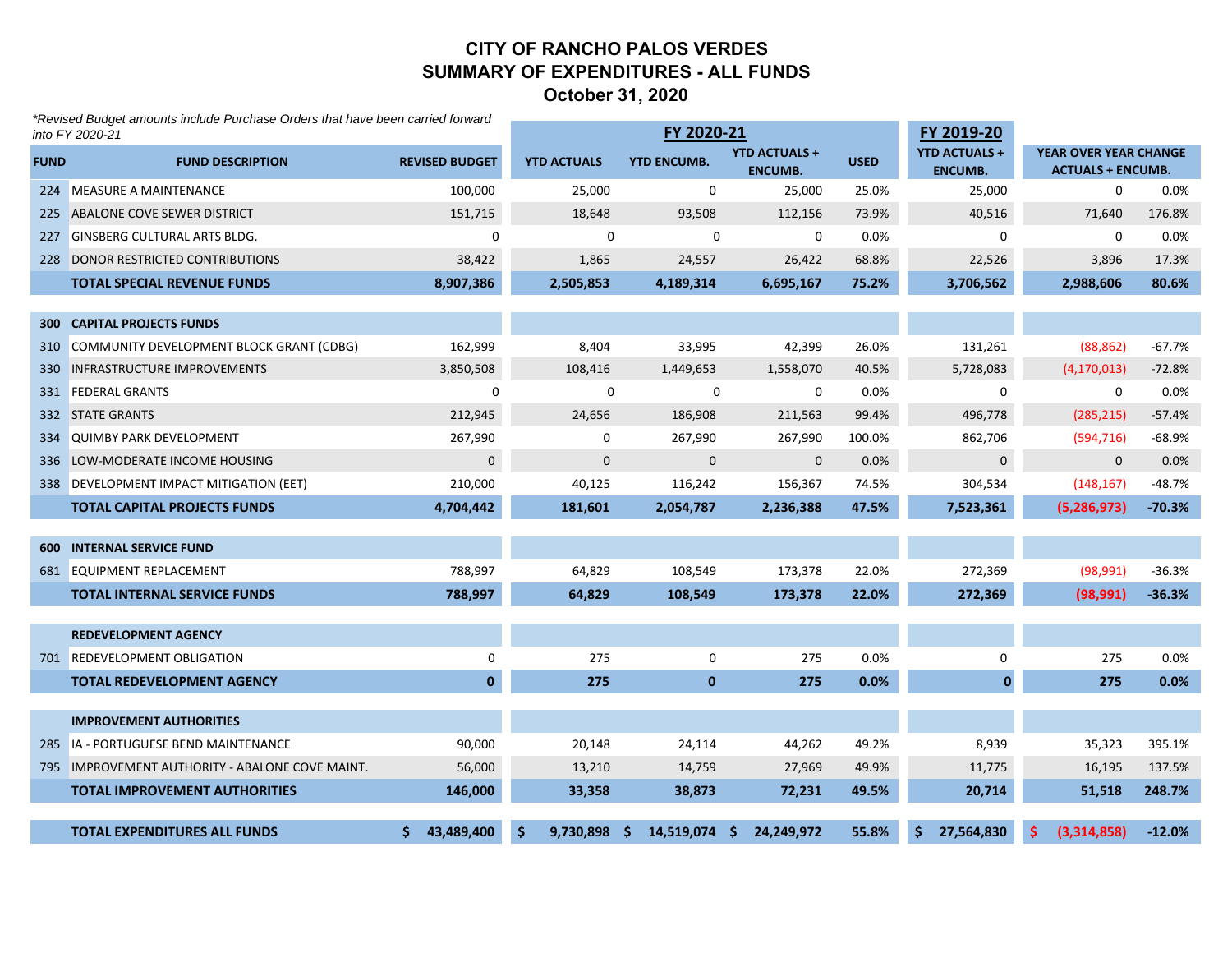|             |                   |                                        |                                           |             |                       |                     |                           |          | <b>AVAILABLE</b> |        |
|-------------|-------------------|----------------------------------------|-------------------------------------------|-------------|-----------------------|---------------------|---------------------------|----------|------------------|--------|
| <b>FUND</b> | <b>DEPARTMENT</b> | <b>ACCOUNT</b>                         | <b>ACCOUNT DESCRIPTION</b>                | <b>TYPE</b> | <b>REVISED BUDGET</b> | <b>YTD EXPENDED</b> | MTD EXPENDED ENCUMBRANCES |          | <b>BUDGET</b>    | % USED |
| 101         | 1110              | 101-400-1110-4102                      | <b>PART-TIME SALARIES</b>                 | E           | 24,000                | 8,307.90            | 2,769.30                  | 0.00     | 15,692           | 34.60  |
| 101         | 1110              | 101-400-1110-4201                      | HEALTH/DENTAL/VISION INSURANCE            | E           | 29,900                | 10,549.34           | 3,088.13                  | 0.00     | 19,351           | 35.30  |
| 101         | 1110              | 101-400-1110-4202                      | FICA/MEDICARE                             | E           | 1,500                 | 583.40              | 188.24                    | 0.00     | 917              | 38.90  |
| 101         | 1110              | 101-400-1110-4204                      | <b>WORKERS' COMPENSATION</b>              | E           | 500                   | 287.97              | 81.11                     | 0.00     | 212              | 57.60  |
| 101         | 1110              | 101-400-1110-4205                      | <b>OTHER BENEFITS</b>                     | E           | 700                   | 243.00              | 81.00                     | 0.00     | 457              | 34.70  |
| 101         | 1110              | 101-400-1110-4206                      | H.S.A. CONTRIBUTION                       | E           | 6,000                 | 2,076.93            | 692.31                    | 0.00     | 3,923            | 34.60  |
| 101         | 1110              | 101-400-1110-4310                      | <b>OPERATING MATERIALS &amp; SUPPLIES</b> | E           | 5,300                 | 156.76              | 156.76                    | 0.00     | 5,143            | 3.00   |
| 101         | 1110              | 101-400-1110-4311                      | <b>POSTAGE</b>                            | E           | 0                     | 3,611.72            | 0.00                      | 0.00     | $-3,612$         | 100.00 |
| 101         | 1110              | 101-400-1110-6001                      | <b>MEETINGS &amp; CONFERENCES</b>         | E           | 35,000                | 3,543.19            | 2,185.54                  | 0.00     | 31,457           | 10.10  |
| 101         | 1210              | 101-400-1210-5101                      | <b>LEGAL - PROF &amp; TECH</b>            | E           | 25,000                | 0.00                | 0.00                      | 0.00     | 25,000           | 0.00   |
| 101         | 1210              | 101-400-1210-5107                      | LEGAL SERVICES - GENERAL                  | E           | 570,000               | 154,042.37          | 41,024.80                 | 0.00     | 415,958          | 27.00  |
| 101         | 1210              | 101-400-1210-5108                      | LEGAL SERVICES - LABOR NEG.               | E           | 40,000                | 266.50              | 0.00                      | 0.00     | 39,734           | 0.70   |
| 101         | 1210              | 101-400-1210-5109                      | LEGAL SERVICES - LITIGATION               | E           | 230,000               | 127,082.26          | 21,449.34                 | 0.00     | 102,918          | 55.30  |
| 101         | 1210              | 101-400-1210-5110                      | LEGAL SERVICES - CODE ENFORCE             | E           | 65,000                | 10,300.81           | 4,049.50                  | 0.00     | 54,699           | 15.80  |
| 101         | 1210              | 101-400-1210-5119                      | <b>LEGAL SERVICES - PRA</b>               | E           | 70,000                | 9,188.00            | 1,070.00                  | 0.00     | 60,812           | 13.10  |
| 101         | 1310              | 101-400-1310-4101                      | <b>FULL-TIME SALARIES</b>                 | E           | 276,500               | 71,153.10           | 26,199.52                 | 0.00     | 205,347          | 25.70  |
| 101         | 1310              | 101-400-1310-4103                      | <b>OVER-TIME SALARIES</b>                 | E           | 16,200                | 8,369.20            | 4,426.43                  | 0.00     | 7,831            | 51.70  |
| 101         | 1310              |                                        | HEALTH/DENTAL/VISION INSURANCE            | E           | 23,400                | 11,895.78           |                           | 0.00     | 11,504           | 50.80  |
| 101         | 1310              | 101-400-1310-4201<br>101-400-1310-4202 | FICA/MEDICARE                             | E           | 3,600                 |                     | 4,150.05<br>397.93        | 0.00     | 2,560            | 28.90  |
|             |                   |                                        |                                           | E           |                       | 1,039.58            |                           |          |                  |        |
| 101         | 1310              | 101-400-1310-4203                      | <b>CALPERS RETIREMENT</b>                 | E           | 26,900                | 7,827.75            | 2,905.79                  | 0.00     | 19,072           | 29.10  |
| 101         | 1310              | 101-400-1310-4204                      | <b>WORKERS' COMPENSATION</b>              |             | 5,600                 | 1,698.92            | 613.68                    | 0.00     | 3,901            | 30.30  |
| 101         | 1310              | 101-400-1310-4205                      | <b>OTHER BENEFITS</b>                     | E           | 9,300                 | 2,366.10            | 844.77                    | 0.00     | 6,934            | 25.40  |
| 101         | 1310              | 101-400-1310-4206                      | H.S.A. CONTRIBUTION                       | E           | 6,000                 | 2,798.35            | 1,038.48                  | 0.00     | 3,202            | 46.60  |
| 101         | 1310              | 101-400-1310-4207                      | <b>CALPERS UNFUNDED LIABILITIES</b>       | E           | 10,700                | 5,377.45            | 1,949.40                  | 0.00     | 5,323            | 50.30  |
| 101         | 1310              | 101-400-1310-4310                      | <b>OPERATING MATERIALS &amp; SUPPLIES</b> | E           | 1,500                 | 121.05              | 61.69                     | 1,378.95 | $\mathbf 0$      | 100.00 |
| 101         | 1310              | 101-400-1310-4601                      | <b>DUES &amp; MEMBERSHIPS</b>             | E           | 1,300                 | 375.00              | 0.00                      | 0.00     | 925              | 28.80  |
| 101         | 1310              | 101-400-1310-5101                      | PROFESSIONAL/TECHNICAL SERVICE            | E           | 1,500                 | 0.00                | 0.00                      | 0.00     | 1,500            | 0.00   |
| 101         | 1310              | 101-400-1310-5102                      | ADVERTISING                               | E           | 2,500                 | 0.00                | 0.00                      | 0.00     | 2,500            | 0.00   |
| 101         | 1310              | 101-400-1310-5103                      | PRINTING/BINDING                          | E           | 1,000                 | 156.90              | 156.90                    | 0.00     | 843              | 15.70  |
| 101         | 1310              | 101-400-1310-6001                      | <b>MEETINGS &amp; CONFERENCES</b>         | E           | 1,500                 | 75.00               | 75.00                     | 0.00     | 1,425            | 5.00   |
| 101         | 1310              | 101-400-1310-6002                      | TRAVEL/MILEAGE REIMBURSEMENT              | E           | 300                   | 0.00                | 0.00                      | 0.00     | 300              | 0.00   |
| 101         | 1310              | 101-400-1310-6101                      | <b>TRAINING</b>                           | E           | 2,500                 | 675.00              | 675.00                    | 0.00     | 1,825            | 27.00  |
| 101         | 1310              | 101-400-1310-6102                      | PUBLICATIONS/JOURNALS                     | E           | 10,500                | 741.00              | 0.00                      | 1,759.00 | 8,000            | 23.80  |
| 101         | 1310              | 101-400-1310-6201                      | EQUIPMENT REPLACEMENT CHARGES             | E           | 700                   | 175.00              | 0.00                      | 0.00     | 525              | 25.00  |
| 101         | 1410              | 101-400-1410-4101                      | <b>FULL-TIME SALARIES</b>                 | E           | 550,900               | 140,213.31          | 52,166.29                 | 0.00     | 410,687          | 25.50  |
| 101         | 1410              | 101-400-1410-4106                      | AUTOMOBILE ALLOWANCES                     | E           | 10,200                | 3,400.00            | 850.00                    | 0.00     | 6,800            | 33.30  |
| 101         | 1410              | 101-400-1410-4201                      | HEALTH/DENTAL/VISION INSURANCE            | E           | 42,000                | 8,300.80            | 3,177.47                  | 0.00     | 33,699           | 19.80  |
| 101         | 1410              | 101-400-1410-4202                      | FICA/MEDICARE                             | E           | 7,300                 | 1,976.82            | 707.86                    | 0.00     | 5,323            | 27.10  |
| 101         | 1410              | 101-400-1410-4203                      | <b>CALPERS RETIREMENT</b>                 | E           | 55,700                | 14,023.30           | 5,175.89                  | 0.00     | 41,677           | 25.20  |
| 101         | 1410              | 101-400-1410-4204                      | <b>WORKERS' COMPENSATION</b>              | E           | 11,000                | 3,138.02            | 1,063.28                  | 0.00     | 7,862            | 28.50  |
| 101         | 1410              | 101-400-1410-4205                      | <b>OTHER BENEFITS</b>                     | E           | 14,000                | 6,395.28            | 2,357.66                  | 0.00     | 7,605            | 45.70  |
| 101         | 1410              | 101-400-1410-4206                      | H.S.A. CONTRIBUTION                       | E           | 9,000                 | 995.35              | 346.17                    | 0.00     | 8,005            | 11.10  |
| 101         | 1410              | 101-400-1410-4207                      | <b>CALPERS UNFUNDED LIABILITIES</b>       | E           | 30,800                | 7,009.54            | 2,515.83                  | 0.00     | 23,790           | 22.80  |
| 101         | 1410              | 101-400-1410-4310                      | <b>OPERATING MATERIALS &amp; SUPPLIES</b> | E           | 5,000                 | 132.35              | 66.90                     | 0.00     | 4,868            | 2.60   |
| 101         | 1410              | 101-400-1410-4311                      | POSTAGE                                   | E           | 100                   | 0.00                | 0.00                      | 0.00     | 100              | 0.00   |
| 101         | 1410              | 101-400-1410-4601                      | <b>DUES &amp; MEMBERSHIPS</b>             | E           | 3,800                 | 7,511.95            | 400.00                    | 0.00     | $-3,712$         | 197.70 |
| 101         | 1410              | 101-400-1410-5101                      | PROFESSIONAL/TECHNICAL SERVICE            | E           | 5,000                 | 0.00                | 0.00                      | 0.00     | 5,000            | 0.00   |
| 101         | 1410              | 101-400-1410-5103                      | PRINTING/BINDING                          | E           | 600                   | 0.00                | 0.00                      | 0.00     | 600              | 0.00   |
| 101         | 1410              | 101-400-1410-6001                      | <b>MEETINGS &amp; CONFERENCES</b>         | E           | 20,000                | 325.00              | 275.00                    | 0.00     | 19,675           | 1.60   |
| 101         | 1410              | 101-400-1410-6002                      | TRAVEL/MILEAGE REIMBURSEMENT              | E           | 500                   | 0.00                | 0.00                      | 0.00     | 500              | 0.00   |
| 101         | 1410              | 101-400-1410-6102                      | PUBLICATIONS/JOURNALS                     | E           | 400                   | 628.72              | 390.72                    | 0.00     | $-229$           | 157.20 |
| 101         | 1410              | 101-400-1410-6201                      | EQUIPMENT REPLACEMENT CHARGES             | F           | 4,000                 | 1,000.00            | 0.00                      | 0.00     | 3,000            | 25.00  |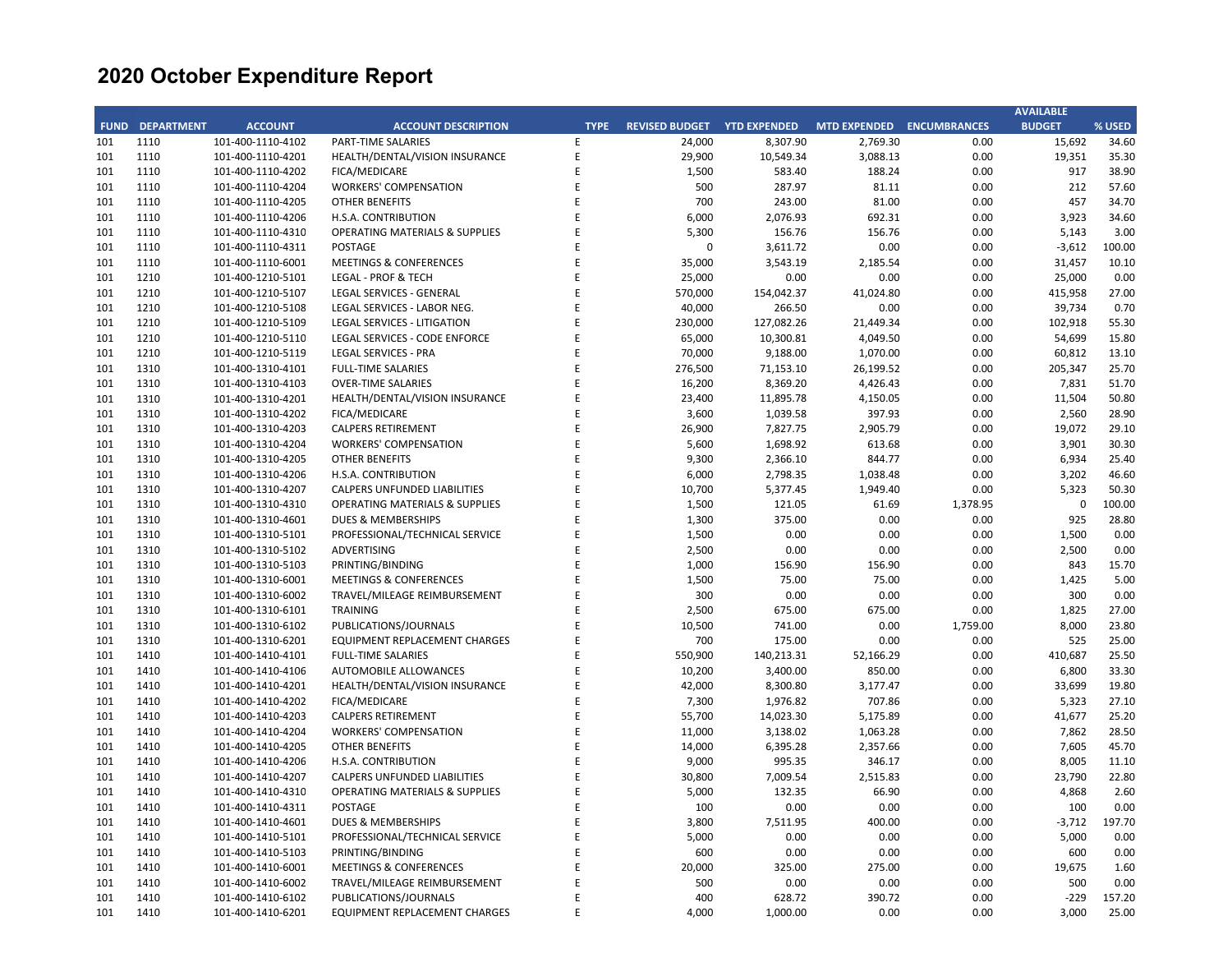|             |                   |                   |                                           |             |                       |                     |                           |           | <b>AVAILABLE</b> |          |
|-------------|-------------------|-------------------|-------------------------------------------|-------------|-----------------------|---------------------|---------------------------|-----------|------------------|----------|
| <b>FUND</b> | <b>DEPARTMENT</b> | <b>ACCOUNT</b>    | <b>ACCOUNT DESCRIPTION</b>                | <b>TYPE</b> | <b>REVISED BUDGET</b> | <b>YTD EXPENDED</b> | MTD EXPENDED ENCUMBRANCES |           | <b>BUDGET</b>    | % USED   |
| 101         | 1420              | 101-400-1420-4310 | <b>OPERATING MATERIALS &amp; SUPPLIES</b> | E           | 3,000                 | 877.45              | 482.14                    | 0.00      | 2,123            | 29.20    |
| 101         | 1420              | 101-400-1420-4311 | <b>POSTAGE</b>                            | E           | 8,400                 | 4,000.00            | 0.00                      | 0.00      | 4,400            | 47.60    |
| 101         | 1420              | 101-400-1420-4601 | <b>DUES &amp; MEMBERSHIPS</b>             | Е           | 45,800                | 11,075.48           | 0.00                      | 0.00      | 34,725           | 24.20    |
| 101         | 1420              | 101-400-1420-5103 | PRINTING/BINDING                          | E           | 10,000                | 2,575.56            | 2,125.00                  | 6,375.00  | 1,049            | 89.50    |
| 101         | 1420              | 101-400-1420-5201 | REPAIR & MAINTENANCE SERVICES             | E           | 1,100                 | 365.28              | 91.32                     | 0.00      | 735              | 33.20    |
| 101         | 1420              | 101-400-1420-6001 | <b>MEETINGS &amp; CONFERENCES</b>         | E           | 0                     | 637.28              | 424.79                    | 0.00      | $-637$           | 100.00   |
| 101         | 1430              | 101-400-1430-4101 | <b>FULL-TIME SALARIES</b>                 | E           | 71,100                | $-6,152.20$         | 0.00                      | 0.00      | 77,252           | $-8.70$  |
| 101         | 1430              | 101-400-1430-4201 | HEALTH/DENTAL/VISION INSURANCE            | E           | 7,500                 | $-636.88$           | 0.87                      | 0.00      | 8,137            | $-8.50$  |
| 101         | 1430              | 101-400-1430-4202 | FICA/MEDICARE                             | E           | 1,000                 | $-82.84$            | 0.12                      | 0.00      | 1,083            | $-8.30$  |
| 101         | 1430              | 101-400-1430-4203 | <b>CALPERS RETIREMENT</b>                 | E           | 5,500                 | $-480.10$           | 0.00                      | 0.00      | 5,980            | $-8.70$  |
| 101         | 1430              | 101-400-1430-4204 | <b>WORKERS' COMPENSATION</b>              | E           | 1,400                 | $-141.93$           | 0.15                      | 0.00      | 1,542            | $-10.10$ |
| 101         | 1430              | 101-400-1430-4205 | OTHER BENEFITS                            | E           | 400                   | $-41.44$            | 0.06                      | 0.00      | 441              | $-10.40$ |
| 101         | 1430              | 101-400-1430-4206 | H.S.A. CONTRIBUTION                       | E           | 2,400                 | 0.00                | 0.00                      | 0.00      | 2,400            | 0.00     |
| 101         | 1430              | 101-400-1430-4207 | <b>CALPERS UNFUNDED LIABILITIES</b>       | E           | 400                   | 82.18               | 21.45                     | 0.00      | 318              | 20.50    |
| 101         | 1430              | 101-400-1430-4310 | <b>OPERATING MATERIALS &amp; SUPPLIES</b> | E           | 11,180                | 1,948.04            | 0.00                      | 0.00      | 9,232            | 17.40    |
| 101         | 1430              | 101-400-1430-4311 | <b>POSTAGE</b>                            | E           | 3,620                 | 0.00                | 0.00                      | 0.00      | 3,620            | 0.00     |
| 101         | 1430              | 101-400-1430-4601 | <b>DUES &amp; MEMBERSHIPS</b>             | E           | 11,400                | 0.00                | 0.00                      | 0.00      | 11,400           | 0.00     |
| 101         | 1430              | 101-400-1430-5101 | PROFESSIONAL/TECHNICAL SERVICE            | E           | 18,500                | 0.00                | 0.00                      | 5,452.00  | 13,048           | 29.50    |
| 101         | 1430              | 101-400-1430-5103 | PRINTING/BINDING                          | E           | 500                   | 0.00                | 0.00                      | 0.00      | 500              | 0.00     |
| 101         | 1430              | 101-400-1430-5301 | <b>TELEPHONE</b>                          | E           | 3,000                 | 681.54              | 270.03                    | 0.00      | 2,318            | 22.70    |
|             |                   |                   |                                           | E           |                       |                     |                           |           |                  | 4.80     |
| 101         | 1430              | 101-400-1430-6001 | <b>MEETINGS &amp; CONFERENCES</b>         | E           | 4,800                 | 232.54              | 82.54                     | 0.00      | 4,567            |          |
| 101         | 1430              | 101-400-1430-6002 | TRAVEL/MILEAGE REIMBURSEMENT              |             | 200                   | 0.00                | 0.00                      | 0.00      | 200              | 0.00     |
| 101         | 1430              | 101-400-1430-6101 | <b>TRAINING</b>                           | E           | 14,500                | 0.00                | 0.00                      | 0.00      | 14,500           | 0.00     |
| 101         | 1430              | 101-400-1430-6201 | EQUIPMENT REPLACEMENT CHARGES             | E           | 1,000                 | 250.00              | 0.00                      | 0.00      | 750              | 25.00    |
| 101         | 1440              | 101-400-1440-4102 | PART-TIME SALARIES                        | E           | 108,000               | 18,798.27           | 6,215.22                  | 0.00      | 89,202           | 17.40    |
| 101         | 1440              | 101-400-1440-4201 | HEALTH/DENTAL/VISION INSURANCE            | E           | 13,500                | 4,277.09            | 1,554.93                  | 0.00      | 9,223            | 31.70    |
| 101         | 1440              | 101-400-1440-4202 | FICA/MEDICARE                             | E           | 4,100                 | 342.70              | 76.84                     | 0.00      | 3,757            | 8.40     |
| 101         | 1440              | 101-400-1440-4203 | <b>CALPERS RETIREMENT</b>                 | E           | 4,600                 | 1,340.29            | 487.76                    | 0.00      | 3,260            | 29.10    |
| 101         | 1440              | 101-400-1440-4204 | <b>WORKERS' COMPENSATION</b>              | E           | 2,200                 | 400.75              | 124.30                    | 0.00      | 1,799            | 18.20    |
| 101         | 1440              | 101-400-1440-4207 | <b>CALPERS UNFUNDED LIABILITIES</b>       | E           | 300                   | 55.29               | 13.29                     | 0.00      | 245              | 18.40    |
| 101         | 1440              | 101-400-1440-4310 | <b>OPERATING MATERIALS &amp; SUPPLIES</b> | E           | 6,000                 | 506.86              | 178.51                    | 0.00      | 5,493            | 8.40     |
| 101         | 1440              | 101-400-1440-4601 | <b>DUES &amp; MEMBERSHIPS</b>             | E           | 700                   | 0.00                | 0.00                      | 0.00      | 700              | 0.00     |
| 101         | 1440              | 101-400-1440-5101 | PROFESSIONAL/TECHNICAL SERVICE            | E           | 90,000                | 17,600.00           | 5,600.00                  | 25,400.00 | 47,000           | 47.80    |
| 101         | 1440              | 101-400-1440-6201 | EQUIPMENT REPLACEMENT CHARGES             | E           | 300                   | 75.00               | 0.00                      | 0.00      | 225              | 25.00    |
| 101         | 1450              | 101-400-1450-4101 | <b>FULL-TIME SALARIES</b>                 | E           | 213,800               | 67,751.49           | 24,730.38                 | 0.00      | 146,049          | 31.70    |
| 101         | 1450              | 101-400-1450-4102 | PART-TIME SALARIES                        | E           | 0                     | 13,567.36           | 5,086.48                  | 0.00      | $-13,567$        | 100.00   |
| 101         | 1450              | 101-400-1450-4201 | HEALTH/DENTAL/VISION INSURANCE            | E           | 10,600                | 3,300.46            | 908.55                    | 0.00      | 7,300            | 31.10    |
| 101         | 1450              | 101-400-1450-4202 | FICA/MEDICARE                             | E           | 2,900                 | 1,983.97            | 728.42                    | 0.00      | 916              | 68.40    |
| 101         | 1450              | 101-400-1450-4203 | <b>CALPERS RETIREMENT</b>                 | E           | 18,800                | 5,997.64            | 2,189.19                  | 0.00      | 12,802           | 31.90    |
| 101         | 1450              | 101-400-1450-4204 | <b>WORKERS' COMPENSATION</b>              | E           | 4,300                 | 1,787.61            | 610.61                    | 0.00      | 2,512            | 41.60    |
| 101         | 1450              | 101-400-1450-4205 | OTHER BENEFITS                            | E           | 7,000                 | 2,229.80            | 811.56                    | 0.00      | 4,770            | 31.90    |
| 101         | 1450              | 101-400-1450-4206 | H.S.A. CONTRIBUTION                       | E           | 1,500                 | 0.00                | 0.00                      | 0.00      | 1,500            | 0.00     |
| 101         | 1450              | 101-400-1450-4207 | CALPERS UNFUNDED LIABILITIES              | E           | 1,600                 | 253.33              | 40.05                     | 0.00      | 1,347            | 15.80    |
| 101         | 1450              | 101-400-1450-4310 | <b>OPERATING MATERIALS &amp; SUPPLIES</b> | E           | 4,000                 | 210.29              | 0.00                      | 858.65    | 2,931            | 26.70    |
| 101         | 1450              | 101-400-1450-4601 | <b>DUES &amp; MEMBERSHIPS</b>             | E           | 2,000                 | 4,250.00            | 0.00                      | 0.00      | $-2,250$         | 212.50   |
| 101         | 1450              | 101-400-1450-5101 | PROFESSIONAL/TECHNICAL SERVICE            | E           | 30,000                | 2,887.05            | 1,358.85                  | 0.00      | 27,113           | 9.60     |
| 101         | 1450              | 101-400-1450-5103 | PRINTING/BINDING                          | E           | 500                   | 0.00                | 0.00                      | 0.00      | 500              | 0.00     |
| 101         | 1450              | 101-400-1450-5117 | RECRUITMENT ACTIVITIES                    | E           | 4,000                 | 0.00                | 0.00                      | 0.00      | 4,000            | 0.00     |
| 101         | 1450              | 101-400-1450-6001 | <b>MEETINGS &amp; CONFERENCES</b>         | E           | 3,000                 | 0.00                | 0.00                      | 0.00      | 3,000            | 0.00     |
| 101         | 1450              | 101-400-1450-6002 | TRAVEL/MILEAGE REIMBURSEMENT              | E           | 500                   | 0.00                | 0.00                      | 0.00      | 500              | 0.00     |
| 101         | 1450              | 101-400-1450-6101 | <b>TRAINING</b>                           | E           | 4,000                 | 384.00              | 384.00                    | 0.00      | 3,616            | 9.60     |
| 101         | 1450              | 101-400-1450-6102 | PUBLICATIONS/JOURNALS                     | F           | 500                   | 0.00                | 0.00                      | 0.00      | 500              | 0.00     |
|             |                   |                   |                                           |             |                       |                     |                           |           |                  |          |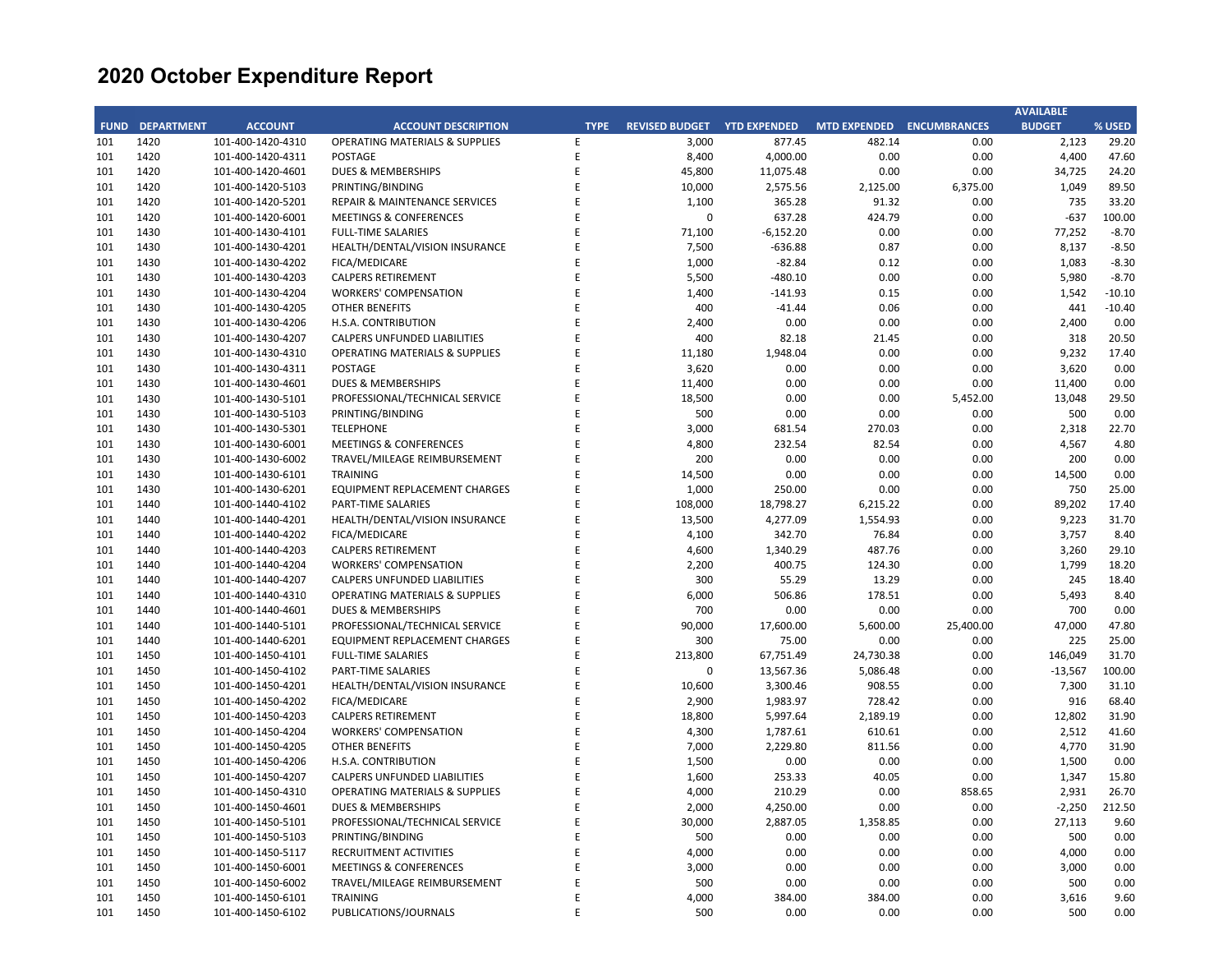|             |                   |                   |                                           |             |                       |                     |                     |                     | <b>AVAILABLE</b> |        |
|-------------|-------------------|-------------------|-------------------------------------------|-------------|-----------------------|---------------------|---------------------|---------------------|------------------|--------|
| <b>FUND</b> | <b>DEPARTMENT</b> | <b>ACCOUNT</b>    | <b>ACCOUNT DESCRIPTION</b>                | <b>TYPE</b> | <b>REVISED BUDGET</b> | <b>YTD EXPENDED</b> | <b>MTD EXPENDED</b> | <b>ENCUMBRANCES</b> | <b>BUDGET</b>    | % USED |
| 101         | 1450              | 101-400-1450-6104 | RISK/SAFETY ACTIVITIES                    | E           | 6,500                 | 442.07              | 0.00                | 0.00                | 6,058            | 6.80   |
| 101         | 1450              | 101-400-1450-6201 | EQUIPMENT REPLACEMENT CHARGES             | E           | 500                   | 125.00              | 0.00                | 0.00                | 375              | 25.00  |
| 101         | 1470              | 101-400-1470-4101 | <b>FULL-TIME SALARIES</b>                 | E           | 250,600               | 79,146.45           | 29,017.05           | 0.00                | 171,454          | 31.60  |
| 101         | 1470              | 101-400-1470-4102 | PART-TIME SALARIES                        | E           | 24,300                | 0.00                | 0.00                | 0.00                | 24,300           | 0.00   |
| 101         | 1470              | 101-400-1470-4201 | HEALTH/DENTAL/VISION INSURANCE            | E           | 14,100                | 5,936.00            | 1,997.19            | 0.00                | 8,164            | 42.10  |
| 101         | 1470              | 101-400-1470-4202 | FICA/MEDICARE                             | E           | 3,300                 | 1,117.99            | 385.56              | 0.00                | 2,182            | 33.90  |
| 101         | 1470              | 101-400-1470-4203 | <b>CALPERS RETIREMENT</b>                 | E           | 19,500                | 6,159.58            | 2,258.00            | 0.00                | 13,340           | 31.60  |
| 101         | 1470              | 101-400-1470-4204 | <b>WORKERS' COMPENSATION</b>              | E           | 5,000                 | 1,791.20            | 587.80              | 0.00                | 3,209            | 35.80  |
| 101         | 1470              | 101-400-1470-4205 | <b>OTHER BENEFITS</b>                     | E           | 7,300                 | 2,318.47            | 819.09              | 0.00                | 4,982            | 31.80  |
| 101         | 1470              | 101-400-1470-4206 | H.S.A. CONTRIBUTION                       | E           | 3,000                 | 960.62              | 346.17              | 0.00                | 2,039            | 32.00  |
| 101         | 1470              | 101-400-1470-4207 | CALPERS UNFUNDED LIABILITIES              | E           | 1,300                 | 255.29              | 62.08               | 0.00                | 1,045            | 19.60  |
| 101         | 1470              | 101-400-1470-4310 | <b>OPERATING MATERIALS &amp; SUPPLIES</b> | E           | 27,500                | 16,016.95           | 6,454.35            | 3,834.64            | 7,648            | 72.20  |
| 101         | 1470              | 101-400-1470-4601 | <b>DUES &amp; MEMBERSHIPS</b>             | E           | 200                   | 130.00              | 130.00              | 0.00                | 70               | 65.00  |
| 101         | 1470              | 101-400-1470-5101 | PROFESSIONAL/TECHNICAL SERVICE            | E           | 265,000               | 79,972.93           | 48,884.75           | 145,987.87          | 39,039           | 85.30  |
| 101         | 1470              | 101-400-1470-5201 | REPAIR & MAINTENANCE SERVICES             | E           | 388,800               | 119,924.98          | 39,758.71           | 83,242.34           | 185,633          | 52.30  |
| 101         | 1470              | 101-400-1470-6001 | <b>MEETINGS &amp; CONFERENCES</b>         | E           | 15,000                | 0.00                | 0.00                | 0.00                | 15,000           | 0.00   |
| 101         | 1470              | 101-400-1470-6002 | TRAVEL/MILEAGE REIMBURSEMENT              | E           | 400                   | 0.00                | 0.00                | 0.00                | 400              | 0.00   |
| 101         | 1470              | 101-400-1470-6101 | <b>TRAINING</b>                           | E           | 10,000                | 0.00                | 0.00                | 0.00                | 10,000           | 0.00   |
| 101         | 1470              | 101-400-1470-6102 | PUBLICATIONS/JOURNALS                     | E           | 300                   | 0.00                | 0.00                | 0.00                | 300              | 0.00   |
| 101         | 1470              | 101-400-1470-6201 | EQUIPMENT REPLACEMENT CHARGES             | E           | 45,200                | 11,300.00           | 0.00                | 0.00                | 33,900           | 25.00  |
| 101         | 1470              | 101-400-1470-8101 |                                           | E           | 1,000                 | 0.00                | 0.00                | 0.00                | 1,000            | 0.00   |
|             |                   |                   | <b>EQUIPMENT &amp; FURNITURE</b>          | E           |                       |                     |                     |                     |                  | 0.00   |
| 101         | 1480              | 101-400-1480-4310 | <b>OPERATING MATERIALS &amp; SUPPLIES</b> |             | 7,000                 | 0.00                | 0.00                | 0.00                | 7,000            |        |
| 101         | 1480              | 101-400-1480-5101 | PROFESSIONAL/TECHNICAL SERVICE            | E<br>E      | 5,000                 | 0.00                | 0.00                | 0.00                | 5,000            | 0.00   |
| 101         | 1480              | 101-400-1480-5201 | REPAIR & MAINTENANCE SERVICES             |             | 8,000                 | 7,169.71            | 2,569.71            | 0.00                | 830              | 89.60  |
| 101         | 1480              | 101-400-1480-5301 | <b>TELEPHONE</b>                          | E           | 90,000                | 32,532.96           | 13,530.85           | 8,995.23            | 48,472           | 46.10  |
| 101         | 2110              | 101-400-2110-4101 | <b>FULL-TIME SALARIES</b>                 | E           | 982,300               | 269,828.55          | 98,821.21           | 0.00                | 712,471          | 27.50  |
| 101         | 2110              | 101-400-2110-4102 | PART-TIME SALARIES                        | E           | 69,700                | 12,592.00           | 4,658.90            | 0.00                | 57,108           | 18.10  |
| 101         | 2110              | 101-400-2110-4103 | <b>OVER-TIME SALARIES</b>                 | E           | 1,600                 | 0.00                | 0.00                | 0.00                | 1,600            | 0.00   |
| 101         | 2110              | 101-400-2110-4104 | <b>EMPLOYEE BONUSES</b>                   | E           | $\mathbf 0$           | 497.10              | 0.00                | 0.00                | $-497$           | 100.00 |
| 101         | 2110              | 101-400-2110-4106 | AUTOMOBILE ALLOWANCES                     | E           | 1,800                 | 600.00              | 150.00              | 0.00                | 1,200            | 33.30  |
| 101         | 2110              | 101-400-2110-4201 | HEALTH/DENTAL/VISION INSURANCE            | E           | 108,400               | 34,913.64           | 12,303.41           | 0.00                | 73,486           | 32.20  |
| 101         | 2110              | 101-400-2110-4202 | FICA/MEDICARE                             | E           | 12,400                | 3,769.87            | 1,438.35            | 0.00                | 8,630            | 30.40  |
| 101         | 2110              | 101-400-2110-4203 | <b>CALPERS RETIREMENT</b>                 | E           | 91,500                | 27,998.94           | 10,248.60           | 0.00                | 63,501           | 30.60  |
| 101         | 2110              | 101-400-2110-4204 | <b>WORKERS' COMPENSATION</b>              | E           | 19,000                | 6,195.44            | 2,224.12            | 0.00                | 12,805           | 32.60  |
| 101         | 2110              | 101-400-2110-4205 | <b>OTHER BENEFITS</b>                     | E           | 28,000                | 8,225.55            | 2,890.83            | 0.00                | 19,774           | 29.40  |
| 101         | 2110              | 101-400-2110-4206 | H.S.A. CONTRIBUTION                       | E           | 32,300                | 9,587.06            | 3,461.58            | 0.00                | 22,713           | 29.70  |
| 101         | 2110              | 101-400-2110-4207 | CALPERS UNFUNDED LIABILITIES              | E           | 35,100                | 9,907.55            | 3,537.64            | 0.00                | 25,192           | 28.20  |
| 101         | 2110              | 101-400-2110-4310 | <b>OPERATING MATERIALS &amp; SUPPLIES</b> | E           | 6,500                 | 1,435.90            | 114.87              | 2,168.86            | 2,895            | 55.50  |
| 101         | 2110              | 101-400-2110-4601 | DUES & MEMBERSHIPS                        | E           | 1,500                 | 0.00                | 0.00                | 0.00                | 1,500            | 0.00   |
| 101         | 2110              | 101-400-2110-4901 | MISC. EXPENSES                            | E           | 59,600                | 22,022.20           | 6,698.07            | 3,304.62            | 34,273           | 42.50  |
| 101         | 2110              | 101-400-2110-5101 | PROFESSIONAL/TECHNICAL SERVICE            | E           | 72,472                | 18,934.00           | 2,500.00            | 49,753.00           | 3,785            | 94.80  |
| 101         | 2110              | 101-400-2110-5102 | <b>ADVERTISING</b>                        | E           | 500                   | 0.00                | 0.00                | 0.00                | 500              | 0.00   |
| 101         | 2110              | 101-400-2110-5103 | PRINTING/BINDING                          | E           | 12,000                | 6,422.90            | 6,422.90            | 72.10               | 5,505            | 54.10  |
| 101         | 2110              | 101-400-2110-5106 | <b>RENTS &amp; LEASES</b>                 | E           | 3,200                 | 798.68              | 199.67              | 1,601.32            | 800              | 75.00  |
| 101         | 2110              | 101-400-2110-6001 | <b>MEETINGS &amp; CONFERENCES</b>         | E           | 5,500                 | 164.00              | 164.00              | 0.00                | 5,336            | 3.00   |
| 101         | 2110              | 101-400-2110-6002 | TRAVEL/MILEAGE REIMBURSEMENT              | E           | 500                   | 0.00                | 0.00                | 0.00                | 500              | 0.00   |
| 101         | 2110              | 101-400-2110-6101 | <b>TRAINING</b>                           | E           | 11,500                | 9,363.75            | 150.00              | 0.00                | 2,136            | 81.40  |
| 101         | 2110              | 101-400-2110-6102 | PUBLICATIONS/JOURNALS                     | E           | 500                   | 0.00                | 0.00                | 0.00                | 500              | 0.00   |
| 101         | 2110              | 101-400-2110-6201 | EQUIPMENT REPLACEMENT CHARGES             | E           | 10,700                | 2,675.00            | 0.00                | 0.00                | 8,025            | 25.00  |
| 101         | 2999              | 101-400-2999-4104 | <b>EMPLOYEE BONUSES</b>                   | E           | 25,000                | 0.00                | 0.00                | 0.00                | 25,000           | 0.00   |
| 101         | 2999              | 101-400-2999-4105 | <b>LEAVE BUYOUT</b>                       | E           | 100,000               | 57,872.24           | 9,256.04            | 0.00                | 42,128           | 57.90  |
| 101         | 2999              | 101-400-2999-4199 | HOLDING ACCOUNT FOR SALARY                | F           | 45,600                | 0.00                | 0.00                | 0.00                | 45,600           | 0.00   |
|             |                   |                   |                                           |             |                       |                     |                     |                     |                  |        |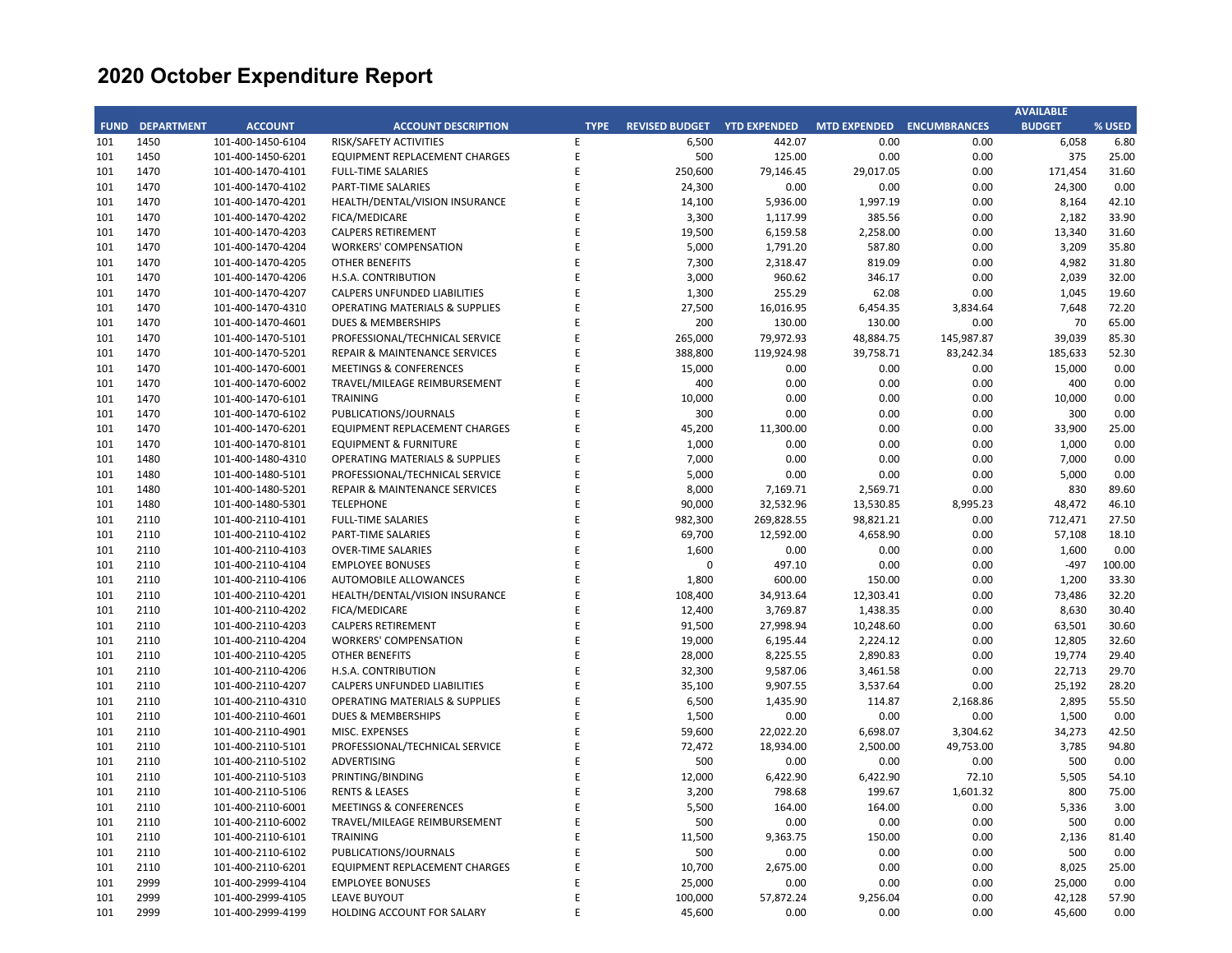|             |                   |                   |                                           |             |                       |                     |                           |            | <b>AVAILABLE</b> |         |
|-------------|-------------------|-------------------|-------------------------------------------|-------------|-----------------------|---------------------|---------------------------|------------|------------------|---------|
| <b>FUND</b> | <b>DEPARTMENT</b> | <b>ACCOUNT</b>    | <b>ACCOUNT DESCRIPTION</b>                | <b>TYPE</b> | <b>REVISED BUDGET</b> | <b>YTD EXPENDED</b> | MTD EXPENDED ENCUMBRANCES |            | <b>BUDGET</b>    | % USED  |
| 101         | 2999              | 101-400-2999-4201 | HEALTH/DENTAL/VISION INSURANCE            | E           | $\mathbf 0$           | 5,843.48            | -387.99                   | 0.00       | $-5,843$         | 100.00  |
| 101         | 2999              | 101-400-2999-4203 | <b>CALPERS RETIREMENT</b>                 | E           | 40,000                | 5,666.22            | 63.11                     | 0.00       | 34,334           | 14.20   |
| 101         | 2999              | 101-400-2999-4205 | <b>OTHER BENEFITS</b>                     | E           | $\mathbf 0$           | 305.33              | 32.79                     | 0.00       | $-305$           | 100.00  |
| 101         | 2999              | 101-400-2999-4207 | CALPERS UNFUNDED LIABILITIES              | E           | 581,700               | 501.86              | 0.00                      | 0.00       | 581,198          | 0.10    |
| 101         | 2999              | 101-400-2999-4310 | <b>OPERATING MATERIALS &amp; SUPPLIES</b> | E           | 40,000                | 7,932.30            | 3,267.19                  | 21,112.43  | 10,955           | 72.60   |
| 101         | 2999              | 101-400-2999-4311 | <b>POSTAGE</b>                            | E           | 19,000                | 2,530.61            | 0.00                      | 0.00       | 16,469           | 13.30   |
| 101         | 2999              | 101-400-2999-4701 | <b>INSURANCE PREMIUM</b>                  | E           | 769,600               | 195,586.00          | 0.00                      | 0.00       | 574,014          | 25.40   |
| 101         | 2999              | 101-400-2999-4901 | MISC. EXPENSES                            | E           | 115,000               | $-5,584.35$         | $-7,076.60$               | 0.00       | 120,584          | $-4.90$ |
| 101         | 2999              | 101-400-2999-5101 | PROFESSIONAL/TECHNICAL SERVICE            | E           | 106,189               | 5,632.17            | 11,557.92                 | 68,697.40  | 31,859           | 70.00   |
| 101         | 2999              | 101-400-2999-5201 | <b>REPAIR &amp; MAINTENANCE SERVICES</b>  | E           | 3,100                 | 1,966.91            | 0.00                      | 0.00       | 1,133            | 63.40   |
| 101         | 2999              | 101-400-2999-6001 | <b>MEETINGS &amp; CONFERENCES</b>         | E           | 5,000                 | 0.00                | 0.00                      | 0.00       | 5,000            | 0.00    |
| 101         | 2999              | 101-400-2999-6101 | <b>TRAINING</b>                           | E           | 5,000                 | 0.00                | 0.00                      | 0.00       | 5,000            | 0.00    |
| 101         | 2999              | 101-400-2999-8803 | LAND                                      | E           | 25,000                | 1,950.00            | 1,950.00                  | 1,250.00   | 21,800           | 12.80   |
| 101         | 3110              | 101-400-3110-4101 | <b>FULL-TIME SALARIES</b>                 | E           | 1,428,100             | 377,433.97          | 140,982.47                | 0.00       | 1,050,666        | 26.40   |
| 101         | 3110              | 101-400-3110-4102 | PART-TIME SALARIES                        | E           | $\mathbf 0$           | 1,188.00            | 1,188.00                  | 0.00       | $-1,188$         | 100.00  |
| 101         | 3110              | 101-400-3110-4103 | <b>OVER-TIME SALARIES</b>                 | E           | 13,200                | 1,573.47            | 895.47                    | 0.00       | 11,627           | 11.90   |
| 101         | 3110              | 101-400-3110-4104 | <b>EMPLOYEE BONUSES</b>                   | E           | 0                     | 2,821.83            | 0.00                      | 0.00       | $-2,822$         | 100.00  |
| 101         | 3110              | 101-400-3110-4106 | AUTOMOBILE ALLOWANCES                     | E           | 1,800                 | 300.00              | 0.00                      | 0.00       | 1,500            | 16.70   |
| 101         | 3110              |                   |                                           | E           | 136,700               |                     |                           | 0.00       |                  | 30.40   |
|             |                   | 101-400-3110-4201 | HEALTH/DENTAL/VISION INSURANCE            |             |                       | 41,554.02           | 15,267.09                 |            | 95,146           |         |
| 101         | 3110              | 101-400-3110-4202 | FICA/MEDICARE                             | E           | 18,900                | 5,525.05            | 1,964.93                  | 0.00       | 13,375           | 29.20   |
| 101         | 3110              | 101-400-3110-4203 | <b>CALPERS RETIREMENT</b>                 | E           | 129,100               | 35,277.06           | 13,109.13                 | 0.00       | 93,823           | 27.30   |
| 101         | 3110              | 101-400-3110-4204 | <b>WORKERS' COMPENSATION</b>              | E           | 28,600                | 8,851.37            | 2,891.41                  | 0.00       | 19,749           | 30.90   |
| 101         | 3110              | 101-400-3110-4205 | <b>OTHER BENEFITS</b>                     | E           | 39,200                | 10,449.41           | 3,516.26                  | 0.00       | 28,751           | 26.70   |
| 101         | 3110              | 101-400-3110-4206 | H.S.A. CONTRIBUTION                       | E           | 29,200                | 8,730.87            | 2,103.79                  | 0.00       | 20,469           | 29.90   |
| 101         | 3110              | 101-400-3110-4207 | CALPERS UNFUNDED LIABILITIES              | E           | 42,000                | 12,387.46           | 4,402.92                  | 0.00       | 29,613           | 29.50   |
| 101         | 3110              | 101-400-3110-4310 | <b>OPERATING MATERIALS &amp; SUPPLIES</b> | E           | 8,000                 | 1,178.63            | 519.41                    | 5,131.14   | 1,690            | 78.90   |
| 101         | 3110              | 101-400-3110-4601 | DUES & MEMBERSHIPS                        | E           | 2,000                 | 318.00              | 0.00                      | 0.00       | 1,682            | 15.90   |
| 101         | 3110              | 101-400-3110-5101 | PROFESSIONAL/TECHNICAL SERVICE            | E           | 221,867               | 18,948.88           | 5,445.50                  | 187,880.59 | 15,038           | 93.20   |
| 101         | 3110              | 101-400-3110-5102 | ADVERTISING                               | E           | 11,000                | 3,644.37            | 758.84                    | 7,355.63   | 0                | 100.00  |
| 101         | 3110              | 101-400-3110-5103 | PRINTING/BINDING                          | E           | 10,000                | 715.65              | 237.04                    | 8,493.83   | 791              | 92.10   |
| 101         | 3110              | 101-400-3110-5106 | <b>RENTS &amp; LEASES</b>                 | E           | 7,000                 | 1,745.73            | 581.91                    | 5,254.27   | $\mathbf 0$      | 100.00  |
| 101         | 3110              | 101-400-3110-5301 | <b>TELEPHONE</b>                          | E           | 7,000                 | 1,117.35            | 504.75                    | 0.00       | 5,883            | 16.00   |
| 101         | 3110              | 101-400-3110-6001 | <b>MEETINGS &amp; CONFERENCES</b>         | E           | 3,000                 | 190.47              | 190.47                    | 0.00       | 2,810            | 6.30    |
| 101         | 3110              | 101-400-3110-6002 | TRAVEL/MILEAGE REIMBURSEMENT              | E           | 1,000                 | 0.00                | 0.00                      | 0.00       | 1,000            | 0.00    |
| 101         | 3110              | 101-400-3110-6101 | <b>TRAINING</b>                           | E           | 3,000                 | 1,100.00            | 1,100.00                  | 1,900.00   | $\mathbf 0$      | 100.00  |
| 101         | 3110              | 101-400-3110-6102 | PUBLICATIONS/JOURNALS                     | E           | 300                   | 0.00                | 0.00                      | 0.00       | 300              | 0.00    |
| 101         | 3110              | 101-400-3110-6201 | EQUIPMENT REPLACEMENT CHARGES             | E           | 6,400                 | 1,600.00            | 0.00                      | 0.00       | 4,800            | 25.00   |
| 101         | 3120              | 101-400-3120-4310 | <b>OPERATING MATERIALS &amp; SUPPLIES</b> | E           | 5,000                 | 0.00                | 0.00                      | 0.00       | 5,000            | 0.00    |
| 101         | 3120              | 101-400-3120-5101 | PROFESSIONAL/TECHNICAL SERVICE            | E           | 222,000               | 9,431.63            | 6,283.88                  | 45,701.75  | 166,867          | 24.80   |
| 101         | 3120              | 101-400-3120-5103 | PRINTING/BINDING                          | E           | 8,500                 | 114.51              | 0.00                      | 8,385.49   | $\mathbf 0$      | 100.00  |
| 101         | 3120              | 101-400-3120-5201 | REPAIR & MAINTENANCE SERVICES             | E           | 27,300                | 0.00                | 0.00                      | 0.00       | 27,300           | 0.00    |
| 101         | 3120              | 101-400-3120-5304 | <b>ELECTRICITY</b>                        | E           | 18,000                | 2,855.07            | 1,580.84                  | 0.00       | 15,145           | 15.90   |
| 101         | 3130              | 101-400-3130-4310 | <b>OPERATING MATERIALS &amp; SUPPLIES</b> | E           | 1,000                 | 0.00                | 0.00                      | 0.00       | 1,000            | 0.00    |
| 101         | 3130              | 101-400-3130-5101 | PROFESSIONAL/TECHNICAL SERVICE            | E           | 320,000               | 30,706.69           | 30,913.67                 | 277,644.72 | 11,649           | 96.40   |
| 101         | 3130              | 101-400-3130-5118 | REIMBURSABLE SERVICES                     | E           | 0                     | 31,010.25           | 23,012.58                 | 164,190.12 | $-195,200$       | 100.00  |
| 101         | 3130              | 101-400-3130-5201 | REPAIR & MAINTENANCE SERVICES             | E           | 185,000               | 0.00                | 0.00                      | 185,000.00 | 0                | 100.00  |
| 101         | 3140              | 101-400-3140-4310 | <b>OPERATING MATERIALS &amp; SUPPLIES</b> | E           | 75,000                | 25,644.77           | 7,155.12                  | 29,205.82  | 20,149           | 73.10   |
| 101         | 3140              | 101-400-3140-5101 | PROFESSIONAL/TECHNICAL SERVICE            | E           | 1,500                 | 0.00                | 0.00                      | 0.00       | 1,500            | 0.00    |
| 101         | 3140              | 101-400-3140-5106 | <b>RENTS &amp; LEASES</b>                 | E           | 12,500                | 6,922.00            | 0.00                      | 2,078.00   | 3,500            | 72.00   |
| 101         | 3140              | 101-400-3140-5201 | REPAIR & MAINTENANCE SERVICES             | E           | 333,000               | 72,585.93           | 30,208.87                 | 229,250.63 | 31,163           | 90.60   |
| 101         | 3140              | 101-400-3140-5302 | <b>WATER</b>                              | E           | 15,000                | 4,637.02            | 3,000.94                  | 0.00       | 10,363           | 30.90   |
| 101         | 3140              | 101-400-3140-5303 | GAS                                       | E           | 2,000                 | 435.21              | 182.47                    | 0.00       | 1,565            | 21.80   |
|             |                   |                   |                                           |             |                       |                     |                           |            |                  |         |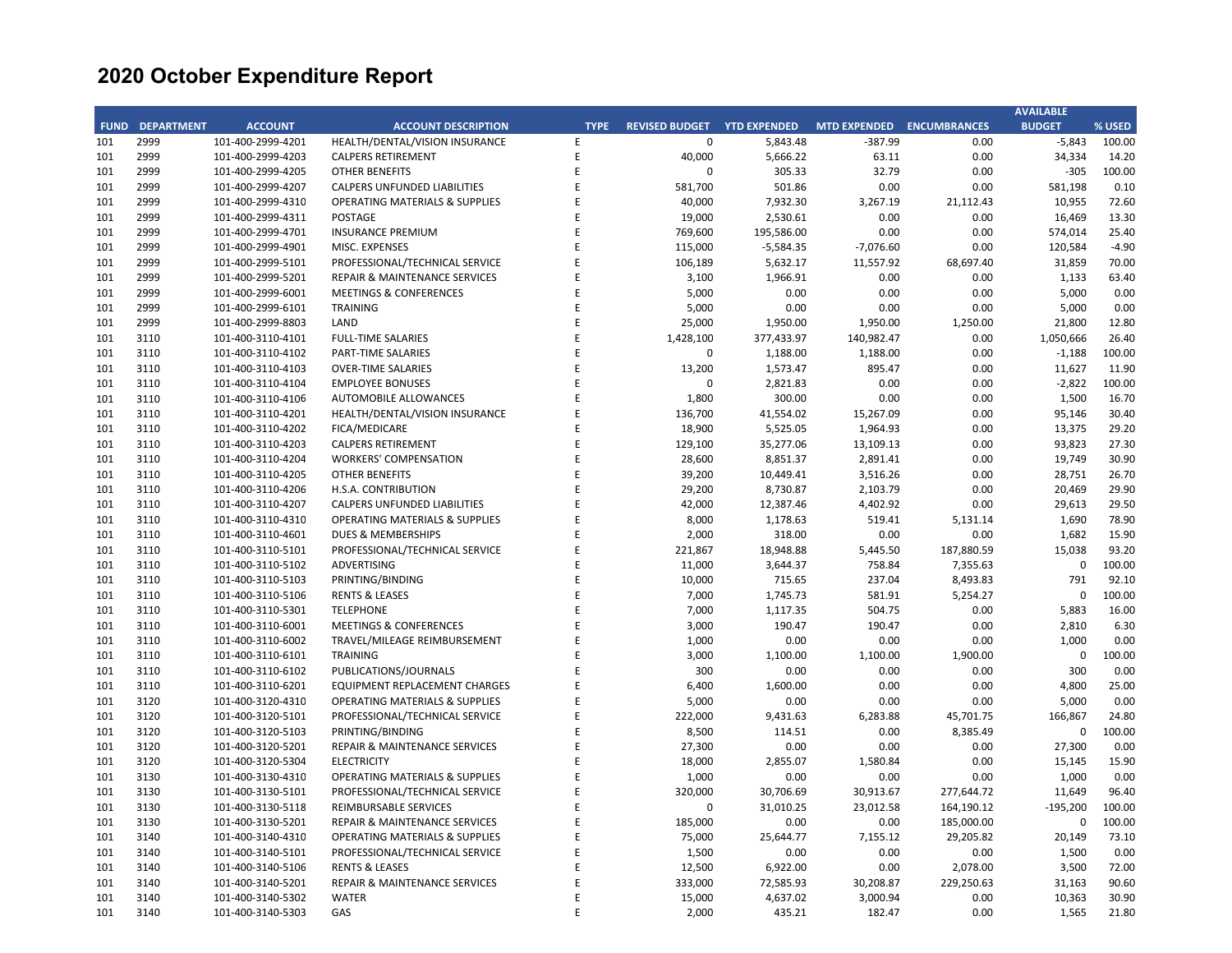|             |                   |                   |                                     |             |                       |                     |                           |            | <b>AVAILABLE</b> |        |
|-------------|-------------------|-------------------|-------------------------------------|-------------|-----------------------|---------------------|---------------------------|------------|------------------|--------|
| <b>FUND</b> | <b>DEPARTMENT</b> | <b>ACCOUNT</b>    | <b>ACCOUNT DESCRIPTION</b>          | <b>TYPE</b> | <b>REVISED BUDGET</b> | <b>YTD EXPENDED</b> | MTD EXPENDED ENCUMBRANCES |            | <b>BUDGET</b>    | % USED |
| 101         | 3140              | 101-400-3140-5304 | <b>ELECTRICITY</b>                  | E           | 90,000                | 28,856.97           | 13,321.10                 | 0.00       | 61,143           | 32.10  |
| 101         | 3150              | 101-400-3150-4310 | OPERATING MATERIALS & SUPPLIES      | E           | 30,000                | 0.00                | 0.00                      | 3,000.00   | 27,000           | 10.00  |
| 101         | 3150              | 101-400-3150-4901 | MISC. EXPENSES                      | E           | 121,800               | 47,143.95           | 0.00                      | 0.00       | 74,656           | 38.70  |
| 101         | 3150              | 101-400-3150-5101 | PROFESSIONAL/TECHNICAL SERVICE      | E           | 10,000                | 0.00                | 0.00                      | 0.00       | 10,000           | 0.00   |
| 101         | 3150              | 101-400-3150-5106 | <b>RENTS &amp; LEASES</b>           | E           | 2,500                 | 0.00                | 0.00                      | 0.00       | 2,500            | 0.00   |
| 101         | 3150              | 101-400-3150-5201 | REPAIR & MAINTENANCE SERVICES       | E           | 194,007               | 29,460.72           | 26,032.47                 | 97,734.53  | 66,811           | 65.60  |
| 101         | 3150              | 101-400-3150-5304 | <b>ELECTRICITY</b>                  | E           | 500                   | 0.00                | 0.00                      | 0.00       | 500              | 0.00   |
| 101         | 3160              | 101-400-3160-5101 | PROFESSIONAL/TECHNICAL SERVICE      | E           | 25,000                | 2,463.77            | 1,806.12                  | 20,000.00  | 2,536            | 89.90  |
| 101         | 3160              | 101-400-3160-5201 | REPAIR & MAINTENANCE SERVICES       | E           | 10,000                | 1,782.86            | 1,782.86                  | 8,217.14   | $\mathbf 0$      | 100.00 |
| 101         | 4120              | 101-400-4120-4101 | <b>FULL-TIME SALARIES</b>           | E           | 477,200               | 102,663.65          | 21,360.54                 | 0.00       | 374,536          | 21.50  |
| 101         | 4120              | 101-400-4120-4102 | PART-TIME SALARIES                  | E           | 11,300                | 21,089.98           | 8,697.95                  | 0.00       | $-9,790$         | 186.60 |
| 101         | 4120              | 101-400-4120-4103 | <b>OVER-TIME SALARIES</b>           | E           | 8,000                 | 5,580.43            | 1,132.56                  | 0.00       | 2,420            | 69.80  |
| 101         | 4120              | 101-400-4120-4201 | HEALTH/DENTAL/VISION INSURANCE      | E           | 55,700                | 16,546.52           | 4,848.94                  | 0.00       | 39,153           | 29.70  |
| 101         | 4120              | 101-400-4120-4202 | FICA/MEDICARE                       | E           | 7,200                 | 1,924.40            | 476.22                    | 0.00       | 5,276            | 26.70  |
| 101         | 4120              | 101-400-4120-4203 | <b>CALPERS RETIREMENT</b>           | E           | 44,600                | 9,246.65            | 1,849.64                  | 0.00       | 35,353           | 20.70  |
| 101         | 4120              | 101-400-4120-4204 | <b>WORKERS' COMPENSATION</b>        | E           | 9,900                 | 2,825.47            | 624.80                    | 0.00       | 7,075            | 28.50  |
| 101         | 4120              | 101-400-4120-4205 | <b>OTHER BENEFITS</b>               | E           | 12,200                | 2,870.11            | 881.06                    | 0.00       | 9,330            | 23.50  |
| 101         | 4120              | 101-400-4120-4206 | H.S.A. CONTRIBUTION                 | E           | 18,000                | 3,830.91            | 1,384.62                  | 0.00       | 14,169           | 21.30  |
| 101         | 4120              | 101-400-4120-4207 | <b>CALPERS UNFUNDED LIABILITIES</b> | E           | 14,400                | 2,898.18            | 423.48                    | 0.00       | 11,502           | 20.10  |
| 101         | 4120              | 101-400-4120-4601 | DUES & MEMBERSHIPS                  | E           | 7,000                 | 552.00              | 552.00                    | 0.00       | 6,448            | 7.90   |
| 101         | 4120              | 101-400-4120-5101 | PROFESSIONAL/TECHNICAL SERVICE      | E           |                       | 8,450.00            | 8,450.00                  | 16,550.00  | 115,000          | 17.90  |
|             |                   |                   |                                     | E           | 140,000               |                     |                           |            |                  |        |
| 101         | 4120              | 101-400-4120-5102 | <b>ADVERTISING</b>                  | E           | 15,000                | 2,485.60            | 107.00                    | 12,621.40  | $-107$           | 100.70 |
| 101         | 4120              | 101-400-4120-6001 | <b>MEETINGS &amp; CONFERENCES</b>   | E           | 10,000                | 0.00                | 0.00                      | 0.00       | 10,000           | 0.00   |
| 101         | 4120              | 101-400-4120-6002 | TRAVEL/MILEAGE REIMBURSEMENT        |             | 500                   | 0.00                | 0.00                      | 0.00       | 500              | 0.00   |
| 101         | 4120              | 101-400-4120-6101 | <b>TRAINING</b>                     | E           | 7,000                 | 0.00                | 0.00                      | 0.00       | 7,000            | 0.00   |
| 101         | 4120              | 101-400-4120-6102 | PUBLICATIONS/JOURNALS               | E           | 2,000                 | 0.00                | 0.00                      | 0.00       | 2,000            | 0.00   |
| 101         | 4130              | 101-400-4130-4101 | <b>FULL-TIME SALARIES</b>           | E           | 392,300               | 91,848.44           | 33,222.84                 | 0.00       | 300,452          | 23.40  |
| 101         | 4130              | 101-400-4130-4102 | PART-TIME SALARIES                  | E           | 30,700                | 10,057.61           | 3,482.85                  | 0.00       | 20,642           | 32.80  |
| 101         | 4130              | 101-400-4130-4103 | <b>OVER-TIME SALARIES</b>           | E           | 3,000                 | 1,215.79            | 216.71                    | 0.00       | 1,784            | 40.50  |
| 101         | 4130              | 101-400-4130-4201 | HEALTH/DENTAL/VISION INSURANCE      | E           | 41,200                | 11,931.26           | 4,159.77                  | 0.00       | 29,269           | 29.00  |
| 101         | 4130              | 101-400-4130-4202 | FICA/MEDICARE                       | E           | 5,200                 | 1,384.60            | 493.44                    | 0.00       | 3,815            | 26.60  |
| 101         | 4130              | 101-400-4130-4203 | <b>CALPERS RETIREMENT</b>           | E           | 30,600                | 7,978.95            | 2,874.09                  | 0.00       | 22,621           | 26.10  |
| 101         | 4130              | 101-400-4130-4204 | <b>WORKERS' COMPENSATION</b>        | E           | 7,900                 | 2,216.57            | 745.86                    | 0.00       | 5,683            | 28.10  |
| 101         | 4130              | 101-400-4130-4205 | <b>OTHER BENEFITS</b>               | E           | 10,700                | 2,728.47            | 876.45                    | 0.00       | 7,972            | 25.50  |
| 101         | 4130              | 101-400-4130-4206 | H.S.A. CONTRIBUTION                 | E           | 8,300                 | 1,918.37            | 692.31                    | 0.00       | 6,382            | 23.10  |
| 101         | 4130              | 101-400-4130-4207 | CALPERS UNFUNDED LIABILITIES        | E           | 2,100                 | 332.26              | 78.52                     | 0.00       | 1,768            | 15.80  |
| 101         | 4130              | 101-400-4130-4601 | <b>DUES &amp; MEMBERSHIPS</b>       | E           | 500                   | 0.00                | 0.00                      | 0.00       | 500              | 0.00   |
| 101         | 4130              | 101-400-4130-5101 | PROFESSIONAL/TECHNICAL SERVICE      | E           | 250,000               | 40,766.87           | 26,607.12                 | 127,233.13 | 82,000           | 67.20  |
| 101         | 4130              | 101-400-4130-6002 | TRAVEL/MILEAGE REIMBURSEMENT        | E           | 900                   | 0.00                | 0.00                      | 0.00       | 900              | 0.00   |
| 101         | 4130              | 101-400-4130-6101 | <b>TRAINING</b>                     | E           | 4,800                 | 0.00                | 0.00                      | 0.00       | 4,800            | 0.00   |
| 101         | 4130              | 101-400-4130-6102 | PUBLICATIONS/JOURNALS               | E           | 2,000                 | 0.00                | 0.00                      | 0.00       | 2,000            | 0.00   |
| 101         | 4140              | 101-400-4140-4101 | <b>FULL-TIME SALARIES</b>           | E           | 161,800               | 33,536.21           | 15,201.80                 | 0.00       | 128,264          | 20.70  |
| 101         | 4140              | 101-400-4140-4102 | PART-TIME SALARIES                  | E           | 40,900                | 0.00                | 0.00                      | 0.00       | 40,900           | 0.00   |
| 101         | 4140              | 101-400-4140-4201 | HEALTH/DENTAL/VISION INSURANCE      | E           | 20,600                | 4,590.78            | 2,379.28                  | 0.00       | 16,009           | 22.30  |
| 101         | 4140              | 101-400-4140-4202 | FICA/MEDICARE                       | E           | 2,200                 | 500.62              | 196.26                    | 0.00       | 1,699            | 22.80  |
| 101         | 4140              | 101-400-4140-4203 | <b>CALPERS RETIREMENT</b>           | E           | 13,500                | 2,895.08            | 1,286.76                  | 0.00       | 10,605           | 21.40  |
| 101         | 4140              | 101-400-4140-4204 | <b>WORKERS' COMPENSATION</b>        | Е           | 3,200                 | 803.86              | 304.71                    | 0.00       | 2,396            | 25.10  |
| 101         | 4140              | 101-400-4140-4205 | <b>OTHER BENEFITS</b>               | E           | 6,100                 | 1,103.36            | 369.87                    | 0.00       | 4,997            | 18.10  |
| 101         | 4140              | 101-400-4140-4206 | H.S.A. CONTRIBUTION                 | E           | 6,000                 | 2,361.89            | 346.17                    | 0.00       | 3,638            | 39.40  |
| 101         | 4140              | 101-400-4140-4207 | <b>CALPERS UNFUNDED LIABILITIES</b> | E           | 1,000                 | 113.65              | 27.67                     | 0.00       | 886              | 11.40  |
| 101         | 4140              | 101-400-4140-4601 | <b>DUES &amp; MEMBERSHIPS</b>       | E           | 400                   | 0.00                | 0.00                      | 0.00       | 400              | 0.00   |
| 101         | 4140              | 101-400-4140-5101 | PROFESSIONAL/TECHNICAL SERVICE      | F           | 35,000                | 480.00              | 0.00                      | 23,255.00  | 11,265           | 67.80  |
|             |                   |                   |                                     |             |                       |                     |                           |            |                  |        |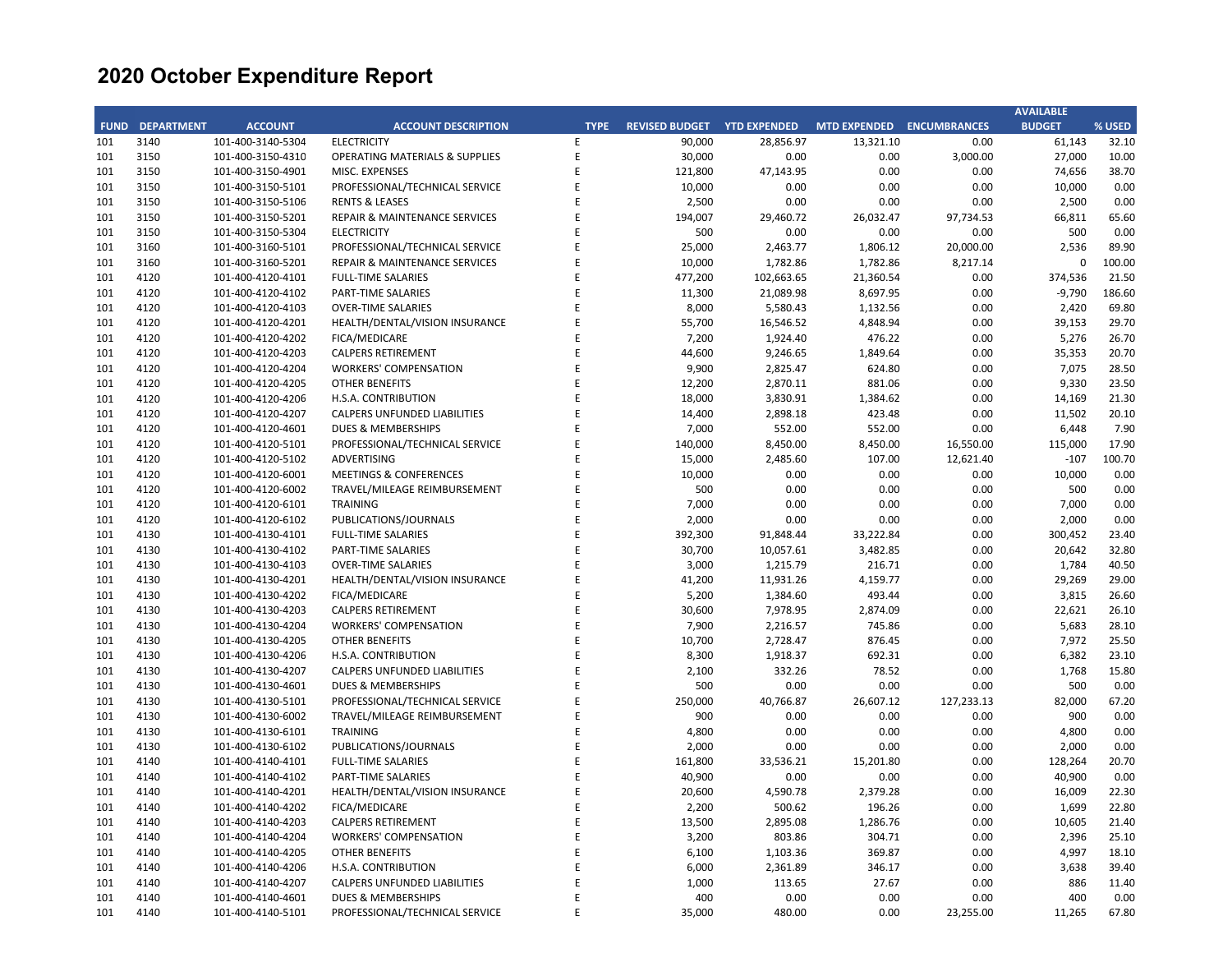|             |                   |                   |                                           |             |                       |                     |                           |           | <b>AVAILABLE</b> |        |
|-------------|-------------------|-------------------|-------------------------------------------|-------------|-----------------------|---------------------|---------------------------|-----------|------------------|--------|
| <b>FUND</b> | <b>DEPARTMENT</b> | <b>ACCOUNT</b>    | <b>ACCOUNT DESCRIPTION</b>                | <b>TYPE</b> | <b>REVISED BUDGET</b> | <b>YTD EXPENDED</b> | MTD EXPENDED ENCUMBRANCES |           | <b>BUDGET</b>    | % USED |
| 101         | 4140              | 101-400-4140-6001 | <b>MEETINGS &amp; CONFERENCES</b>         | E           | 3,500                 | 500.00              | 500.00                    | 0.00      | 3,000            | 14.30  |
| 101         | 4140              | 101-400-4140-6002 | TRAVEL/MILEAGE REIMBURSEMENT              | E           | 400                   | 0.00                | 0.00                      | 0.00      | 400              | 0.00   |
| 101         | 4140              | 101-400-4140-6101 | <b>TRAINING</b>                           | E           | 1,000                 | 0.00                | 0.00                      | 0.00      | 1,000            | 0.00   |
| 101         | 4150              | 101-400-4150-4101 | <b>FULL-TIME SALARIES</b>                 | E           | 221,400               | 70,454.52           | 25,570.62                 | 0.00      | 150,945          | 31.80  |
| 101         | 4150              | 101-400-4150-4103 | <b>OVER-TIME SALARIES</b>                 | E           | 3,500                 | 1,376.24            | 91.75                     | 0.00      | 2,124            | 39.30  |
| 101         | 4150              | 101-400-4150-4201 | HEALTH/DENTAL/VISION INSURANCE            | E           | 19,100                | 9,017.55            | 3,280.71                  | 0.00      | 10,082           | 47.20  |
| 101         | 4150              | 101-400-4150-4202 | FICA/MEDICARE                             | E           | 2,900                 | 915.37              | 326.26                    | 0.00      | 1,985            | 31.60  |
| 101         | 4150              | 101-400-4150-4203 | <b>CALPERS RETIREMENT</b>                 | E           | 23,100                | 7,241.17            | 2,631.57                  | 0.00      | 15,859           | 31.30  |
| 101         | 4150              | 101-400-4150-4204 | <b>WORKERS' COMPENSATION</b>              | E           | 4,400                 | 1,527.68            | 514.66                    | 0.00      | 2,872            | 34.70  |
| 101         | 4150              | 101-400-4150-4205 | <b>OTHER BENEFITS</b>                     | E           | 5,900                 | 1,911.55            | 667.95                    | 0.00      | 3,988            | 32.40  |
| 101         | 4150              | 101-400-4150-4206 | H.S.A. CONTRIBUTION                       | E           | 11,900                | 3,806.14            | 1,384.62                  | 0.00      | 8,094            | 32.00  |
| 101         | 4150              | 101-400-4150-4207 | CALPERS UNFUNDED LIABILITIES              | E           | 13,000                | 3,883.99            | 1,425.12                  | 0.00      | 9,116            | 29.90  |
| 101         | 4150              | 101-400-4150-4601 | <b>DUES &amp; MEMBERSHIPS</b>             | E           | 1,200                 | 625.00              | 625.00                    | 0.00      | 575              | 52.10  |
| 101         | 4150              | 101-400-4150-5101 | PROFESSIONAL/TECHNICAL SERVICE            | E           | 50,000                | 19,138.00           | 6,928.00                  | 28,862.00 | 2,000            | 96.00  |
| 101         | 4150              | 101-400-4150-6001 | <b>MEETINGS &amp; CONFERENCES</b>         | E           | 4,500                 | 0.00                | 0.00                      | 0.00      | 4,500            | 0.00   |
| 101         | 4150              | 101-400-4150-6002 | TRAVEL/MILEAGE REIMBURSEMENT              | E           | 400                   | 0.00                | 0.00                      | 0.00      | 400              | 0.00   |
| 101         | 4150              | 101-400-4150-6101 | <b>TRAINING</b>                           | E           | 1,500                 | 0.00                | 0.00                      | 0.00      | 1,500            | 0.00   |
| 101         | 4160              | 101-400-4160-5101 | PROFESSIONAL/TECHNICAL SERVICE            | E           | 50,000                | 0.00                | 0.00                      | 0.00      | 50,000           | 0.00   |
| 101         | 4170              | 101-400-4170-5101 | PROFESSIONAL/TECHNICAL SERVICE            | E           | 100,000               | 33,800.00           | 7,400.00                  | 66,200.00 | 0                | 100.00 |
| 101         | 5110              | 101-400-5110-4101 | <b>FULL-TIME SALARIES</b>                 | E           | 655,600               | 180,040.11          | 62,899.33                 | 0.00      | 475,560          | 27.50  |
| 101         | 5110              | 101-400-5110-4102 | PART-TIME SALARIES                        | E           | 97,200                | 28,564.13           | 12,182.68                 | 0.00      | 68,636           | 29.40  |
| 101         | 5110              | 101-400-5110-4103 | <b>OVER-TIME SALARIES</b>                 | E           | 500                   | 262.68              | 0.00                      | 0.00      | 237              | 52.50  |
| 101         | 5110              | 101-400-5110-4106 | AUTOMOBILE ALLOWANCES                     | E           | 1,800                 | 600.00              | 150.00                    | 0.00      | 1,200            | 33.30  |
| 101         | 5110              | 101-400-5110-4201 | HEALTH/DENTAL/VISION INSURANCE            | E           | 38,300                | 18,946.47           | 6,376.98                  | 0.00      | 19,354           | 49.50  |
| 101         | 5110              | 101-400-5110-4202 | FICA/MEDICARE                             | E           | 7,100                 | 2,959.61            | 1,005.20                  | 0.00      | 4,140            | 41.70  |
| 101         | 5110              | 101-400-5110-4203 | <b>CALPERS RETIREMENT</b>                 | E           | 55,400                | 21,181.27           | 7,740.39                  | 0.00      | 34,219           | 38.20  |
| 101         | 5110              | 101-400-5110-4204 | <b>WORKERS' COMPENSATION</b>              | E           | 10,900                | 4,697.67            | 1,518.90                  | 0.00      | 6,202            | 43.10  |
| 101         | 5110              | 101-400-5110-4205 | <b>OTHER BENEFITS</b>                     | E           | 15,100                | 5,058.90            | 1,756.98                  | 0.00      | 10,041           | 33.50  |
| 101         | 5110              | 101-400-5110-4206 | H.S.A. CONTRIBUTION                       | E           | 5,400                 | 1,872.11            | 675.00                    | 0.00      | 3,528            | 34.70  |
| 101         | 5110              | 101-400-5110-4207 | CALPERS UNFUNDED LIABILITIES              | E           | 26,800                | 9,410.12            | 3,567.62                  | 0.00      | 17,390           | 35.10  |
| 101         | 5110              | 101-400-5110-4310 | <b>OPERATING MATERIALS &amp; SUPPLIES</b> | E           | 18,000                | 2,495.46            | 1,794.77                  | 4,030.36  | 11,474           | 36.30  |
| 101         | 5110              | 101-400-5110-4601 | DUES & MEMBERSHIPS                        | E           | 3,000                 | 1,000.00            | 0.00                      | 0.00      | 2,000            | 33.30  |
| 101         | 5110              | 101-400-5110-5101 | PROFESSIONAL/TECHNICAL SERVICE            | E           | 30,000                | 10,651.90           | 392.45                    | 10,000.00 | 9,348            | 68.80  |
| 101         | 5110              | 101-400-5110-5102 | ADVERTISING                               | E           | 5,000                 | 0.00                | 0.00                      | 0.00      | 5,000            | 0.00   |
| 101         | 5110              | 101-400-5110-5103 | PRINTING/BINDING                          | E           | 20,000                | 4,500.00            | 4,500.00                  | 14,255.55 | 1,244            | 93.80  |
| 101         | 5110              | 101-400-5110-5104 | <b>MERCHANT FEES</b>                      | E           | 17,000                | 186.35              | 22.67                     | 0.00      | 16,814           | 1.10   |
| 101         | 5110              | 101-400-5110-5201 | REPAIR & MAINTENANCE SERVICES             | E           | 1,500                 | 0.00                | 0.00                      | 0.00      | 1,500            | 0.00   |
| 101         | 5110              | 101-400-5110-5301 | <b>TELEPHONE</b>                          | E           | 4,200                 | 839.10              | 405.50                    | 0.00      | 3,361            | 20.00  |
| 101         | 5110              | 101-400-5110-6001 | <b>MEETINGS &amp; CONFERENCES</b>         | E           | 15,500                | 59.59               | 50.00                     | 0.00      | 15,440           | 0.40   |
| 101         | 5110              | 101-400-5110-6002 | TRAVEL/MILEAGE REIMBURSEMENT              | E           | 3,000                 | 366.40              | 245.17                    | 0.00      | 2,634            | 12.20  |
| 101         | 5110              | 101-400-5110-6101 | <b>TRAINING</b>                           | E           | 1,000                 | 490.00              | 490.00                    | 0.00      | 510              | 49.00  |
| 101         | 5110              | 101-400-5110-6102 | PUBLICATIONS/JOURNALS                     | E           | 1,100                 | 544.46              | 0.00                      | 455.54    | 100              | 90.90  |
| 101         | 5110              | 101-400-5110-6201 | EQUIPMENT REPLACEMENT CHARGES             | E           | 15,100                | 3,775.00            | 0.00                      | 0.00      | 11,325           | 25.00  |
| 101         | 5120              | 101-400-5120-4102 | PART-TIME SALARIES                        | E           | $\mathbf 0$           | 1,188.55            | 487.74                    | 0.00      | $-1,189$         | 100.00 |
| 101         | 5120              | 101-400-5120-4103 | <b>OVER-TIME SALARIES</b>                 | E           | 500                   | 182.12              | 0.00                      | 0.00      | 318              | 36.40  |
| 101         | 5120              | 101-400-5120-4202 | FICA/MEDICARE                             | E           | 0                     | 59.02               | 14.15                     | 0.00      | $-59$            | 100.00 |
| 101         | 5120              | 101-400-5120-4203 | <b>CALPERS RETIREMENT</b>                 | E           | $\mathbf 0$           | 70.07               | 30.83                     | 0.00      | $-70$            | 100.00 |
| 101         | 5120              | 101-400-5120-4204 | <b>WORKERS' COMPENSATION</b>              | E           | 0                     | 29.78               | 9.75                      | 0.00      | $-30$            | 100.00 |
| 101         | 5120              | 101-400-5120-4207 | CALPERS UNFUNDED LIABILITIES              | E           | 0                     | 1.64                | 0.79                      | 0.00      | $-2$             | 100.00 |
| 101         | 5120              | 101-400-5120-4310 | <b>OPERATING MATERIALS &amp; SUPPLIES</b> | E           | 1,000                 | 0.00                | 0.00                      | 500.00    | 500              | 50.00  |
| 101         | 5130              | 101-400-5130-4101 | <b>FULL-TIME SALARIES</b>                 | E           | 31,700                | 9,920.83            | 3,577.68                  | 0.00      | 21,779           | 31.30  |
| 101         | 5130              | 101-400-5130-4102 | PART-TIME SALARIES                        | F           | 133,400               | 34,549.70           | 13,660.10                 | 0.00      | 98,850           | 25.90  |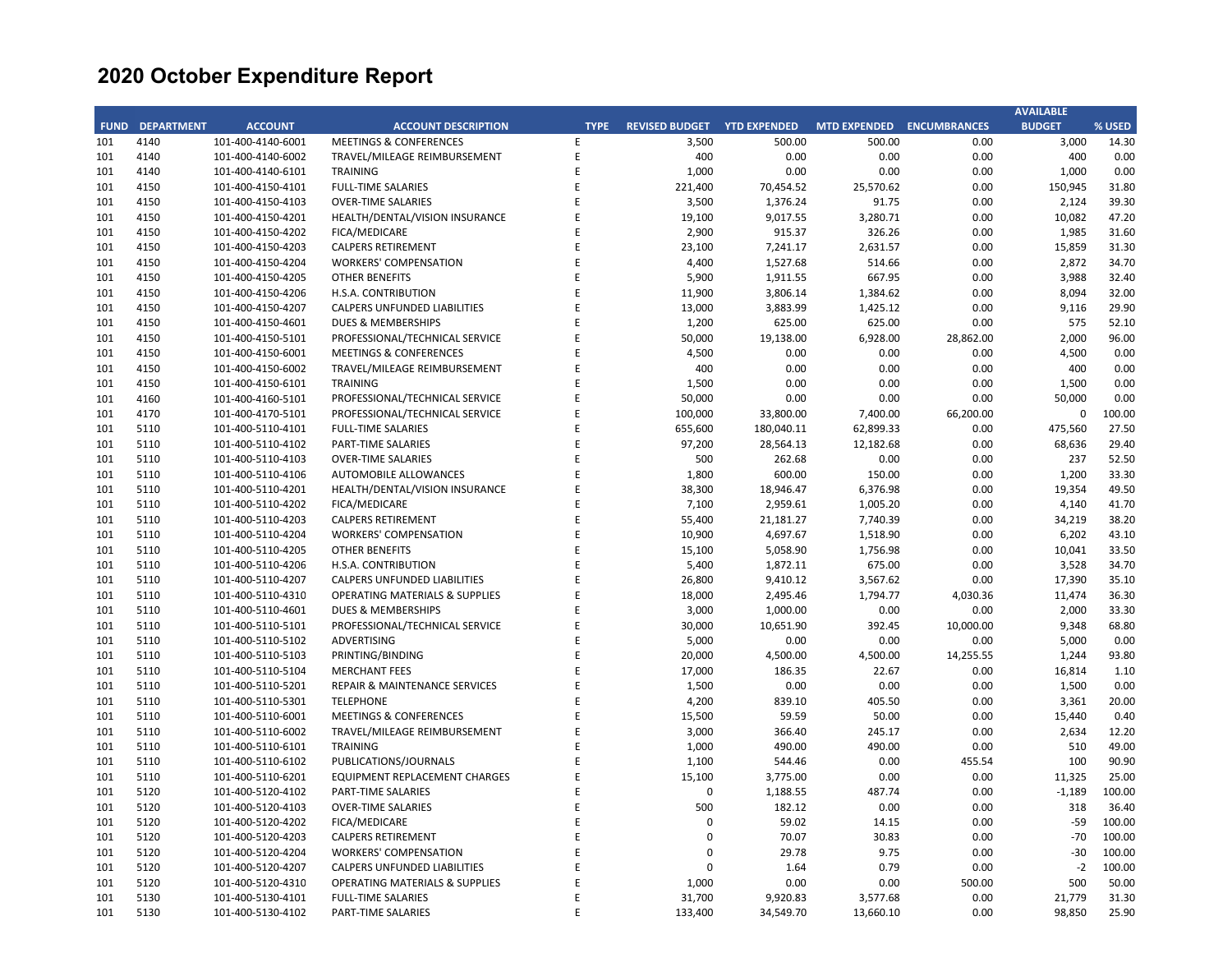|             |                   |                   |                                           |             |                       |                     |                           |           | <b>AVAILABLE</b> |        |
|-------------|-------------------|-------------------|-------------------------------------------|-------------|-----------------------|---------------------|---------------------------|-----------|------------------|--------|
| <b>FUND</b> | <b>DEPARTMENT</b> | <b>ACCOUNT</b>    | <b>ACCOUNT DESCRIPTION</b>                | <b>TYPE</b> | <b>REVISED BUDGET</b> | <b>YTD EXPENDED</b> | MTD EXPENDED ENCUMBRANCES |           | <b>BUDGET</b>    | % USED |
| 101         | 5130              | 101-400-5130-4103 | <b>OVER-TIME SALARIES</b>                 | E           | 2,000                 | 1,197.74            | 0.00                      | 0.00      | 802              | 59.90  |
| 101         | 5130              | 101-400-5130-4201 | HEALTH/DENTAL/VISION INSURANCE            | E           | 5,100                 | 2,493.29            | 906.15                    | 0.00      | 2,607            | 48.90  |
| 101         | 5130              | 101-400-5130-4202 | FICA/MEDICARE                             | E           | 400                   | 1,120.19            | 401.84                    | 0.00      | $-720$           | 280.00 |
| 101         | 5130              | 101-400-5130-4203 | <b>CALPERS RETIREMENT</b>                 | E           | 2,800                 | 3,096.82            | 1,217.83                  | 0.00      | $-297$           | 110.60 |
| 101         | 5130              | 101-400-5130-4204 | <b>WORKERS' COMPENSATION</b>              | E           | 600                   | 967.58              | 344.88                    | 0.00      | $-368$           | 161.30 |
| 101         | 5130              | 101-400-5130-4205 | <b>OTHER BENEFITS</b>                     | E           | 1,100                 | 351.99              | 118.80                    | 0.00      | 748              | 32.00  |
| 101         | 5130              | 101-400-5130-4207 | CALPERS UNFUNDED LIABILITIES              | E           | 200                   | 232.00              | 64.07                     | 0.00      | $-32$            | 116.00 |
| 101         | 5130              | 101-400-5130-4310 | <b>OPERATING MATERIALS &amp; SUPPLIES</b> | E           | 6,500                 | 598.88              | 440.75                    | 1,265.07  | 4,636            | 28.70  |
| 101         | 5140              | 101-400-5140-4101 | <b>FULL-TIME SALARIES</b>                 | E           | 18,100                | 5,669.03            | 2,044.38                  | 0.00      | 12,431           | 31.30  |
| 101         | 5140              | 101-400-5140-4102 | PART-TIME SALARIES                        | E           | 59,800                | 21,320.58           | 7,936.23                  | 0.00      | 38,479           | 35.70  |
| 101         | 5140              | 101-400-5140-4103 | <b>OVER-TIME SALARIES</b>                 | E           | 1,000                 | 616.16              | 0.00                      | 0.00      | 384              | 61.60  |
| 101         | 5140              | 101-400-5140-4201 | HEALTH/DENTAL/VISION INSURANCE            | E           | 2,900                 | 1,424.79            | 517.83                    | 0.00      | 1,475            | 49.10  |
| 101         | 5140              | 101-400-5140-4202 | FICA/MEDICARE                             | E           | 200                   | 1,059.44            | 354.21                    | 0.00      | $-859$           | 529.70 |
| 101         | 5140              | 101-400-5140-4203 | <b>CALPERS RETIREMENT</b>                 | E           | 1,600                 | 1,384.53            | 537.13                    | 0.00      | 215              | 86.50  |
| 101         | 5140              | 101-400-5140-4204 | <b>WORKERS' COMPENSATION</b>              | E           | 400                   | 584.97              | 199.69                    | 0.00      | $-185$           | 146.20 |
| 101         | 5140              | 101-400-5140-4205 | OTHER BENEFITS                            | E           | 600                   | 201.14              | 67.89                     | 0.00      | 399              | 33.50  |
| 101         | 5140              | 101-400-5140-4207 | CALPERS UNFUNDED LIABILITIES              | E           | 100                   | 54.40               | 12.76                     | 0.00      | 46               | 54.40  |
| 101         | 5140              | 101-400-5140-4310 | <b>OPERATING MATERIALS &amp; SUPPLIES</b> | E           | 3,000                 | 544.54              | 429.41                    | 305.18    | 2,150            | 28.30  |
| 101         | 5150              | 101-400-5150-4101 | <b>FULL-TIME SALARIES</b>                 | E           | 18,800                | 5,854.44            | 2,117.49                  | 0.00      | 12,946           | 31.10  |
| 101         | 5150              | 101-400-5150-4102 | PART-TIME SALARIES                        | E           | 40,200                | 14,460.10           | 6,251.50                  | 0.00      | 25,740           | 36.00  |
| 101         | 5150              | 101-400-5150-4103 | <b>OVER-TIME SALARIES</b>                 | E           | 0                     | 313.65              | 0.00                      | 0.00      | $-314$           | 100.00 |
| 101         | 5150              | 101-400-5150-4201 | HEALTH/DENTAL/VISION INSURANCE            | E           | 1,400                 | 778.07              | 281.28                    | 0.00      | 622              | 55.60  |
| 101         | 5150              | 101-400-5150-4202 | FICA/MEDICARE                             | E           | 100                   | 476.70              | 181.12                    | 0.00      | $-377$           | 476.70 |
| 101         | 5150              | 101-400-5150-4203 | <b>CALPERS RETIREMENT</b>                 | E           | 1,200                 | 1,677.85            | 683.35                    | 0.00      | $-478$           | 139.80 |
| 101         | 5150              | 101-400-5150-4204 | <b>WORKERS' COMPENSATION</b>              | E           | 200                   | 434.26              | 167.44                    | 0.00      | $-234$           | 217.10 |
| 101         | 5150              | 101-400-5150-4205 | OTHER BENEFITS                            | E           | 300                   | 180.62              | 65.19                     | 0.00      | 119              | 60.20  |
| 101         | 5150              | 101-400-5150-4206 | H.S.A. CONTRIBUTION                       | E           | 400                   | 239.45              | 86.55                     | 0.00      | 161              | 59.90  |
| 101         | 5150              | 101-400-5150-4207 | CALPERS UNFUNDED LIABILITIES              | E           | 1,000                 | 620.55              | 230.19                    | 0.00      | 379              | 62.10  |
| 101         | 5150              | 101-400-5150-4310 | OPERATING MATERIALS & SUPPLIES            | E           | 4,000                 | 492.40              | 328.46                    | 647.93    | 2,860            | 28.50  |
| 101         | 5160              | 101-400-5160-4102 | PART-TIME SALARIES                        | E           | 101,500               | 41,480.22           | 16,083.56                 | 0.00      | 60,020           | 40.90  |
| 101         | 5160              | 101-400-5160-4103 | <b>OVER-TIME SALARIES</b>                 | E           | 3,000                 | 1,747.73            | 0.00                      | 0.00      | 1,252            | 58.30  |
| 101         | 5160              | 101-400-5160-4202 | FICA/MEDICARE                             | E           | 4,700                 | 1,176.78            | 518.83                    | 0.00      | 3,523            | 25.00  |
| 101         | 5160              | 101-400-5160-4203 | <b>CALPERS RETIREMENT</b>                 | E           | 7,000                 | 2,725.15            | 966.89                    | 0.00      | 4,275            | 38.90  |
| 101         | 5160              | 101-400-5160-4204 | <b>WORKERS' COMPENSATION</b>              | E           | 2,600                 | 914.75              | 321.69                    | 0.00      | 1,685            | 35.20  |
| 101         | 5160              | 101-400-5160-4207 | CALPERS UNFUNDED LIABILITIES              | E           | 10,500                | 341.68              | 143.17                    | 0.00      | 10,158           | 3.30   |
| 101         | 5160              | 101-400-5160-4310 | <b>OPERATING MATERIALS &amp; SUPPLIES</b> | E           | 5,000                 | 520.30              | 56.84                     | 225.48    | 4,254            | 14.90  |
| 101         | 5160              | 101-400-5160-5201 | REPAIR & MAINTENANCE SERVICES             | E           | 24,000                | 7,253.79            | 1,832.09                  | 12,746.21 | 4,000            | 83.30  |
| 101         | 5170              | 101-400-5170-4101 | <b>FULL-TIME SALARIES</b>                 | E           | 53,000                | 16,509.81           | 5,982.13                  | 0.00      | 36,490           | 31.20  |
| 101         | 5170              | 101-400-5170-4102 | PART-TIME SALARIES                        | E           | 38,500                | 4,626.46            | 1,198.03                  | 0.00      | 33,874           | 12.00  |
| 101         | 5170              | 101-400-5170-4103 | <b>OVER-TIME SALARIES</b>                 | E           | 1,000                 | 245.16              | 0.00                      | 0.00      | 755              | 24.50  |
| 101         | 5170              | 101-400-5170-4201 | HEALTH/DENTAL/VISION INSURANCE            | E           | 4,800                 | 2,403.12            | 884.67                    | 0.00      | 2,397            | 50.10  |
| 101         | 5170              | 101-400-5170-4202 | FICA/MEDICARE                             | E           | 500                   | 280.46              | 94.87                     | 0.00      | 220              | 56.10  |
| 101         | 5170              | 101-400-5170-4203 | <b>CALPERS RETIREMENT</b>                 | E           | 4,000                 | 2,196.54            | 749.84                    | 0.00      | 1,803            | 54.90  |
| 101         | 5170              | 101-400-5170-4204 | <b>WORKERS' COMPENSATION</b>              | E           | 800                   | 456.95              | 143.92                    | 0.00      | 343              | 57.10  |
| 101         | 5170              | 101-400-5170-4205 | <b>OTHER BENEFITS</b>                     | E           | 1,300                 | 534.41              | 190.86                    | 0.00      | 766              | 41.10  |
| 101         | 5170              | 101-400-5170-4206 | H.S.A. CONTRIBUTION                       | E           | 1,200                 | 527.30              | 190.38                    | 0.00      | 673              | 43.90  |
| 101         | 5170              | 101-400-5170-4207 | CALPERS UNFUNDED LIABILITIES              | E           | 1,600                 | 1,060.75            | 371.41                    | 0.00      | 539              | 66.30  |
| 101         | 5170              | 101-400-5170-4310 | OPERATING MATERIALS & SUPPLIES            | E           | 20,000                | 234.87              | 0.00                      | 500.00    | 19,265           | 3.70   |
| 101         | 5170              | 101-400-5170-5101 | PROFESSIONAL/TECHNICAL SERVICE            | E           | 51,912                | 5,410.78            | 4,012.78                  | 12,337.22 | 34,164           | 34.20  |
| 101         | 5170              | 101-400-5170-5102 | ADVERTISING                               | E           | 1,000                 | 0.00                | 0.00                      | 0.00      | 1,000            | 0.00   |
| 101         | 5170              | 101-400-5170-5103 | PRINTING/BINDING                          | E           | 5,000                 | 758.83              | 390.91                    | 3,241.17  | 1,000            | 80.00  |
| 101         | 5170              | 101-400-5170-5106 | <b>RENTS &amp; LEASES</b>                 | F           | 10,000                | 0.00                | 0.00                      | 0.00      | 10,000           | 0.00   |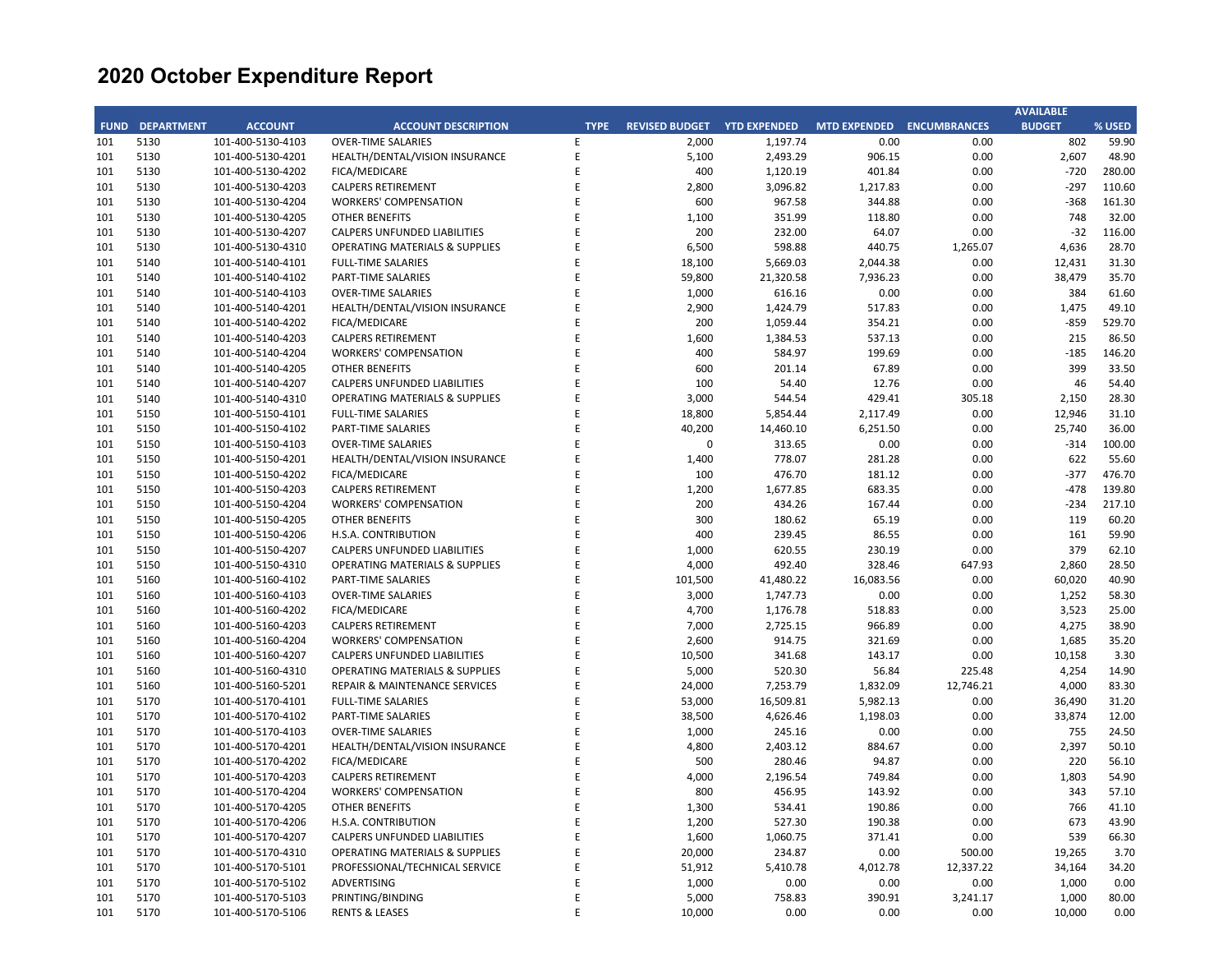|             |                   |                   |                                           |             |                                    |              |                           |              | <b>AVAILABLE</b> |        |
|-------------|-------------------|-------------------|-------------------------------------------|-------------|------------------------------------|--------------|---------------------------|--------------|------------------|--------|
| <b>FUND</b> | <b>DEPARTMENT</b> | <b>ACCOUNT</b>    | <b>ACCOUNT DESCRIPTION</b>                | <b>TYPE</b> | <b>REVISED BUDGET YTD EXPENDED</b> |              | MTD EXPENDED ENCUMBRANCES |              | <b>BUDGET</b>    | % USED |
| 101         | 5180              | 101-400-5180-4101 | <b>FULL-TIME SALARIES</b>                 | E           | 235,000                            | 52,464.53    | 19,145.76                 | 0.00         | 182,535          | 22.30  |
| 101         | 5180              | 101-400-5180-4102 | PART-TIME SALARIES                        | E           | 168,100                            | 37,688.78    | 15,273.86                 | 0.00         | 130,411          | 22.40  |
| 101         | 5180              | 101-400-5180-4103 | <b>OVER-TIME SALARIES</b>                 | E           | 2,000                              | 1,345.25     | 0.00                      | 0.00         | 655              | 67.30  |
| 101         | 5180              | 101-400-5180-4201 | HEALTH/DENTAL/VISION INSURANCE            | E           | 21,200                             | 8,457.67     | 3,199.74                  | 0.00         | 12,742           | 39.90  |
| 101         | 5180              | 101-400-5180-4202 | FICA/MEDICARE                             | E           | 2,700                              | 1,699.61     | 656.65                    | 0.00         | 1,000            | 62.90  |
| 101         | 5180              | 101-400-5180-4203 | <b>CALPERS RETIREMENT</b>                 | E           | 18,600                             | 8,039.44     | 3,023.82                  | 0.00         | 10,561           | 43.20  |
| 101         | 5180              | 101-400-5180-4204 | <b>WORKERS' COMPENSATION</b>              | E           | 4,100                              | 1,937.72     | 689.01                    | 0.00         | 2,162            | 47.30  |
| 101         | 5180              | 101-400-5180-4205 | <b>OTHER BENEFITS</b>                     | E           | 5,200                              | 1,300.82     | 458.10                    | 0.00         | 3,899            | 25.00  |
| 101         | 5180              | 101-400-5180-4206 | H.S.A. CONTRIBUTION                       | E           | 1,400                              | 0.00         | 0.00                      | 0.00         | 1,400            | 0.00   |
| 101         | 5180              | 101-400-5180-4207 | CALPERS UNFUNDED LIABILITIES              | F           | 4,700                              | 1,638.04     | 548.22                    | 0.00         | 3,062            | 34.90  |
| 101         | 5180              | 101-400-5180-4310 | <b>OPERATING MATERIALS &amp; SUPPLIES</b> | E           | 24,000                             | 2,499.48     | 1,656.01                  | 8,274.61     | 13,226           | 44.90  |
| 101         | 5180              | 101-400-5180-4312 | <b>INVENTORY</b>                          | F           | 63,000                             | 98.01        | 0.00                      | 0.00         | 62,902           | 0.20   |
| 101         | 5180              | 101-400-5180-5103 | PRINTING/BINDING                          | E           | 400                                | 0.00         | 0.00                      | 0.00         | 400              | 0.00   |
| 101         | 5180              | 101-400-5180-5106 | <b>RENTS &amp; LEASES</b>                 | E           | $\Omega$                           | 128.37       | 42.79                     | 0.00         | $-128$           | 100.00 |
| 101         | 5180              | 101-400-5180-6001 | <b>MEETINGS &amp; CONFERENCES</b>         | E           | 2,000                              | 0.00         | 0.00                      | 0.00         | 2,000            | 0.00   |
| 101         | 5190              | 101-400-5190-4102 | PART-TIME SALARIES                        | E           | 53,200                             | 4,650.82     | 1,829.86                  | 0.00         | 48,549           | 8.70   |
| 101         | 5190              | 101-400-5190-4202 | FICA/MEDICARE                             | E           | 900                                | 90.00        | 52.36                     | 0.00         | 810              | 10.00  |
| 101         | 5190              | 101-400-5190-4203 | <b>CALPERS RETIREMENT</b>                 | E           | 4,900                              | 528.51       | 174.17                    | 0.00         | 4,371            | 10.80  |
| 101         | 5190              | 101-400-5190-4204 | <b>WORKERS' COMPENSATION</b>              | E           | 1,400                              | 98.60        | 36.59                     | 0.00         | 1,301            | 7.00   |
| 101         | 5190              | 101-400-5190-4207 | CALPERS UNFUNDED LIABILITIES              | E           | 2,300                              | 407.16       | 140.48                    | 0.00         | 1,893            | 17.70  |
| 101         | 5190              | 101-400-5190-4310 |                                           | E           | 8,000                              | 0.00         | 0.00                      | 100.00       | 7,900            | 1.30   |
|             |                   |                   | OPERATING MATERIALS & SUPPLIES            | E           |                                    |              |                           |              |                  |        |
| 101         | 5190              | 101-400-5190-6001 | <b>MEETINGS &amp; CONFERENCES</b>         | E           | 1,000                              | 0.00         | 0.00                      | 0.00         | 1,000            | 0.00   |
| 101         | 5210              | 101-400-5210-4101 | <b>FULL-TIME SALARIES</b>                 | E           | 15,800                             | 4,935.34     | 1,781.04                  | 0.00         | 10,865           | 31.20  |
| 101         | 5210              | 101-400-5210-4102 | PART-TIME SALARIES                        |             | $\Omega$                           | 472.15       | 0.00                      | 0.00         | $-472$           | 100.00 |
| 101         | 5210              | 101-400-5210-4201 | HEALTH/DENTAL/VISION INSURANCE            | E           | 2,000                              | 976.61       | 353.22                    | 0.00         | 1,023            | 48.80  |
| 101         | 5210              | 101-400-5210-4202 | FICA/MEDICARE                             | E           | 200                                | 98.65        | 22.56                     | 0.00         | 101              | 49.30  |
| 101         | 5210              | 101-400-5210-4203 | <b>CALPERS RETIREMENT</b>                 | E           | 1,200                              | 454.83       | 164.16                    | 0.00         | 745              | 37.90  |
| 101         | 5210              | 101-400-5210-4204 | <b>WORKERS' COMPENSATION</b>              | E           | 300                                | 115.32       | 35.82                     | 0.00         | 185              | 38.40  |
| 101         | 5210              | 101-400-5210-4205 | <b>OTHER BENEFITS</b>                     | E           | 500                                | 184.58       | 62.70                     | 0.00         | 315              | 36.90  |
| 101         | 5210              | 101-400-5210-4206 | H.S.A. CONTRIBUTION                       | E           | 700                                | 240.03       | 86.55                     | 0.00         | 460              | 34.30  |
| 101         | 5210              | 101-400-5210-4207 | <b>CALPERS UNFUNDED LIABILITIES</b>       | E           | 300                                | 128.23       | 45.51                     | 0.00         | 172              | 42.70  |
| 101         | 6110              | 101-400-6110-5101 | PROFESSIONAL/TECHNICAL SERVICE            | E           | 7,091,900                          | 1,762,323.15 | 1,174,882.10              | 5,286,969.79 | 42,607           | 99.40  |
| 101         | 6120              | 101-400-6120-4101 | <b>FULL-TIME SALARIES</b>                 | E           | 68,600                             | 17,467.08    | 3,998.63                  | 0.00         | 51,133           | 25.50  |
| 101         | 6120              | 101-400-6120-4103 | <b>OVER-TIME SALARIES</b>                 | E           | 1,000                              | 278.13       | 0.00                      | 0.00         | 722              | 27.80  |
| 101         | 6120              | 101-400-6120-4201 | HEALTH/DENTAL/VISION INSURANCE            | E           | 5,200                              | 2,256.13     | 238.64                    | 0.00         | 2,944            | 43.40  |
| 101         | 6120              | 101-400-6120-4202 | FICA/MEDICARE                             | E           | 900                                | 276.30       | 89.97                     | 0.00         | 624              | 30.70  |
| 101         | 6120              | 101-400-6120-4203 | <b>CALPERS RETIREMENT</b>                 | E           | 5,400                              | 1,365.50     | 311.57                    | 0.00         | 4,035            | 25.30  |
| 101         | 6120              | 101-400-6120-4204 | <b>WORKERS' COMPENSATION</b>              | E           | 1,400                              | 430.46       | 129.50                    | 0.00         | 970              | 30.70  |
| 101         | 6120              | 101-400-6120-4205 | <b>OTHER BENEFITS</b>                     | E           | 1,100                              | 284.33       | 16.19                     | 0.00         | 816              | 25.80  |
| 101         | 6120              | 101-400-6120-4207 | <b>CALPERS UNFUNDED LIABILITIES</b>       | E           | 400                                | 62.44        | 8.56                      | 0.00         | 338              | 15.60  |
| 101         | 6120              | 101-400-6120-4310 | <b>OPERATING MATERIALS &amp; SUPPLIES</b> | E           | 6,000                              | 2,400.00     | 0.00                      | 0.00         | 3,600            | 40.00  |
| 101         | 6120              | 101-400-6120-4601 | DUES & MEMBERSHIPS                        | E           | 1,500                              | 0.00         | 0.00                      | 0.00         | 1,500            | 0.00   |
| 101         | 6120              | 101-400-6120-5101 | PROFESSIONAL/TECHNICAL SERVICE            | E           | 39,400                             | 3,612.00     | 112.00                    | 3,500.00     | 32,288           | 18.10  |
| 101         | 6120              | 101-400-6120-5103 | PRINTING/BINDING                          | E           | 3,000                              | 0.00         | 0.00                      | 0.00         | 3,000            | 0.00   |
| 101         | 6120              | 101-400-6120-5111 | PUBLIC SAFETY - TRAFFIC                   | E           | 5,000                              | 0.00         | 0.00                      | 0.00         | 5,000            | 0.00   |
| 101         | 6120              | 101-400-6120-5112 | PUBLIC SAFETY - COASTAL                   | E           | 10,000                             | 0.00         | 0.00                      | 0.00         | 10,000           | 0.00   |
| 101         | 6120              | 101-400-6120-5113 | PUBLIC SAFETY- WESTERN                    | E           | 2,000                              | 0.00         | 0.00                      | 0.00         | 2,000            | 0.00   |
| 101         | 6120              | 101-400-6120-5114 | PUBLIC SAFETY - SUMMER                    | E           | 2,000                              | 0.00         | 0.00                      | 0.00         | 2,000            | 0.00   |
| 101         | 6120              | 101-400-6120-5115 | PUBLIC SAFETY - SUPPLEMENTAL              | E           | 86,000                             | 36,428.16    | 5,785.97                  | 49,571.84    | 0                | 100.00 |
| 101         | 6120              | 101-400-6120-5301 | <b>TELEPHONE</b>                          | E           | 23,400                             | 4,914.67     | 1,682.94                  | 0.00         | 18,485           | 21.00  |
| 101         | 6120              | 101-400-6120-6001 | <b>MEETINGS &amp; CONFERENCES</b>         | E           | 1,000                              | 0.00         | 0.00                      | 0.00         | 1,000            | 0.00   |
| 101         | 6120              | 101-400-6120-6002 | TRAVEL/MILEAGE REIMBURSEMENT              | F           | 300                                | 15.93        | 12.77                     | 0.00         | 284              | 5.30   |
|             |                   |                   |                                           |             |                                    |              |                           |              |                  |        |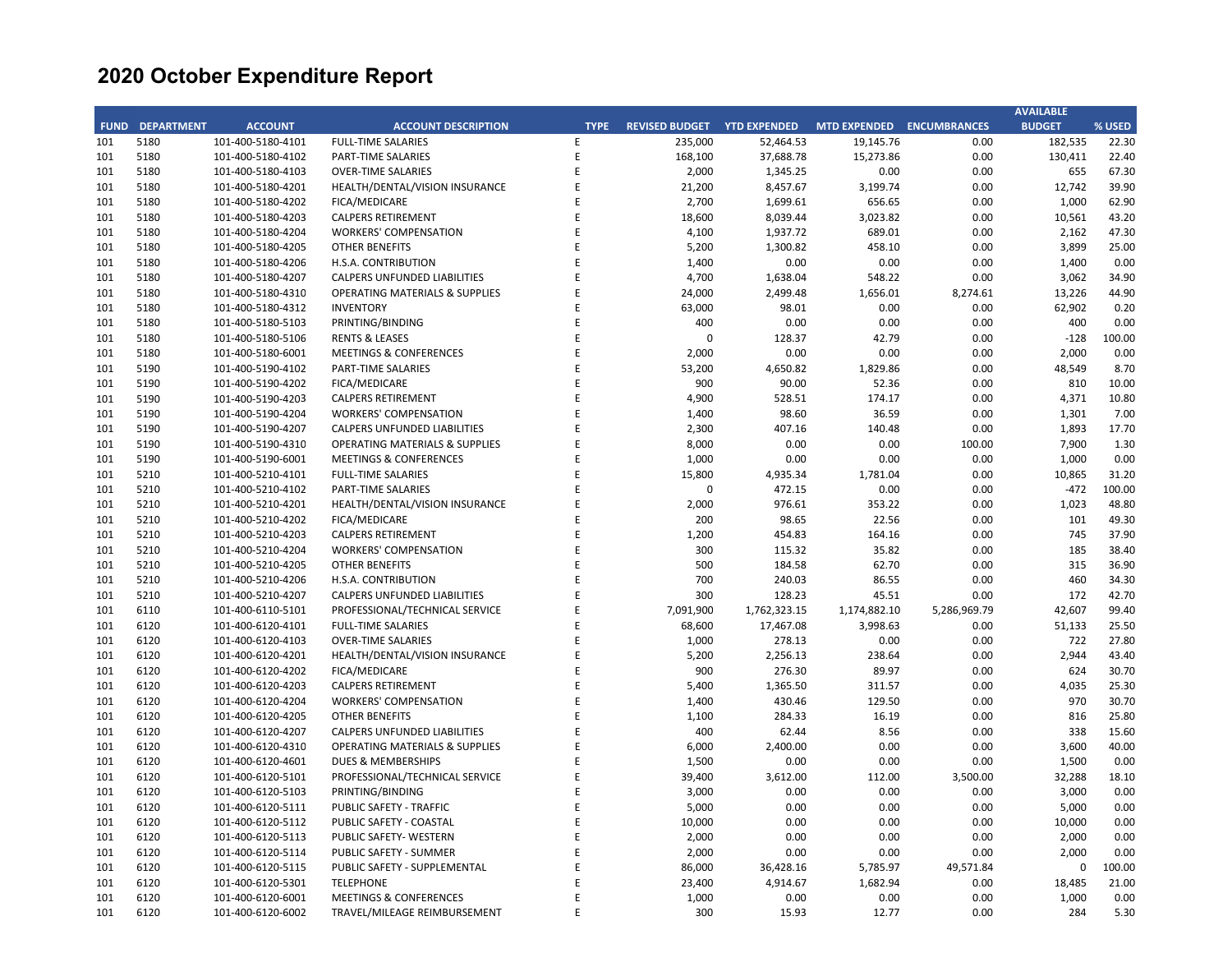|             |                   |                   |                                           |             |                       |                     |                     |                     | <b>AVAILABLE</b> |        |
|-------------|-------------------|-------------------|-------------------------------------------|-------------|-----------------------|---------------------|---------------------|---------------------|------------------|--------|
| <b>FUND</b> | <b>DEPARTMENT</b> | <b>ACCOUNT</b>    | <b>ACCOUNT DESCRIPTION</b>                | <b>TYPE</b> | <b>REVISED BUDGET</b> | <b>YTD EXPENDED</b> | <b>MTD EXPENDED</b> | <b>ENCUMBRANCES</b> | <b>BUDGET</b>    | % USED |
| 101         | 6120              | 101-400-6120-6201 | <b>EQUIPMENT REPLACEMENT CHARGES</b>      | E           | 1,700                 | 425.00              | 0.00                | 0.00                | 1,275            | 25.00  |
| 101         | 9101              | 101-400-9101-4101 | <b>FULL-TIME SALARIES</b>                 | E           | 0                     | 42,746.16           | 11,393.27           | 0.00                | $-42,746$        | 100.00 |
| 101         | 9101              | 101-400-9101-4102 | PART-TIME SALARIES                        | E           | $\mathbf 0$           | 4,884.00            | 3,160.00            | 0.00                | $-4,884$         | 100.00 |
| 101         | 9101              | 101-400-9101-4103 | <b>OVER-TIME SALARIES</b>                 | E           | $\mathbf 0$           | 1,160.74            | 217.00              | 0.00                | $-1,161$         | 100.00 |
| 101         | 9101              | 101-400-9101-4201 | HEALTH/DENTAL/VISION INSURANCE            | E           | 0                     | 4,771.67            | 1,242.73            | 0.00                | $-4,772$         | 100.00 |
| 101         | 9101              | 101-400-9101-4202 | FICA/MEDICARE                             | E           | $\mathbf 0$           | 965.72              | 398.31              | 0.00                | $-966$           | 100.00 |
| 101         | 9101              | 101-400-9101-4203 | <b>CALPERS RETIREMENT</b>                 | E           | 0                     | 3,335.87            | 889.12              | 0.00                | $-3,336$         | 100.00 |
| 101         | 9101              | 101-400-9101-4204 | <b>WORKERS' COMPENSATION</b>              | E           | $\mathbf 0$           | 1,052.51            | 295.44              | 0.00                | $-1,053$         | 100.00 |
| 101         | 9101              | 101-400-9101-4205 | <b>OTHER BENEFITS</b>                     | E           | $\mathbf 0$           | 549.44              | 118.10              | 0.00                | $-549$           | 100.00 |
| 101         | 9101              | 101-400-9101-4310 | OPERATING MATERIALS & SUPPLIES            | E           | 0                     | 33,477.93           | 5,294.39            | 55,444.67           | $-88,923$        | 100.00 |
| 101         | 9101              | 101-400-9101-4601 | <b>DUES &amp; MEMBERSHIPS</b>             | E           | $\mathbf 0$           | 196.01              | 0.00                | 0.00                | $-196$           | 100.00 |
| 101         | 9101              | 101-400-9101-5101 | PROFESSIONAL/TECH SERVICES                | E           | $\mathbf 0$           | 16,023.45           | 2,409.64            | 0.00                | $-16,023$        | 100.00 |
| 101         | 9101              | 101-400-9101-5102 | ADVERTISING                               | E           | 0                     | 140.00              | 0.00                | 0.00                | $-140$           | 100.00 |
| 101         | 9101              | 101-400-9101-5106 | <b>RENTS &amp; LEASES</b>                 | E           | $\mathbf 0$           | 9,454.09            | 8,435.37            | 0.00                | $-9,454$         | 100.00 |
| 101         | 9101              | 101-400-9101-5201 | REPAIR & MAINTENANCE SERVICES             | E           | $\mathbf 0$           | 9,624.82            | 0.00                | 0.00                | $-9,625$         | 100.00 |
| 101         | 9101              | 101-400-9101-5301 | <b>TELEPHONE</b>                          | E           | $\mathbf 0$           | 923.38              | 548.63              | 0.00                | $-923$           | 100.00 |
| 101         | 9101              | 101-400-9101-8101 | <b>EQUIPMENT &amp; FURNITURE</b>          | E           | $\Omega$              |                     | 7,008.00            | 0.00                | $-10,233$        | 100.00 |
|             |                   |                   |                                           | E           |                       | 10,232.74           |                     |                     |                  |        |
| 101         | 0000              | 101-400-0000-9223 | TRANSFER - SUBREGION 1 MAINT              |             | 10,000                | 2,500.00            | 0.00                | 0.00                | 7,500            | 25.00  |
| 101         | 0000              | 101-400-0000-9285 | TRANSFER - IA PORTUGUESE BEND             | E           | 20,000                | 5,000.00            | 0.00                | 0.00                | 15,000           | 25.00  |
| 101         | 0000              | 101-400-0000-9330 | <b>TRANSFER - INFRASTRUCTURE</b>          | E           | 1,934,000             | 483,500.00          | 0.00                | 0.00                | 1,450,500        | 25.00  |
| 101         | 1311              | 101-400-1311-4311 | <b>POSTAGE</b>                            | E           | 1,500                 | 0.00                | 0.00                | 0.00                | 1,500            | 0.00   |
| 101         | 1311              | 101-400-1311-5101 | PROFESSIONAL/TECHNICAL SERVICE            | E           | 135,000               | 222.65              | 181.04              | 0.00                | 134,777          | 0.20   |
| 101         | 1311              | 101-400-1311-5102 | ADVERTISING                               | E           | 3,000                 | 1,967.93            | 849.10              | 209.17              | 823              | 72.60  |
| 101         | 3240              | 101-400-3240-4310 | <b>OPERATING MATERIALS &amp; SUPPLIES</b> | E           | 5,000                 | 598.62              | 598.62              | 0.00                | 4,401            | 12.00  |
| 101         | 3240              | 101-400-3240-4313 | <b>FUELS/GASOLINE</b>                     | E           | 20,000                | 4,541.97            | 2,431.38            | 0.00                | 15,458           | 22.70  |
| 101         | 3240              | 101-400-3240-5201 | <b>REPAIR &amp; MAINTENANCE SERVICES</b>  | E           | 18,000                | 4,643.16            | 3,923.14            | 5,550.95            | 7,806            | 56.60  |
| 101         | 3240              | 101-400-3240-5305 | <b>WIRELESS</b>                           | E           | 4,000                 | 0.00                | 0.00                | 0.00                | 4,000            | 0.00   |
| 101         | 3151              | 101-400-3151-4310 | OPERATING MATERIALS & SUPPLIES            | E           | 23,000                | 2,431.32            | 1,087.40            | 3,000.00            | 17,569           | 23.60  |
| 101         | 3151              | 101-400-3151-5106 | <b>RENTS &amp; LEASES</b>                 | E           | 28,000                | 5,301.56            | 1,743.91            | 22,698.44           | $\mathbf 0$      | 100.00 |
| 101         | 3151              | 101-400-3151-5201 | REPAIR & MAINTENANCE SERVICES             | E           | 457,350               | 52,302.08           | 55,312.59           | 181,965.30          | 223,083          | 51.20  |
| 101         | 3151              | 101-400-3151-5302 | <b>WATER</b>                              | E           | 200,000               | 66,224.02           | 43,865.82           | 0.00                | 133,776          | 33.10  |
| 101         | 3151              | 101-400-3151-5303 | GAS                                       | E           | 500                   | 0.00                | 0.00                | 0.00                | 500              | 0.00   |
| 101         | 3151              | 101-400-3151-5304 | <b>ELECTRICITY</b>                        | E           | 500                   | 0.00                | 0.00                | 0.00                | 500              | 0.00   |
| 101         | 3180              | 101-400-3180-5302 | WATER                                     | E           | 175,000               | 53,174.42           | 34,790.00           | 0.00                | 121,826          | 30.40  |
| 101         | 3180              | 101-400-3180-5304 | <b>ELECTRICITY</b>                        | E           | 6,000                 | 828.38              | 418.97              | 0.00                | 5,172            | 13.80  |
| 101         | 3230              | 101-400-3230-5101 | PROFESSIONAL/TECH SERVICES                | E           | 64,578                | 0.00                | 0.00                | 14,577.50           | 50,000           | 22.60  |
| 101         | 3230              | 101-400-3230-5201 | REPAIR & MAINTENANCE SERVICES             | E           | 565,483               | 76,132.00           | 50,551.00           | 311,080.35          | 178,271          | 68.50  |
| 101         | 4110              | 101-400-4110-4101 | <b>FULL-TIME SALARIES</b>                 | E           | 436,300               | 94,331.35           | 46,733.69           | 0.00                | 341,969          | 21.60  |
| 101         | 4110              | 101-400-4110-4103 | <b>OVER-TIME SALARIES</b>                 | E           | 10,900                | 3,060.23            | 310.00              | 0.00                | 7,840            | 28.10  |
| 101         | 4110              | 101-400-4110-4106 | AUTOMOBILE ALLOWANCES                     | E           | 1,800                 | 600.00              | 150.00              | 0.00                | 1,200            | 33.30  |
| 101         | 4110              | 101-400-4110-4201 | HEALTH/DENTAL/VISION INSURANCE            | E           | 27,700                | 8,821.62            | 4,798.89            | 0.00                | 18,878           | 31.80  |
| 101         | 4110              | 101-400-4110-4202 | FICA/MEDICARE                             | E           | 4,700                 | 1,292.16            | 614.11              | 0.00                | 3,408            | 27.50  |
| 101         | 4110              | 101-400-4110-4203 | <b>CALPERS RETIREMENT</b>                 | E           | 31,700                | 8,779.93            | 4,273.22            | 0.00                | 22,920           | 27.70  |
| 101         | 4110              | 101-400-4110-4204 | <b>WORKERS' COMPENSATION</b>              | E           | 7,100                 | 2,076.97            | 951.34              | 0.00                | 5,023            | 29.30  |
| 101         | 4110              | 101-400-4110-4205 | <b>OTHER BENEFITS</b>                     | E           | 8,100                 | 2,056.38            | 1,043.75            | 0.00                | 6,044            | 25.40  |
| 101         | 4110              | 101-400-4110-4206 | H.S.A. CONTRIBUTION                       | E           | 11,300                | 2,690.86            | 1,038.48            | 0.00                | 8,609            | 23.80  |
| 101         | 4110              | 101-400-4110-4207 | CALPERS UNFUNDED LIABILITIES              | E           | 10,600                | 3,080.63            | 1,074.41            | 0.00                | 7,519            | 29.10  |
| 101         | 4110              | 101-400-4110-4310 | <b>OPERATING MATERIALS &amp; SUPPLIES</b> | E           | 12,000                | 1,399.73            | 1,009.84            | 7,018.48            | 3,582            | 70.20  |
| 101         | 4110              | 101-400-4110-4311 | <b>POSTAGE</b>                            | E           | 5,000                 | 0.00                | 0.00                | 0.00                | 5,000            | 0.00   |
| 101         | 4110              | 101-400-4110-5103 | PRINTING/BINDING                          | E           | 9,000                 | 851.71              | 527.07              | 4,148.29            | 4,000            | 55.60  |
| 101         | 4110              | 101-400-4110-5106 | <b>RENTS &amp; LEASES</b>                 | F           | 6,000                 | 1,517.53            | 661.78              | 4,482.47            | 0                | 100.00 |
| 101         | 4110              | 101-400-4110-5301 | <b>TELEPHONE</b>                          | E           | 8,000                 | 756.98              | 393.31              | 0.00                | 7.243            | 9.50   |
|             |                   |                   |                                           |             |                       |                     |                     |                     |                  |        |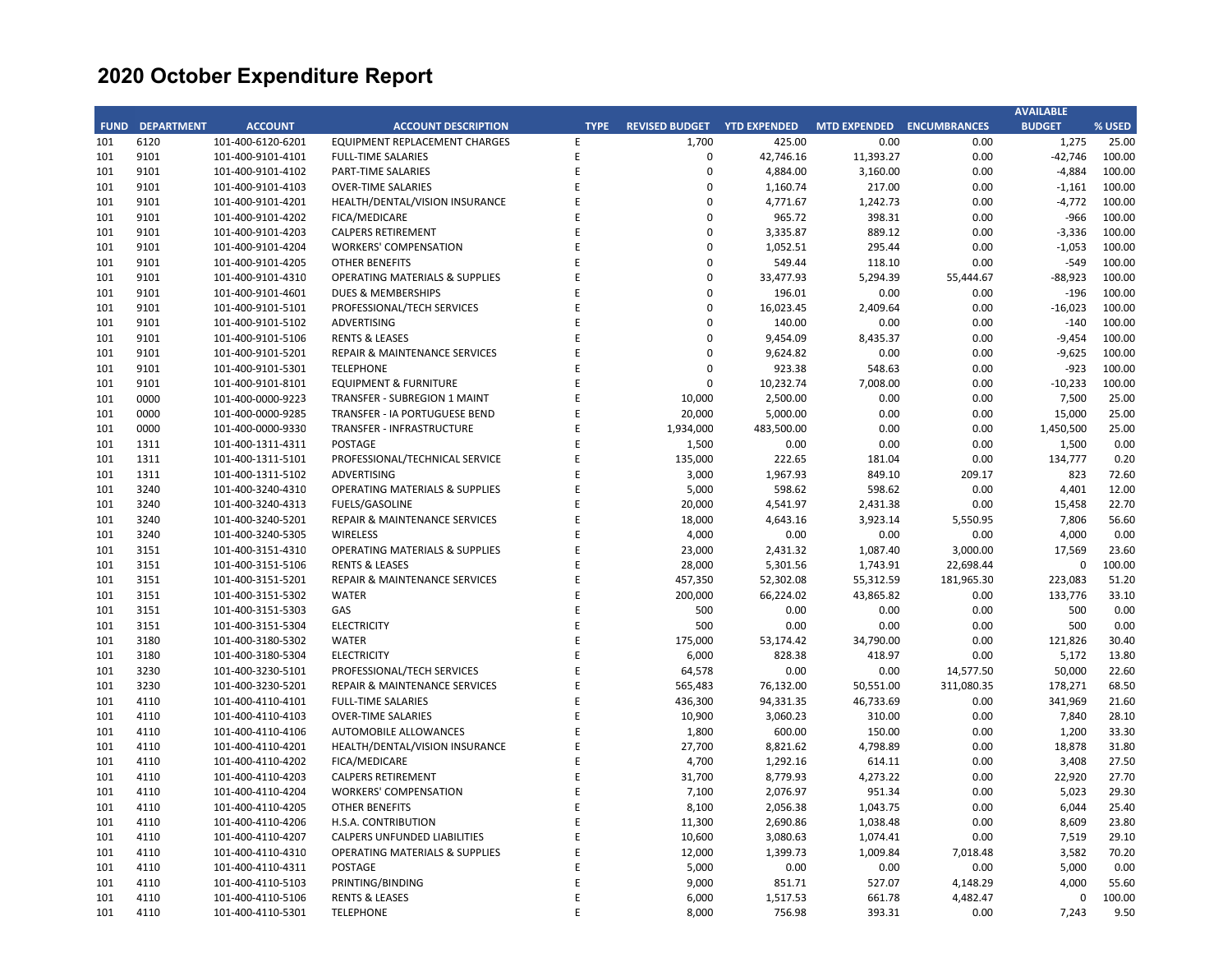|             |                   |                   |                                           |             |                       |                     |                           |            | <b>AVAILABLE</b> |        |
|-------------|-------------------|-------------------|-------------------------------------------|-------------|-----------------------|---------------------|---------------------------|------------|------------------|--------|
| <b>FUND</b> | <b>DEPARTMENT</b> | <b>ACCOUNT</b>    | <b>ACCOUNT DESCRIPTION</b>                | <b>TYPE</b> | <b>REVISED BUDGET</b> | <b>YTD EXPENDED</b> | MTD EXPENDED ENCUMBRANCES |            | <b>BUDGET</b>    | % USED |
| 101         | 4110              | 101-400-4110-6201 | EQUIPMENT REPLACEMENT CHARGES             | E           | 8,000                 | 2,000.00            | 0.00                      | 0.00       | 6,000            | 25.00  |
| 101         | 4180              | 101-400-4180-5101 | PROFESSIONAL/TECHNICAL SERVICE            | E           | 109,000               | 26,105.14           | 19,041.96                 | 91,061.86  | $-8,167$         | 107.50 |
| 101         | 5121              | 101-400-5121-4102 | PART-TIME SALARIES                        | E           | 51,800                | 17,738.13           | 6,259.55                  | 0.00       | 34,062           | 34.20  |
| 101         | 5121              | 101-400-5121-4103 | <b>OVER-TIME SALARIES</b>                 | E           | 500                   | 111.29              | 0.00                      | 0.00       | 389              | 22.30  |
| 101         | 5121              | 101-400-5121-4202 | FICA/MEDICARE                             | Е           | 1,400                 | 496.32              | 158.33                    | 0.00       | 904              | 35.50  |
| 101         | 5121              | 101-400-5121-4203 | <b>CALPERS RETIREMENT</b>                 | E           | 3,500                 | 1,130.35            | 415.97                    | 0.00       | 2,370            | 32.30  |
| 101         | 5121              | 101-400-5121-4204 | <b>WORKERS' COMPENSATION</b>              | E           | 1,200                 | 377.77              | 125.19                    | 0.00       | 822              | 31.50  |
| 101         | 5121              | 101-400-5121-4207 | CALPERS UNFUNDED LIABILITIES              | E           | 0                     | 45.07               | 10.89                     | 0.00       | $-45$            | 100.00 |
| 101         | 5121              | 101-400-5121-4310 | <b>OPERATING MATERIALS &amp; SUPPLIES</b> | E           | 5,000                 | 703.30              | 185.68                    | 901.10     | 3,396            | 32.10  |
| 101         | 5121              | 101-400-5121-5106 | <b>RENTS &amp; LEASES</b>                 | E           | 5,000                 | 816.09              | 361.38                    | 2,629.80   | 1,554            | 68.90  |
| 101         | 5122              | 101-400-5122-4101 | <b>FULL-TIME SALARIES</b>                 | E           | 65,000                | 0.00                | 0.00                      | 0.00       | 65,000           | 0.00   |
| 101         | 5122              | 101-400-5122-4102 | PART-TIME SALARIES                        | E           | 97,700                | 6,745.21            | 2,797.24                  | 0.00       | 90,955           | 6.90   |
| 101         | 5122              | 101-400-5122-4103 | <b>OVER-TIME SALARIES</b>                 | E           | 2,000                 | 1,506.82            | 0.00                      | 0.00       | 493              | 75.30  |
| 101         | 5122              | 101-400-5122-4201 | HEALTH/DENTAL/VISION INSURANCE            | E           | 10,000                | 0.00                | 0.00                      | 0.00       | 10,000           | 0.00   |
| 101         | 5122              | 101-400-5122-4202 | FICA/MEDICARE                             | E           | 800                   | 153.52              | 37.73                     | 0.00       | 646              | 19.20  |
| 101         | 5122              | 101-400-5122-4203 | <b>CALPERS RETIREMENT</b>                 | E           | 8,100                 | 516.42              | 250.49                    | 0.00       | 7,584            | 6.40   |
| 101         | 5122              | 101-400-5122-4204 | <b>WORKERS' COMPENSATION</b>              | E           | 1,300                 | 175.53              | 55.95                     | 0.00       | 1,124            | 13.50  |
| 101         | 5122              | 101-400-5122-4205 | OTHER BENEFITS                            | E           | 2,200                 | 0.00                | 0.00                      | 0.00       | 2,200            | 0.00   |
| 101         | 5122              | 101-400-5122-4206 | H.S.A. CONTRIBUTION                       | Е           | 6,000                 | 0.00                | 0.00                      | 0.00       | 6,000            | 0.00   |
| 101         | 5122              |                   | <b>CALPERS UNFUNDED LIABILITIES</b>       | E           |                       |                     |                           |            |                  |        |
|             |                   | 101-400-5122-4207 |                                           | E           | 6,800                 | 81.00               | 62.90                     | 0.00       | 6,719            | 1.20   |
| 101         | 5122              | 101-400-5122-4310 | <b>OPERATING MATERIALS &amp; SUPPLIES</b> | E           | 29,000                | 7,391.58            | 5,594.74                  | 3,500.00   | 18,108           | 37.60  |
| 101         | 5122              | 101-400-5122-5101 | PROFESSIONAL/TECHNICAL SERVICE            |             | 45,717                | 29,948.75           | 0.00                      | 13,367.99  | 2,400            | 94.80  |
| 101         | 5122              | 101-400-5122-5103 | PRINTING/BINDING                          | E           | 1,000                 | 0.00                | 0.00                      | 0.00       | 1,000            | 0.00   |
| 101         | 5171              | 101-400-5171-4102 | PART-TIME SALARIES                        | E           | 3,600                 | 0.00                | 0.00                      | 0.00       | 3,600            | 0.00   |
| 101         | 5171              | 101-400-5171-4202 | FICA/MEDICARE                             | E           | 200                   | 0.00                | 0.00                      | 0.00       | 200              | 0.00   |
| 101         | 5171              | 101-400-5171-4203 | <b>CALPERS RETIREMENT</b>                 | E           | 500                   | 0.00                | 0.00                      | 0.00       | 500              | 0.00   |
| 101         | 5171              | 101-400-5171-4204 | <b>WORKERS' COMPENSATION</b>              | E           | 100                   | 0.00                | 0.00                      | 0.00       | 100              | 0.00   |
| 101         | 5171              | 101-400-5171-4310 | <b>OPERATING MATERIALS &amp; SUPPLIES</b> | E           | 500                   | 0.00                | 0.00                      | 100.00     | 400              | 20.00  |
| 101         | 5172              | 101-400-5172-4310 | <b>OPERATING MATERIALS &amp; SUPPLIES</b> | E           | 7,000                 | 0.00                | 0.00                      | 500.00     | 6,500            | 7.10   |
| 101         | 5131              | 101-400-5131-5101 | PROFESSIONAL/TECHNICAL SERVICE            | E           | 50,000                | 0.00                | 0.00                      | 0.00       | 50,000           | 0.00   |
| 101         | 5999              | 101-400-5999-4102 | PART-TIME SALARIES                        | E           | 97,700                | 1,802.06            | 0.00                      | 0.00       | 95,898           | 1.80   |
| 101         | 5999              | 101-400-5999-4103 | <b>OVER-TIME SALARIES</b>                 | E           | 27,000                | 0.00                | 0.00                      | 0.00       | 27,000           | 0.00   |
| 101         | 5999              | 101-400-5999-4202 | FICA/MEDICARE                             | E           | 0                     | 35.65               | 0.00                      | 0.00       | $-36$            | 100.00 |
| 101         | 5999              | 101-400-5999-4203 | <b>CALPERS RETIREMENT</b>                 | E           | $\Omega$              | 174.63              | 0.00                      | 0.00       | $-175$           | 100.00 |
| 101         | 5999              | 101-400-5999-4204 | <b>WORKERS' COMPENSATION</b>              | E           | 0                     | 36.04               | 0.00                      | 0.00       | $-36$            | 100.00 |
| 101         | 5999              | 101-400-5999-4207 | CALPERS UNFUNDED LIABILITIES              | E           | 0                     | 100.55              | 0.00                      | 0.00       | $-101$           | 100.00 |
| 101         | 5123              | 101-400-5123-4101 | <b>FULL-TIME SALARIES</b>                 | E           | 202,700               | 43,320.47           | 17,503.50                 | 0.00       | 159,380          | 21.40  |
| 101         | 5123              | 101-400-5123-4102 | PART-TIME SALARIES                        | F           | 0                     | 1,920.23            | 360.48                    | 0.00       | $-1,920$         | 100.00 |
| 101         | 5123              | 101-400-5123-4103 | <b>OVER-TIME SALARIES</b>                 | E           | 5,000                 | 2,718.48            | 0.00                      | 0.00       | 2,282            | 54.40  |
| 101         | 5123              | 101-400-5123-4201 | HEALTH/DENTAL/VISION INSURANCE            | E           | 42,400                | 10,587.58           | 4,136.19                  | 0.00       | 31,812           | 25.00  |
| 101         | 5123              | 101-400-5123-4202 | FICA/MEDICARE                             | E           | 2,700                 | 617.36              | 229.75                    | 0.00       | 2,083            | 22.90  |
| 101         | 5123              | 101-400-5123-4203 | <b>CALPERS RETIREMENT</b>                 | E           | 15,900                | 3,588.30            | 1,405.23                  | 0.00       | 12,312           | 22.60  |
| 101         | 5123              | 101-400-5123-4204 | <b>WORKERS' COMPENSATION</b>              | E           | 4,100                 | 1,005.14            | 357.55                    | 0.00       | 3,095            | 24.50  |
| 101         | 5123              | 101-400-5123-4205 | <b>OTHER BENEFITS</b>                     | E           | 5,400                 | 901.08              | 292.23                    | 0.00       | 4,499            | 16.70  |
| 101         | 5123              | 101-400-5123-4206 | H.S.A. CONTRIBUTION                       | E           | 6,000                 | 995.20              | 346.17                    | 0.00       | 5,005            | 16.60  |
| 101         | 5123              | 101-400-5123-4207 | CALPERS UNFUNDED LIABILITIES              | E           | 1,100                 | 172.79              | 38.24                     | 0.00       | 927              | 15.70  |
| 101         | 5123              | 101-400-5123-4310 | OPERATING MATERIALS & SUPPLIES            | E           | 23,000                | 3,778.71            | 1,987.70                  | 4,000.00   | 15,221           | 33.80  |
| 202         | 3170              | 202-400-3170-5101 | PROFESSIONAL/TECHNICAL SERVICE            | E           | 15,000                | 1,166.12            | 672.00                    | 14,209.41  | $-376$           | 102.50 |
| 202         | 3170              | 202-400-3170-5201 | REPAIR & MAINTENANCE SERVICES             | Е           | 235,000               | 41,897.14           | 41,897.14                 | 193,102.86 | $\mathbf 0$      | 100.00 |
| 202         | 3180              | 202-400-3180-4310 | <b>OPERATING MATERIALS &amp; SUPPLIES</b> | E           | 100,000               | 19,691.12           | 3,774.73                  | 633.02     | 79,676           | 20.30  |
| 202         | 3180              | 202-400-3180-5101 | PROFESSIONAL/TECHNICAL SERVICE            | E           | 5,000                 | 0.00                | 0.00                      | 0.00       | 5,000            | 0.00   |
| 202         | 3180              | 202-400-3180-5201 | REPAIR & MAINTENANCE SERVICES             | F           | 737,000               | 140,807.80          | 89,889.55                 | 416,379.12 | 179,813          | 75.60  |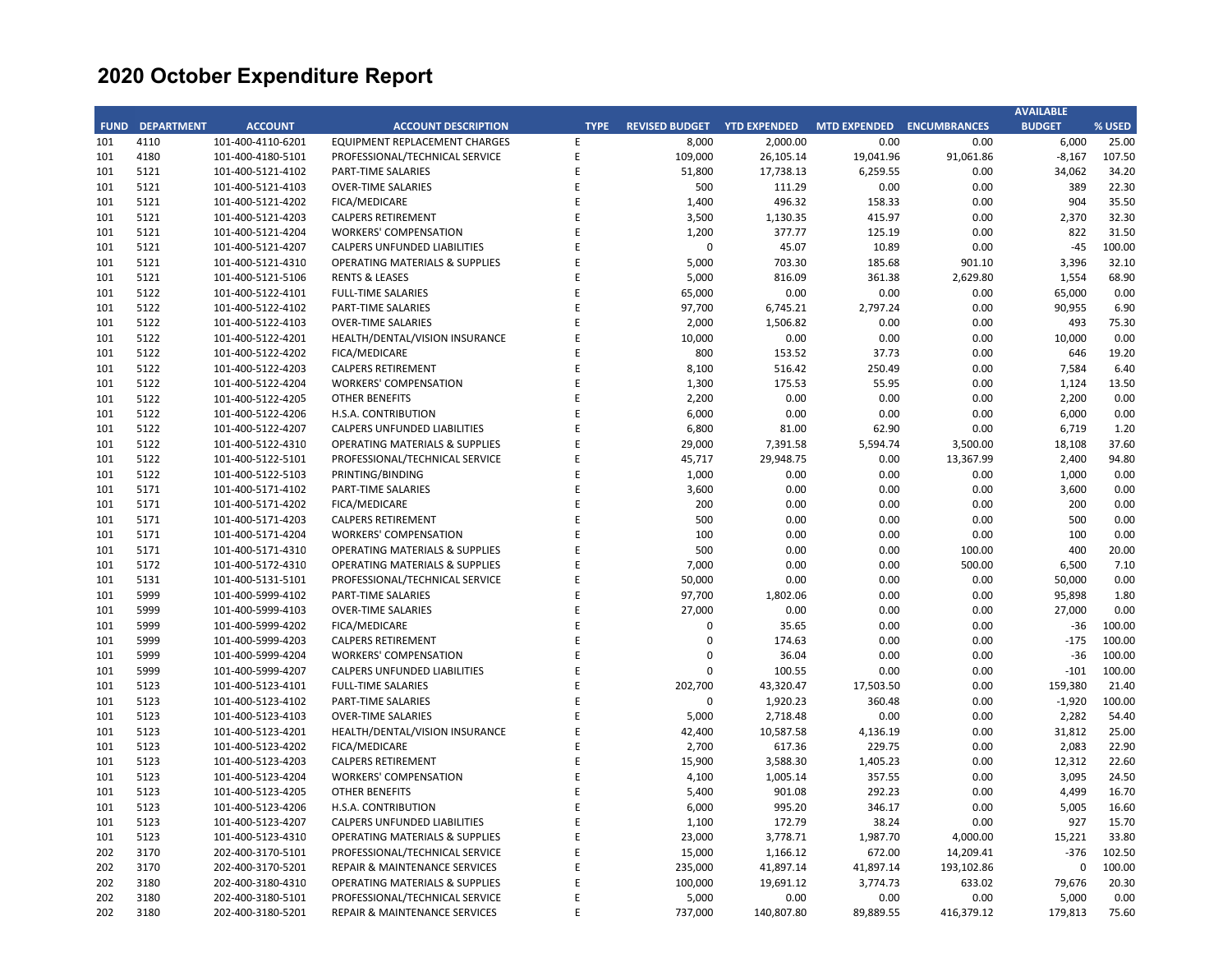|             |                   |                   |                                           |             |                       |                     |                     |                     | <b>AVAILABLE</b> |        |
|-------------|-------------------|-------------------|-------------------------------------------|-------------|-----------------------|---------------------|---------------------|---------------------|------------------|--------|
| <b>FUND</b> | <b>DEPARTMENT</b> | <b>ACCOUNT</b>    | <b>ACCOUNT DESCRIPTION</b>                | <b>TYPE</b> | <b>REVISED BUDGET</b> | <b>YTD EXPENDED</b> | <b>MTD EXPENDED</b> | <b>ENCUMBRANCES</b> | <b>BUDGET</b>    | % USED |
| 202         | 3220              | 202-400-3220-5101 | PROFESSIONAL/TECHNICAL SERVICE            | E           | 20,000                | 0.00                | 0.00                | 0.00                | 20,000           | 0.00   |
| 202         | 3220              | 202-400-3220-5201 | REPAIR & MAINTENANCE SERVICES             | E           | 50,000                | 0.00                | 0.00                | 0.00                | 50,000           | 0.00   |
| 202         | 8804              | 202-400-8804-8002 | <b>CONSTRUCTION MANAGEMENT</b>            | E           | 2,240                 | 2,240.00            | 960.00              | 0.00                | $\Omega$         | 100.00 |
| 202         | 8804              | 202-400-8804-8004 | ARCHITECTURE DESIGN SERVICES              | E           | 13,384                | 8,701.60            | 180.00              | 4,682.84            | $\mathbf 0$      | 100.00 |
| 202         | 8804              | 202-400-8804-8006 | <b>INSPECTION SERVICES</b>                | E           | 72,896                | 27,712.00           | 17,984.00           | 45,184.00           | $\mathbf 0$      | 100.00 |
| 202         | 8804              | 202-400-8804-8802 | <b>OTHER IMPROVEMENTS</b>                 | E           | 1,692,729             | 1,026,238.60        | 360,706.60          | 666,490.50          | $\mathbf 0$      | 100.00 |
| 202         | 8808              | 202-400-8808-8005 | <b>ENGINEERING DESIGN SERVICES</b>        | E           | 118,400               | 30,393.52           | 8,786.13            | 88,006.48           | $\mathbf 0$      | 100.00 |
| 209         | 0000              | 209-400-0000-5201 | REPAIR & MAINTENANCE SERVICES             | F           | 500                   | 0.00                | 0.00                | 0.00                | 500              | 0.00   |
| 209         | 0000              | 209-400-0000-5304 | <b>ELECTRICITY</b>                        | E           | 300                   | 0.00                | 0.00                | 0.00                | 300              | 0.00   |
| 211         | 0000              | 211-400-0000-5201 | REPAIR & MAINTENANCE SERVICES             | E           | 151,100               | 21,886.67           | 5,708.27            | 129,088.33          | 125              | 99.90  |
| 211         | 0000              | 211-400-0000-5304 | <b>ELECTRICITY</b>                        | E           | 230,000               | 36,483.64           | 12,181.86           | 0.00                | 193,516          | 15.90  |
| 211         | 0000              | 211-400-0000-6203 | ADMINISTRATIVE OVERHEAD                   | E           | 81,100                | 20,275.00           | 0.00                | 0.00                | 60,825           | 25.00  |
| 211         | 8821              | 211-400-8821-8099 | MISC./OTHER EXPENSES                      | E           | $\pmb{0}$             | 0.00                | 0.00                | 8,249.54            | $-8,250$         | 100.00 |
| 211         | 8838              | 211-400-8838-8005 | <b>ENGINEERING DESIGN SERVICES</b>        | E           | 9,252                 | 0.00                | 0.00                | 9,251.50            | $\mathbf 0$      | 100.00 |
| 211         | 8838              | 211-400-8838-8006 | <b>INSPECTION SERVICES</b>                | E           | 19,200                | 0.00                | 0.00                | 19,200.00           | $\mathbf 0$      | 100.00 |
| 211         | 8838              | 211-400-8838-8101 | <b>EQUIPMENT &amp; FURNITURE</b>          | E           | 62,172                | 3,644.14            | 3,644.14            | 58,527.12           | $\mathbf{1}$     | 100.00 |
| 211         | 8838              | 211-400-8838-8403 | PARKS IMPROVEMENTS                        | E           | $\Omega$              | 0.00                | 0.00                | 0.00                | $\Omega$         | 0.00   |
|             | 8838              |                   |                                           | E           |                       | 0.00                |                     |                     | $\mathbf 0$      |        |
| 211         |                   | 211-400-8838-8802 | OTHER IMPROVEMENTS                        |             | 309,666               |                     | 0.00                | 309,666.00          |                  | 100.00 |
| 213         | 0000              | 213-400-0000-4101 | <b>FULL-TIME SALARIES</b>                 | E           | 56,400                | 15,275.47           | 6,003.18            | 0.00                | 41,125           | 27.10  |
| 213         | 0000              | 213-400-0000-4201 | HEALTH/DENTAL/VISION INSURANCE            | E           | 6,400                 | 2,290.23            | 937.88              | 0.00                | 4,110            | 35.80  |
| 213         | 0000              | 213-400-0000-4202 | FICA/MEDICARE                             | E           | 700                   | 188.82              | 73.90               | 0.00                | 511              | 27.00  |
| 213         | 0000              | 213-400-0000-4203 | <b>CALPERS RETIREMENT</b>                 | E           | 7,100                 | 1,896.29            | 745.37              | 0.00                | 5,204            | 26.70  |
| 213         | 0000              | 213-400-0000-4204 | <b>WORKERS' COMPENSATION</b>              | E           | 1,100                 | 325.45              | 121.11              | 0.00                | 775              | 29.60  |
| 213         | 0000              | 213-400-0000-4205 | <b>OTHER BENEFITS</b>                     | E           | 1,300                 | 351.78              | 141.78              | 0.00                | 948              | 27.10  |
| 213         | 0000              | 213-400-0000-4206 | H.S.A. CONTRIBUTION                       | E           | 2,900                 | 779.84              | 319.34              | 0.00                | 2,120            | 26.90  |
| 213         | 0000              | 213-400-0000-4207 | <b>CALPERS UNFUNDED LIABILITIES</b>       | E           | 5,900                 | 1,546.85            | 607.83              | 0.00                | 4,353            | 26.20  |
| 213         | 0000              | 213-400-0000-4310 | <b>OPERATING MATERIALS &amp; SUPPLIES</b> | E           | 5,000                 | 43.80               | 43.80               | 556.20              | 4,400            | 12.00  |
| 213         | 0000              | 213-400-0000-4311 | <b>POSTAGE</b>                            | E           | 9,000                 | 8,000.00            | 0.00                | 0.00                | 1,000            | 88.90  |
| 213         | 0000              | 213-400-0000-4601 | <b>DUES &amp; MEMBERSHIPS</b>             | E           | 800                   | 0.00                | 0.00                | 0.00                | 800              | 0.00   |
| 213         | 0000              | 213-400-0000-4901 | MISC. EXPENSES                            | E           | 13,500                | 3,959.66            | 1,140.00            | 0.00                | 9,540            | 29.30  |
| 213         | 0000              | 213-400-0000-5101 | PROFESSIONAL/TECHNICAL SERVICE            | E           | 40,000                | 4,630.74            | 0.00                | 2,550.00            | 32,819           | 18.00  |
| 213         | 0000              | 213-400-0000-5102 | <b>ADVERTISING</b>                        | E           | 26,000                | 0.00                | 0.00                | 12,000.00           | 14,000           | 46.20  |
| 213         | 0000              | 213-400-0000-5103 | PRINTING/BINDING                          | E           | 9,200                 | 766.43              | 766.43              | 8,315.05            | 119              | 98.70  |
| 213         | 0000              | 213-400-0000-5201 | REPAIR & MAINTENANCE SERVICES             | E           | 92,500                | 11,032.68           | 4,263.44            | 61,471.32           | 19,996           | 78.40  |
| 213         | 0000              | 213-400-0000-6001 | <b>MEETINGS &amp; CONFERENCES</b>         | E           | 800                   | 0.00                | 0.00                | 0.00                | 800              | 0.00   |
| 213         | 0000              | 213-400-0000-6002 | TRAVEL/MILEAGE REIMBURSEMENT              | E           | 300                   | 0.00                | 0.00                | 0.00                | 300              | 0.00   |
| 213         | 0000              | 213-400-0000-6203 | ADMINISTRATIVE OVERHEAD                   | E           | 8,600                 | 2,150.00            | 0.00                | 0.00                | 6,450            | 25.00  |
| 214         | 0000              | 214-400-0000-5120 | <b>TRANSIT PROGRAMS</b>                   | E           | $\mathbf 0$           | 0.00                | 0.00                | 0.00                | $\mathbf 0$      | 0.00   |
| 214         | 0000              | 214-400-0000-5201 | REPAIR & MAINTENANCE SERVICES             | E           | 57,000                | 9,110.00            | 9,110.00            | 47,116.92           | 773              | 98.60  |
| 215         | 8302              | 215-400-8302-8802 | OTHER IMPROVEMENTS                        | F           | 650,000               | 0.00                | 0.00                | 0.00                | 650,000          | 0.00   |
| 215         | 8828              | 215-400-8828-8005 | <b>ENGINEERING DESIGN SERVICES</b>        | E           | 5,379                 | 570.50              | 570.50              | 4,808.27            | $\mathbf 0$      | 100.00 |
| 215         | 8837              | 215-400-8837-8006 | <b>INSPECTION SERVICES</b>                | E           | 19,200                | 0.00                | 0.00                | 19,200.00           | $\mathbf 0$      | 100.00 |
| 215         | 8837              | 215-400-8837-8802 | OTHER IMPROVEMENTS                        | E           | 275,800               | 0.00                | 0.00                | 226,026.00          | 49,774           | 82.00  |
| 216         | 8824              | 216-400-8824-8002 | <b>CONSTRUCTION MANAGEMENT</b>            | E           | 2,240                 | 1,440.00            | 0.00                | 800.00              | $\mathbf 0$      | 100.00 |
| 216         | 8824              | 216-400-8824-8006 | <b>INSPECTION SERVICES</b>                | E           | 26,176                | 14,848.00           | 2,048.00            | 11,328.00           | $\mathbf 0$      | 100.00 |
| 216         | 8824              | 216-400-8824-8099 | MISC./OTHER EXPENSES                      | E           | 9,584                 | 9,583.95            | 0.00                | 0.00                | 0                | 100.00 |
| 216         | 8824              | 216-400-8824-8802 | SILVER SPUR - OTHER IMPROVE               | E           | 609,530               | 415,745.33          | 415,745.33          | 193,784.67          | $\mathbf 0$      | 100.00 |
| 216         | 0000              | 216-400-0000-5103 | PRINTING/BINDING                          | E           | 2,000                 | 500.00              | 500.00              | 1,500.00            | $\mathbf 0$      | 100.00 |
| 216         | 0000              | 216-400-0000-5120 | <b>TRANSIT PROGRAMS</b>                   | E           | 747,550               | 391,157.00          | 387,285.00          | 337,285.00          | 19,108           | 97.40  |
| 216         | 0000              | 216-400-0000-5201 | REPAIR & MAINTENANCE SERVICES             | E           | 27,050                | 4,508.30            | 4,508.30            | 19,026.02           | 3,516            | 87.00  |
| 216         | 0000              | 216-400-0000-8201 | <b>VEHICLES</b>                           | E           | 46,999                | 0.00                | 0.00                | 46,999.00           | 0                | 100.00 |
| 217         | 0000              | 217-400-0000-9101 | TRANSFER - GENERAL FUND                   | F           | 130,000               | 32,500.00           | 0.00                | 0.00                | 97,500           | 25.00  |
|             |                   |                   |                                           |             |                       |                     |                     |                     |                  |        |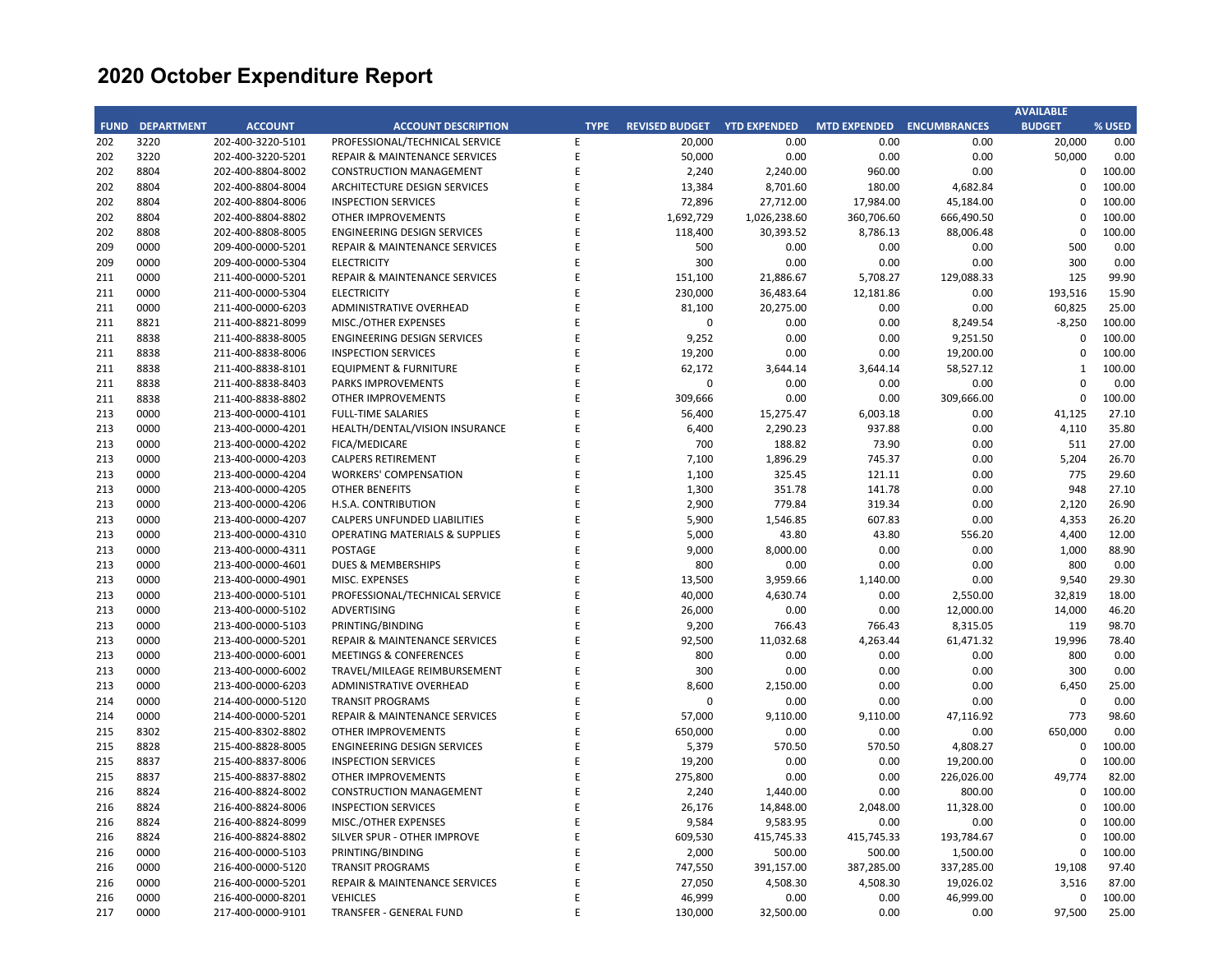|             |                   |                   |                                           |             |                                    |           |                           |            | <b>AVAILABLE</b> |        |
|-------------|-------------------|-------------------|-------------------------------------------|-------------|------------------------------------|-----------|---------------------------|------------|------------------|--------|
| <b>FUND</b> | <b>DEPARTMENT</b> | <b>ACCOUNT</b>    | <b>ACCOUNT DESCRIPTION</b>                | <b>TYPE</b> | <b>REVISED BUDGET YTD EXPENDED</b> |           | MTD EXPENDED ENCUMBRANCES |            | <b>BUDGET</b>    | % USED |
| 220         | 8801              | 220-400-8801-8006 | SIDEWALK - INSPECTION SERVICES            | E           | 76,629                             | 0.00      | 0.00                      | 28.540.00  | 48,089           | 37.20  |
| 220         | 8801              | 220-400-8801-8802 | OTHER IMPROVEMENTS                        | E           | 173,371                            | 0.00      | 0.00                      | 173,371.00 | 0                | 100.00 |
| 220         | 8809              | 220-400-8809-8005 | <b>ENGINEERING DESIGN SERVICES</b>        | E           | 83,931                             | 3,056.25  | 2,811.75                  | 80,874.41  | $\Omega$         | 100.00 |
| 220         | 8816              | 220-400-8816-8005 | <b>ENGINEERING DESIGN SERVICES</b>        | E           | 211,464                            | 0.00      | 0.00                      | 211,464.00 | $\mathbf 0$      | 100.00 |
| 220         | 8304              | 220-400-8304-8001 | PROFESSIONAL/TECH SERVICES                | E           | 288,408                            | 19,296.73 | 19,296.73                 | 269,110.84 | $\mathbf 0$      | 100.00 |
| 220         | 8807              | 220-400-8807-8802 | <b>OTHER IMPROVEMENTS</b>                 | E           | $\mathbf 0$                        | 0.00      | 0.00                      | 0.00       | $\Omega$         | 0.00   |
| 220         | 8839              | 220-400-8839-8802 | OTHER IMPROVEMENTS                        | E           | 200,000                            | 0.00      | 0.00                      | 0.00       | 200,000          | 0.00   |
| 221         | 0000              | 221-400-0000-5201 | REPAIR & MAINTENANCE SERVICES             | F           | 535,000                            | 68,508.46 | 63,548.80                 | 203,782.12 | 262,709          | 50.90  |
| 221         | 0000              | 221-400-0000-5304 | <b>ELECTRICITY</b>                        | E           | 1,000                              | 0.00      | 0.00                      | 0.00       | 1,000            | 0.00   |
| 222         | 0000              | 222-400-0000-5101 | PROFESSIONAL/TECHNICAL SERVICE            | E           | 164,600                            | 41,150.00 | 0.00                      | 123,450.00 | $\mathbf 0$      | 100.00 |
| 222         | 0000              | 222-400-0000-5201 | REPAIR & MAINTENANCE SERVICES             | E           | 20,300                             | 5,075.00  | 0.00                      | 15,225.00  | $\Omega$         | 100.00 |
| 223         | 0000              | 223-400-0000-5201 | <b>REPAIR &amp; MAINTENANCE SERVICES</b>  | E           | 26,000                             | 4,141.27  | 4,325.74                  | 9,994.26   | 11,864           | 54.40  |
| 223         | 0000              | 223-400-0000-5302 | WATER                                     | E           | 15,000                             | 4,661.88  | 2,906.02                  | 0.00       | 10,338           | 31.10  |
| 223         | 0000              | 223-400-0000-5304 | <b>ELECTRICITY</b>                        | E           | 600                                | 111.49    | 56.29                     | 0.00       | 489              | 18.60  |
| 224         | 0000              | 224-400-0000-9101 | <b>TRANSFER - GENERAL FUND</b>            | E           | 100,000                            | 25,000.00 | 0.00                      | 0.00       | 75,000           | 25.00  |
| 225         | 0000              | 225-400-0000-4101 | <b>FULL-TIME SALARIES</b>                 | E           | 10,700                             | 3,698.60  | 1,360.03                  | 0.00       | 7,001            | 34.60  |
| 225         | 0000              | 225-400-0000-4201 | HEALTH/DENTAL/VISION INSURANCE            | E           | 700                                | 321.41    | 117.25                    | 0.00       | 379              | 45.90  |
| 225         | 0000              | 225-400-0000-4202 | <b>FICA/MEDICARE</b>                      | E           | 100                                | 47.87     | 17.61                     | 0.00       | 52               | 47.90  |
| 225         | 0000              | 225-400-0000-4203 | <b>CALPERS RETIREMENT</b>                 | E           | 1,300                              | 458.60    | 168.63                    | 0.00       | 841              | 35.30  |
| 225         | 0000              | 225-400-0000-4204 | <b>WORKERS' COMPENSATION</b>              | E           | 200                                | 79.18     | 27.51                     | 0.00       | 121              | 39.60  |
| 225         | 0000              | 225-400-0000-4205 | <b>OTHER BENEFITS</b>                     | E           | 200                                | 64.99     | 23.63                     | 0.00       | 135              | 32.50  |
|             |                   |                   |                                           | E           |                                    |           |                           |            | 400              |        |
| 225         | 0000              | 225-400-0000-4206 | H.S.A. CONTRIBUTION                       | E           | 400                                | 0.00      | 0.00                      | 0.00       |                  | 0.00   |
| 225         | 0000              | 225-400-0000-4207 | CALPERS UNFUNDED LIABILITIES              | E           | 1,100                              | 370.27    | 137.70                    | 0.00       | 730              | 33.70  |
| 225         | 0000              | 225-400-0000-5101 | PROFESSIONAL/TECHNICAL SERVICE            |             | 32,515                             | 6,207.75  | 130.75                    | 10,000.00  | 16,307           | 49.80  |
| 225         | 0000              | 225-400-0000-5102 | ADVERTISING                               | E           | 500                                | 0.00      | 0.00                      | 0.00       | 500              | 0.00   |
| 225         | 0000              | 225-400-0000-5201 | REPAIR & MAINTENANCE SERVICES             | E           | 100,000                            | 6,491.92  | 2,946.25                  | 83,508.08  | 10,000           | 90.00  |
| 225         | 0000              | 225-400-0000-5304 | <b>ELECTRICITY</b>                        | E           | 4,000                              | 907.74    | 272.06                    | 0.00       | 3,092            | 22.70  |
| 228         | 5411              | 228-400-5411-4310 | OPERATING MATERIALS & SUPPLIES            | E           | 3,000                              | 318.32    | 318.32                    | 2,681.68   | 0                | 100.00 |
| 228         | 5413              | 228-400-5413-5201 | <b>REPAIR &amp; MAINTENANCE SERVICES</b>  | E           | 10,000                             | 1,547.00  | 1,547.00                  | 8,453.00   | $\Omega$         | 100.00 |
| 228         | 0000              | 228-400-0000-4310 | <b>OPERATING MATERIALS &amp; SUPPLIES</b> | E           | 2,000                              | 0.00      | 0.00                      | 0.00       | 2,000            | 0.00   |
| 228         | 0000              | 228-400-0000-5101 | PROFESSIONAL/TECHNICAL SERVICE            | E           | 13,422                             | 0.00      | 0.00                      | 13,422.43  | $\mathbf 0$      | 100.00 |
| 228         | 0000              | 228-400-0000-5201 | REPAIR & MAINTENANCE SERVICES             | E           | 10,000                             | 0.00      | 0.00                      | 0.00       | 10,000           | 0.00   |
| 285         | 0000              | 285-400-0000-5101 | PROFESSIONAL/TECHNICAL SERVICE            | E           | 48,500                             | 17,757.55 | 17,757.55                 | 17,842.45  | 12,900           | 73.40  |
| 285         | 0000              | 285-400-0000-5201 | REPAIR & MAINTENANCE SERVICES             | E           | 37,500                             | 1,978.50  | 0.00                      | 6,271.50   | 29,250           | 22.00  |
| 285         | 0000              | 285-400-0000-5304 | <b>ELECTRICITY</b>                        | E           | 4,000                              | 412.04    | 218.16                    | 0.00       | 3,588            | 10.30  |
| 310         | 0000              | 310-400-0000-5101 | PROFESSIONAL/TECH SERVICES                | E           | 6,500                              | 0.00      | 0.00                      | 6,500.00   | $\mathbf 0$      | 100.00 |
| 310         | 8810              | 310-400-8810-8001 | ADA IMPROV - PROF/TECH                    | E           | 5,899                              | 2,357.50  | 460.00                    | 27,494.59  | $-23,953$        | 506.10 |
| 310         | 8810              | 310-400-8810-8802 | <b>OTHER IMPROVEMENTS</b>                 | E           | 3,560                              | 0.00      | 0.00                      | 0.00       | 3,560            | 0.00   |
| 310         | 8841              | 310-400-8841-8001 | PROFESSIONAL/TECH SERVICES                | E           | 30,000                             | 6,046.66  | 6,046.66                  | 0.00       | 23,953           | 20.20  |
| 310         | 8841              | 310-400-8841-8802 | OTHER IMPROVEMENTS                        | F           | 117,040                            | 0.00      | 0.00                      | 0.00       | 117,040          | 0.00   |
| 330         | 8503              | 330-400-8503-8001 | PROFESSIONAL/TECH SERVICES                | E           | 165,864                            | 872.30    | 0.00                      | 14,427.90  | 150,564          | 9.20   |
| 330         | 8707              | 330-400-8707-8001 | PROFESSIONAL/TECH SERVICES                | E           | $\pmb{0}$                          | 0.00      | 0.00                      | 0.00       | $\mathbf 0$      | 0.00   |
| 330         | 8504              | 330-400-8504-8004 | ADA - ARCHITECTURE DESIGN                 | E           | 182,500                            | 0.00      | 0.00                      | 32,500.00  | 150,000          | 17.80  |
| 330         | 8404              | 330-400-8404-8006 | <b>INSPECTION SERVICES</b>                | E           | 46,600                             | 5,413.92  | 5,413.92                  | 17,737.76  | 23,448           | 49.70  |
| 330         | 8404              | 330-400-8404-8404 | COASTAL BLUFF - TRAILS IMPROVE            | E           | 296,879                            | 62,515.80 | 62,515.80                 | 115,884.20 | 118,479          | 60.10  |
| 330         | 8404              | 330-400-8404-8802 | COASTAL BLUFF - OTHER IMPROVE             | E           | 56,521                             | 0.00      | 0.00                      | 0.00       | 56,521           | 0.00   |
| 330         | 8709              | 330-400-8709-8004 | <b>CONNECTOR DESIGN SERVICES</b>          | E           | 11,168                             | 7,220.00  | 2,550.00                  | 3,947.50   | $\mathbf 0$      | 100.00 |
| 330         | 8709              | 330-400-8709-8807 | <b>CONNECTOR PIPE - STORMWATER</b>        | E           | 64,192                             | 0.00      | 0.00                      | 64,192.15  | $\mathbf 0$      | 100.00 |
| 330         | 8301              | 330-400-8301-8005 | ENGINEERING DESIGN SERVICES               | E           | 9,662                              | 0.00      | 0.00                      | 9,661.64   | 0                | 100.00 |
| 330         | 8301              | 330-400-8301-8802 | <b>PVDS - OTHER IMPROVE</b>               | E           | 1,200,000                          | 0.00      | 0.00                      | 0.00       | 1,200,000        | 0.00   |
| 330         | 8822              | 330-400-8822-8802 | OTHER IMPROVEMENTS                        | E           | 8,399                              | 3,155.50  | 0.00                      | 5,243.00   | $\mathbf 0$      | 100.00 |
| 330         | 8202              | 330-400-8202-8005 | ENGINEERING DESIGN SERVICES               | F           | 6,652                              | 0.00      | 0.00                      | 6,651.94   | $\Omega$         | 100.00 |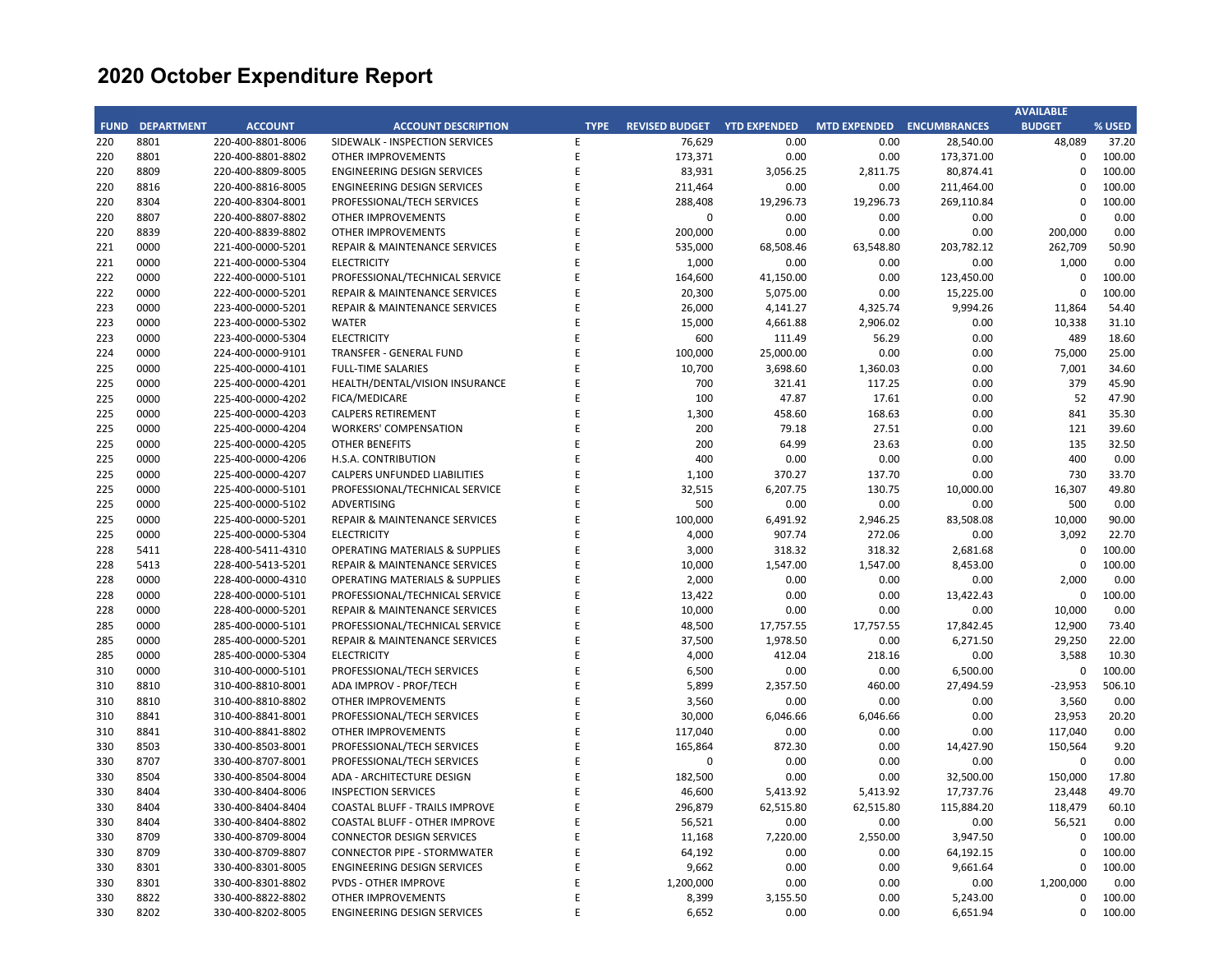|             |                   |                   |                                          |             |                       |                     |                     |                     | <b>AVAILABLE</b> |        |
|-------------|-------------------|-------------------|------------------------------------------|-------------|-----------------------|---------------------|---------------------|---------------------|------------------|--------|
| <b>FUND</b> | <b>DEPARTMENT</b> | <b>ACCOUNT</b>    | <b>ACCOUNT DESCRIPTION</b>               | <b>TYPE</b> | <b>REVISED BUDGET</b> | <b>YTD EXPENDED</b> | <b>MTD EXPENDED</b> | <b>ENCUMBRANCES</b> | <b>BUDGET</b>    | % USED |
| 330         | 8804              | 330-400-8804-8004 | ARCHITECTURE DESIGN SERVICES             | Е           | 8,239                 | 0.00                | 0.00                | 8,238.76            | $\mathbf{0}$     | 100.00 |
| 330         | 8804              | 330-400-8804-8008 | <b>MATERIAL TESTINGS</b>                 |             | 1,020                 | 0.00                | 0.00                | 1,020.00            | $\Omega$         | 100.00 |
| 330         | 8818              | 330-400-8818-8004 | AREA 8 - ARCHITECT DESIGN                |             | 3,357                 | 3,356.62            | 0.00                | 0.00                | $\Omega$         | 100.00 |
| 330         | 8702              | 330-400-8702-8004 | ARCHITECTURE DESIGN SERVICES             |             | 0                     | 0.00                | 0.00                | 0.00                | $\Omega$         | 0.00   |
| 330         | 8420              | 330-400-8420-8802 | SIGN - OTHER IMPROVEMENTS                |             | 90,031                | 0.00                | 0.00                | 90,030.50           | $\Omega$         | 100.00 |
| 330         | 8418              | 330-400-8418-8004 | <b>HESSE PARKING LOT - DESIGN</b>        |             | 15,823                | 0.00                | 0.00                | 15,822.84           | $\Omega$         | 100.00 |
| 330         | 8834              | 330-400-8834-8005 | <b>ENGINEERING DESIGN SERVICES</b>       |             | 146,205               | 0.00                | 0.00                | 146,205.00          | $\Omega$         | 100.00 |
| 330         | 8834              | 330-400-8834-8805 | RESIDENTIAL ST IMPROVEMENTS              |             | 591,471               | 0.00                | 0.00                | 591,471.05          | $\Omega$         | 100.00 |
| 330         | 8715              | 330-400-8715-8004 | ARCHITECTURE DESIGN SERVICES             |             | 23,516                | 2,227.33            | 0.00                | 21,289.15           | $\mathbf 0$      | 100.00 |
| 330         | 8830              | 330-400-8830-8005 | <b>ENGINEERING DESIGN SERVICES</b>       |             | 16,408                | 3,194.39            | 1,812.83            | 14,595.47           | $-1,382$         | 108.40 |
| 330         | 8004              | 330-400-8004-8006 | <b>INSPECTION SERVICES</b>               |             | 7,048                 | 2,048.00            | 0.00                | 0.00                | 5,000            | 29.10  |
| 330         | 8004              | 330-400-8004-8802 | OTHER IMPROVEMENTS                       |             | 103,198               | 0.00                | 0.00                | 58,198.00           | 45,000           | 56.40  |
| 330         | 8711              | 330-400-8711-8005 | <b>ENGINEERING DESIGN SERVICES</b>       |             | 7,672                 | 0.00                | 0.00                | 7,672.00            | $\Omega$         | 100.00 |
| 330         | 8714              | 330-400-8714-8005 | <b>ENGINEERING DESIGN SERVICES</b>       |             | 29,534                | 9,930.23            | 4,998.13            | 19,603.62           | $\mathbf 0$      | 100.00 |
| 330         | 8421              | 330-400-8421-8001 | PROFESSIONAL/TECH SERVICES               |             | 0                     | 0.00                | 0.00                | 0.00                | $\Omega$         | 0.00   |
| 330         | 8421              | 330-400-8421-8005 | <b>ENGINEERING DESIGN SERVICES</b>       |             | 38,551                | 8,482.00            | 5,337.00            | 30,069.00           | $\mathbf 0$      | 100.00 |
| 330         | 8840              | 330-400-8840-8005 | <b>ENGINEERING DESIGN SERVICES</b>       |             | 150,000               | 0.00                | 0.00                | 0.00                | 150,000          | 0.00   |
| 330         | 8422              | 330-400-8422-8802 | OTHER IMPROVEMENTS                       |             | 79,000                | 0.00                | 0.00                | 54,197.00           | 24,803           | 68.60  |
| 330         | 8423              | 330-400-8423-8802 | <b>OTHER IMPROVEMENTS</b>                |             | 121,000               | 0.00                | 0.00                | 120,995.00          | 5                | 100.00 |
| 330         | 8718              | 330-400-8718-8004 | ARCHITECTURE DESIGN SERVICES             |             | 20,000                | 0.00                | 0.00                | 0.00                | 20,000           | 0.00   |
| 330         | 8708              | 330-400-8708-8001 | PROFESSIONAL/TECH SERVICES               |             | 350,000               | 0.00                | 0.00                | 0.00                | 350,000          | 0.00   |
| 332         | 8709              | 332-400-8709-8807 | STORMWATER IMPROVEMENTS                  |             | 175,518               | 0.00                | 0.00                | 175,517.85          | 0                | 100.00 |
| 332         | 8830              | 332-400-8830-8005 | <b>ENGINEERING DESIGN SERVICES</b>       |             | 37,427                | 24,655.61           | 13,992.17           | 11,389.93           | 1,382            | 96.30  |
| 334         | 8405              | 334-400-8405-8004 | ARCHITECTURE DESIGN SERVICES             |             | 267,990               | 0.00                | 0.00                | 267,990.00          | 0                | 100.00 |
| 338         | 3170              | 338-400-3170-5201 | <b>REPAIR &amp; MAINTENANCE SERVICES</b> |             | 210,000               | 40,125.15           | 24,638.00           | 116,241.61          | 53,633           | 74.50  |
| 681         | 0000              | 681-400-0000-4401 | <b>COMPUTERS</b>                         |             | 100,000               | 0.00                | 0.00                | 0.00                | 100,000          | 0.00   |
| 681         | 0000              | 681-400-0000-5101 | PROFESSIONAL/TECHNICAL SERVICE           |             | 98,226                | 54,777.50           | 54,777.50           | 43,448.95           | 0                | 100.00 |
| 681         | 0000              | 681-400-0000-8101 | <b>EQUIPMENT &amp; FURNITURE</b>         |             | 350,000               | 10,051.86           | 5,659.96            | 24,328.72           | 315,619          | 9.80   |
| 681         | 0000              | 681-400-0000-8201 | <b>VEHICLES</b>                          |             | 240,771               | 0.00                | 0.00                | 40,771.00           | 200,000          | 16.90  |
| 701         | 0000              | 701-400-0000-4901 | MISC. EXPENSES                           |             | 0                     | 274.88              | 274.88              | 0.00                | $-275$           | 100.00 |
| 795         | 0000              | 795-400-0000-5101 | PROFESSIONAL/TECHNICAL SERVICE           |             | 26,500                | 7,602.45            | 7,602.45            | 11,737.55           | 7,160            | 73.00  |
| 795         | 0000              | 795-400-0000-5201 | <b>REPAIR &amp; MAINTENANCE SERVICES</b> |             | 18,500                | 1,978.50            | 0.00                | 3,021.50            | 13,500           | 27.00  |
| 795         | 0000              | 795-400-0000-5304 | <b>ELECTRICITY</b>                       | E           | 11,000                | 3,629.24            | 1,761.87            | 0.00                | 7,371            | 33.00  |
|             |                   |                   | Revenue Total                            |             | 0                     | 0.00                | 0.00                | 0.00                | 0                | 0.00   |
|             |                   |                   | <b>Expense Total</b>                     |             | 43,489,400            | 9,730,897.65        | 4,582,831.18        | 14,519,074.04       | 19,239,428       | 55.80  |
|             |                   |                   | <b>Grand Total</b>                       |             | 43,489,400            | 9,730,897.65        | 4,582,831.18        | 14,519,074.04       | 19,239,428       | 55.80  |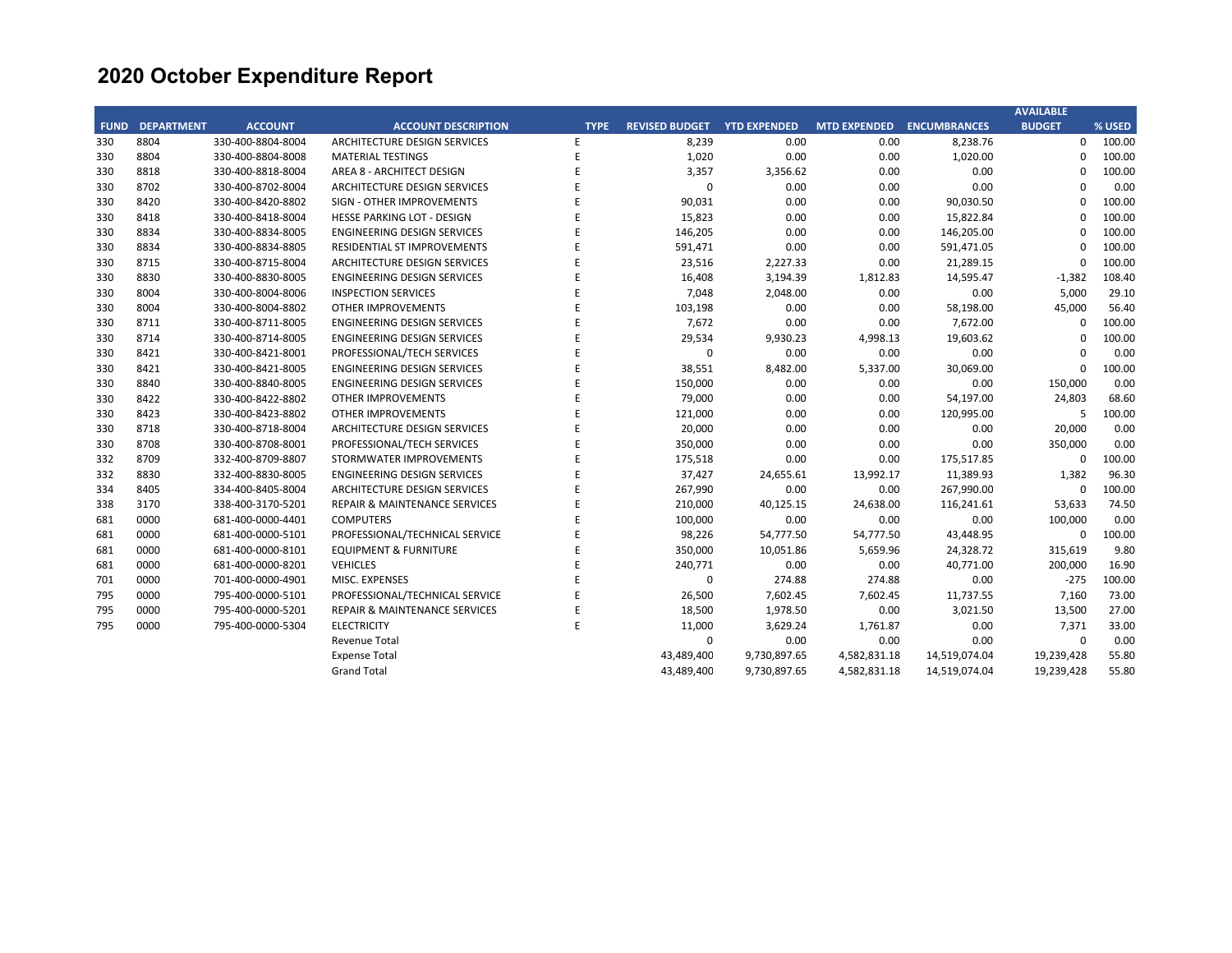|     |                        |                   |                                           |             |                             |            |                           |          | <b>AVAILABLE</b> |        |
|-----|------------------------|-------------------|-------------------------------------------|-------------|-----------------------------|------------|---------------------------|----------|------------------|--------|
|     | <b>FUND DEPARTMENT</b> | <b>ACCOUNT</b>    | <b>ACCOUNT DESCRIPTION</b>                | <b>TYPE</b> | REVISED BUDGET YTD EXPENDED |            | MTD EXPENDED ENCUMBRANCES |          | <b>BUDGET</b>    | % USED |
| 101 | 1110                   | 101-400-1110-4102 | <b>PART-TIME SALARIES</b>                 | E           | 24,000                      | 7,384.80   | 1,846.20                  | 0.00     | 16,615           | 30.80  |
| 101 | 1110                   | 101-400-1110-4201 | HEALTH/DENTAL/VISION INSURANCE            | E           | 47,400                      | 11,280.75  | 2,563.31                  | 0.00     | 36,119           | 23.80  |
| 101 | 1110                   | 101-400-1110-4202 | FICA/MEDICARE                             | E           | 500                         | 488.44     | 122.11                    | 0.00     | 12               | 97.70  |
| 101 | 1110                   | 101-400-1110-4204 | <b>WORKERS' COMPENSATION</b>              | E           | 500                         | 254.72     | 63.68                     | 0.00     | 245              | 50.90  |
| 101 | 1110                   | 101-400-1110-4205 | <b>OTHER BENEFITS</b>                     | E           | 1,500                       | 214.06     | 53.26                     | 0.00     | 1,286            | 14.30  |
| 101 | 1110                   | 101-400-1110-4206 | H.S.A. CONTRIBUTION                       | E           | 9,000                       | 2,757.42   | 680.46                    | 0.00     | 6,243            | 30.60  |
| 101 | 1110                   | 101-400-1110-4310 | <b>OPERATING MATERIALS &amp; SUPPLIES</b> | E           | 5,300                       | 0.00       | 0.00                      | 0.00     | 5,300            | 0.00   |
| 101 | 1110                   | 101-400-1110-6001 | <b>MEETINGS &amp; CONFERENCES</b>         | E           | 35,000                      | 3,422.76   | 2,279.33                  | 0.00     | 31,577           | 9.80   |
| 101 | 1210                   | 101-400-1210-5101 | LEGAL - PROF & TECH                       | E           | 20,000                      | 9,030.00   | 9,030.00                  | 0.00     | 10,970           | 45.20  |
| 101 | 1210                   | 101-400-1210-5107 | LEGAL SERVICES - GENERAL                  | E           | 700,000                     | 103,860.64 | 49,061.01                 | 0.00     | 596,139          | 14.80  |
| 101 | 1210                   | 101-400-1210-5108 | LEGAL SERVICES - LABOR NEG.               | E           | 40,000                      | 0.00       | 0.00                      | 0.00     | 40,000           | 0.00   |
| 101 | 1210                   | 101-400-1210-5109 | LEGAL SERVICES - LITIGATION               | E           | 55,000                      | 82,341.49  | 44,707.95                 | 0.00     | $-27,341$        | 149.70 |
| 101 | 1210                   | 101-400-1210-5110 | LEGAL SERVICES - CODE ENFORCE             | E           | 60,000                      | 13,148.90  | 5,839.85                  | 0.00     | 46,851           | 21.90  |
| 101 | 1210                   | 101-400-1210-5119 | LEGAL SERVICES - PRA                      | E           | 50,000                      | 5,213.50   | 5,213.50                  | 0.00     | 44,787           | 10.40  |
| 101 | 1310                   | 101-400-1310-4101 | <b>FULL-TIME SALARIES</b>                 | E           | 195,000                     | 98,567.21  | 24,717.68                 | 0.00     | 96,433           | 50.50  |
| 101 | 1310                   | 101-400-1310-4103 | <b>OVER-TIME SALARIES</b>                 | E           | 12,600                      | 3,265.97   | 1,213.25                  | 0.00     | 9,334            | 25.90  |
| 101 | 1310                   | 101-400-1310-4104 | <b>EMPLOYEE BONUSES</b>                   | E           | $\mathbf 0$                 | 1,000.00   | 1,000.00                  | 0.00     | $-1,000$         | 100.00 |
| 101 | 1310                   | 101-400-1310-4201 | HEALTH/DENTAL/VISION INSURANCE            | E           | 32,300                      | 13,317.69  | 3,363.72                  | 0.00     | 18,982           | 41.20  |
| 101 | 1310                   | 101-400-1310-4202 | FICA/MEDICARE                             | E           | 3,100                       | 1,341.08   | 352.53                    | 0.00     | 1,759            | 43.30  |
| 101 | 1310                   | 101-400-1310-4203 | <b>CALPERS RETIREMENT</b>                 | E           | 16,500                      | 9,349.25   | 2,370.08                  | 0.00     | 7,151            | 56.70  |
| 101 | 1310                   | 101-400-1310-4204 | <b>WORKERS' COMPENSATION</b>              | E           | 4,000                       | 2,398.27   | 627.70                    | 0.00     | 1,602            | 60.00  |
| 101 | 1310                   | 101-400-1310-4205 | <b>OTHER BENEFITS</b>                     | F           | 6,200                       | 2,867.45   | 727.49                    | 0.00     | 3,333            | 46.20  |
| 101 | 1310                   | 101-400-1310-4206 | H.S.A. CONTRIBUTION                       | E           | 9,000                       | 4,472.88   | 1,129.87                  | 0.00     | 4,527            | 49.70  |
| 101 | 1310                   | 101-400-1310-4207 | CALPERS UNFUNDED LIABILITIES              | E           | 28,600                      | 7,150.00   | 0.00                      | 0.00     | 21,450           | 25.00  |
| 101 | 1310                   | 101-400-1310-4310 | OPERATING MATERIALS & SUPPLIES            | E           | 2,500                       | 224.21     | 139.02                    | 302.00   | 1,974            | 21.00  |
| 101 | 1310                   | 101-400-1310-4601 | <b>DUES &amp; MEMBERSHIPS</b>             | E           | 1,300                       | 575.00     | 0.00                      | 0.00     | 725              | 44.20  |
| 101 | 1310                   | 101-400-1310-5101 | PROFESSIONAL/TECHNICAL SERVICE            | E           | 3,000                       | 0.00       | $-10.00$                  | 0.00     | 3,000            | 0.00   |
| 101 | 1310                   | 101-400-1310-5102 | <b>ADVERTISING</b>                        | E           | 3,000                       | 0.00       | 0.00                      | 0.00     | 3,000            | 0.00   |
| 101 | 1310                   | 101-400-1310-5103 | PRINTING/BINDING                          | E           | 1,000                       | 0.00       | 0.00                      | 0.00     | 1,000            | 0.00   |
| 101 | 1310                   | 101-400-1310-6001 | <b>MEETINGS &amp; CONFERENCES</b>         | E           | 3,000                       | 606.97     | 32.50                     | 0.00     | 2,393            | 20.20  |
| 101 | 1310                   | 101-400-1310-6002 | TRAVEL/MILEAGE REIMBURSEMENT              | E           | 600                         | 98.37      | 0.00                      | 0.00     | 502              | 16.40  |
| 101 | 1310                   | 101-400-1310-6101 | <b>TRAINING</b>                           | E           | 5,000                       | 1,637.51   | 0.00                      | 0.00     | 3,362            | 32.80  |
| 101 | 1310                   | 101-400-1310-6102 | PUBLICATIONS/JOURNALS                     | E           | 30,500                      | 946.47     | 946.47                    | 2,053.53 | 27,500           | 9.80   |
| 101 | 1310                   | 101-400-1310-6201 | <b>EQUIPMENT REPLACEMENT CHARGES</b>      | E           | 900                         | 225.00     | 0.00                      | 0.00     | 675              | 25.00  |
| 101 | 1410                   | 101-400-1410-4101 | <b>FULL-TIME SALARIES</b>                 | E           | 552,200                     | 144,135.13 | 38,243.72                 | 0.00     | 408,065          | 26.10  |
| 101 | 1410                   | 101-400-1410-4103 | <b>OVER-TIME SALARIES</b>                 | E           | 600                         | 24.72      | 24.72                     | 0.00     | 575              | 4.10   |
| 101 | 1410                   | 101-400-1410-4104 | <b>EMPLOYEE BONUSES</b>                   | E           | $\Omega$                    | 2,000.00   | 0.00                      | 0.00     | $-2,000$         | 100.00 |
| 101 | 1410                   | 101-400-1410-4106 | AUTOMOBILE ALLOWANCES                     | E           | 10,200                      | 3,400.00   | 850.00                    | 0.00     | 6,800            | 33.30  |
| 101 | 1410                   | 101-400-1410-4201 | HEALTH/DENTAL/VISION INSURANCE            | E           | 35,200                      | 10,474.82  | 2,474.65                  | 0.00     | 24,725           | 29.80  |
| 101 | 1410                   | 101-400-1410-4202 | FICA/MEDICARE                             | E           | 8,300                       | 2,144.42   | 521.62                    | 0.00     | 6,156            | 25.80  |
| 101 | 1410                   | 101-400-1410-4203 | <b>CALPERS RETIREMENT</b>                 | E           | 45,100                      | 11,616.05  | 3,053.14                  | 0.00     | 33,484           | 25.80  |
| 101 | 1410                   | 101-400-1410-4204 | <b>WORKERS' COMPENSATION</b>              | E           | 11,000                      | 3,714.21   | 910.39                    | 0.00     | 7,286            | 33.80  |
| 101 | 1410                   | 101-400-1410-4205 | <b>OTHER BENEFITS</b>                     | E           | 23,800                      | 5,719.05   | 1,558.46                  | 0.00     | 18,081           | 24.00  |
| 101 | 1410                   | 101-400-1410-4206 | H.S.A. CONTRIBUTION                       | E           | 17,100                      | 1,730.60   | 484.15                    | 0.00     | 15,369           | 10.10  |
| 101 | 1410                   | 101-400-1410-4207 | CALPERS UNFUNDED LIABILITIES              | E           | 12,300                      | 3,075.00   | 0.00                      | 0.00     | 9,225            | 25.00  |
| 101 | 1410                   | 101-400-1410-4310 | <b>OPERATING MATERIALS &amp; SUPPLIES</b> | E           | 10,000                      | 16.43      | 0.00                      | 0.00     | 9,984            | 0.20   |
| 101 | 1410                   | 101-400-1410-4311 | <b>POSTAGE</b>                            | E           | 100                         | 0.00       | 0.00                      | 0.00     | 100              | 0.00   |
| 101 | 1410                   | 101-400-1410-4601 | <b>DUES &amp; MEMBERSHIPS</b>             | E           | 3,800                       | 1,505.75   | 125.00                    | 0.00     | 2,294            | 39.60  |
| 101 | 1410                   | 101-400-1410-5101 | PROFESSIONAL/TECHNICAL SERVICE            | E           | 25,000                      | 0.00       | 0.00                      | 0.00     | 25,000           | 0.00   |
| 101 | 1410                   | 101-400-1410-5103 | PRINTING/BINDING                          | E           | 600                         | 363.83     | 0.00                      | 236.17   | $\Omega$         | 100.00 |
| 101 | 1410                   | 101-400-1410-6001 | <b>MEETINGS &amp; CONFERENCES</b>         | E           | 18,000                      | 1,312.60   | 105.00                    | 0.00     | 16,687           | 7.30   |
| 101 | 1410                   | 101-400-1410-6002 | TRAVEL/MILEAGE REIMBURSEMENT              | F           | 500                         | 0.00       | 0.00                      | 0.00     | 500              | 0.00   |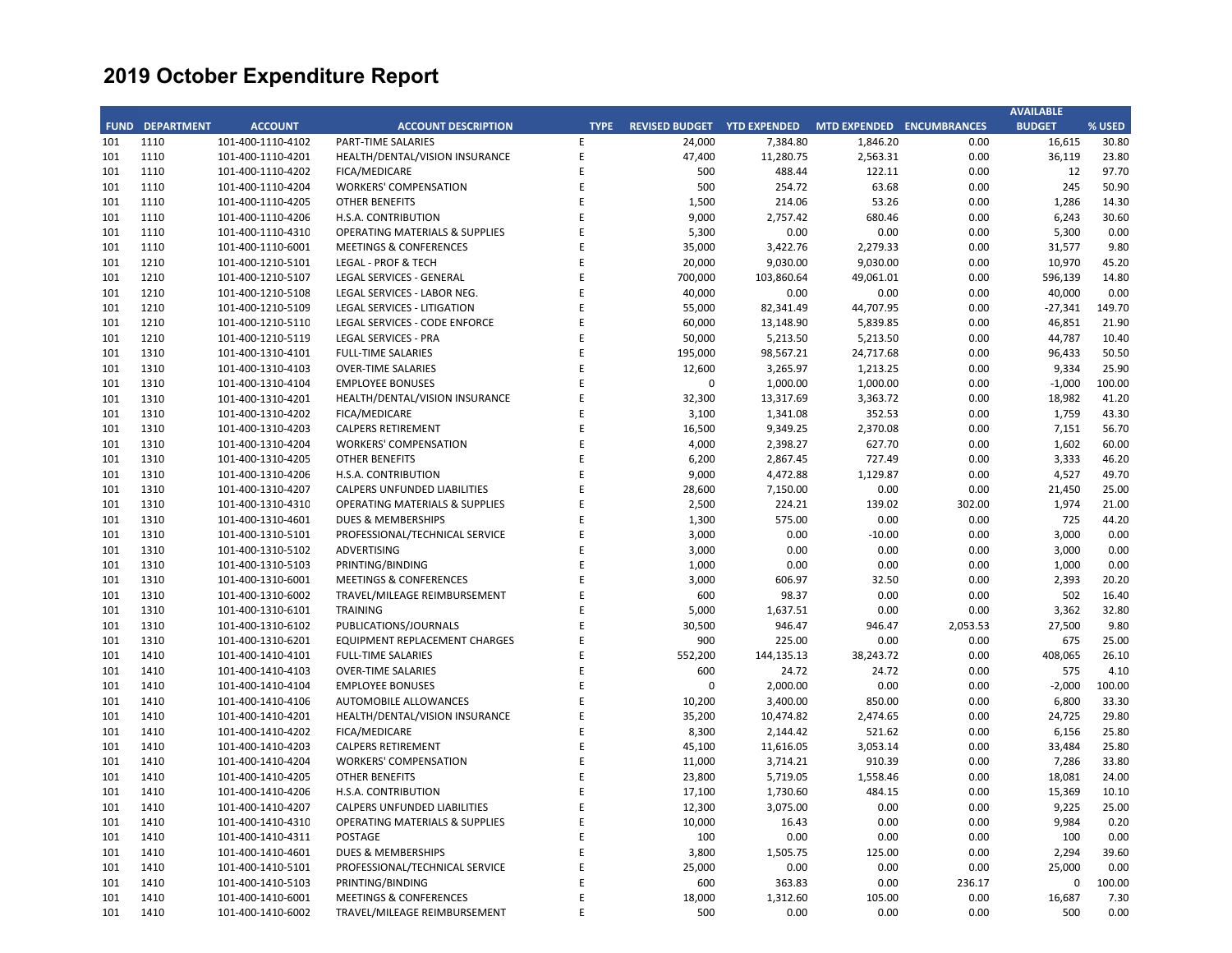|     |                        |                   |                                           |             |                             |           |                           |           | <b>AVAILABLE</b> |        |
|-----|------------------------|-------------------|-------------------------------------------|-------------|-----------------------------|-----------|---------------------------|-----------|------------------|--------|
|     | <b>FUND DEPARTMENT</b> | <b>ACCOUNT</b>    | <b>ACCOUNT DESCRIPTION</b>                | <b>TYPE</b> | REVISED BUDGET YTD EXPENDED |           | MTD EXPENDED ENCUMBRANCES |           | <b>BUDGET</b>    | % USED |
| 101 | 1410                   | 101-400-1410-6102 | PUBLICATIONS/JOURNALS                     | E           | 400                         | 0.00      | 0.00                      | 0.00      | 400              | 0.00   |
| 101 | 1410                   | 101-400-1410-6201 | EQUIPMENT REPLACEMENT CHARGES             | $\mathsf E$ | 3,800                       | 950.00    | 0.00                      | 0.00      | 2,850            | 25.00  |
| 101 | 1420                   | 101-400-1420-4310 | <b>OPERATING MATERIALS &amp; SUPPLIES</b> | E           | 4,800                       | 0.00      | 0.00                      | 0.00      | 4,800            | 0.00   |
| 101 | 1420                   | 101-400-1420-4311 | POSTAGE                                   | E           | 8,400                       | 4,000.00  | 0.00                      | 0.00      | 4,400            | 47.60  |
| 101 | 1420                   | 101-400-1420-4601 | DUES & MEMBERSHIPS                        | Е           | 45,800                      | 27,390.11 | 4,549.00                  | 0.00      | 18,410           | 59.80  |
| 101 | 1420                   | 101-400-1420-5103 | PRINTING/BINDING                          | E           | 15,000                      | 2,125.00  | 2,125.00                  | 6,375.00  | 6,500            | 56.70  |
| 101 | 1420                   | 101-400-1420-5201 | REPAIR & MAINTENANCE SERVICES             | E           | 1,100                       | 354.64    | 88.66                     | 0.00      | 745              | 32.20  |
| 101 | 1430                   | 101-400-1430-4101 | <b>FULL-TIME SALARIES</b>                 | E           | 79,700                      | 0.00      | 0.00                      | 0.00      | 79,700           | 0.00   |
| 101 | 1430                   | 101-400-1430-4201 | HEALTH/DENTAL/VISION INSURANCE            | E           | 7,800                       | 0.00      | 0.00                      | 0.00      | 7,800            | 0.00   |
| 101 | 1430                   | 101-400-1430-4202 | FICA/MEDICARE                             | E           | 1,200                       | 0.00      | 0.00                      | 0.00      | 1,200            | 0.00   |
| 101 | 1430                   | 101-400-1430-4203 | <b>CALPERS RETIREMENT</b>                 | E           | 6,500                       | 0.00      | 0.00                      | 0.00      | 6,500            | 0.00   |
| 101 | 1430                   | 101-400-1430-4204 | <b>WORKERS' COMPENSATION</b>              | E           | 1,600                       | 0.00      | 0.00                      | 0.00      | 1,600            | 0.00   |
| 101 | 1430                   | 101-400-1430-4205 | <b>OTHER BENEFITS</b>                     | E           | 2,600                       | 0.00      | 0.00                      | 0.00      | 2,600            | 0.00   |
| 101 | 1430                   | 101-400-1430-4206 | H.S.A. CONTRIBUTION                       | E           | 2,400                       | 0.00      | 0.00                      | 0.00      | 2,400            | 0.00   |
| 101 | 1430                   | 101-400-1430-4207 | CALPERS UNFUNDED LIABILITIES              | E           | 100                         | 25.00     | 0.00                      | 0.00      | 75               | 25.00  |
| 101 | 1430                   | 101-400-1430-4310 | OPERATING MATERIALS & SUPPLIES            | E           | 14,800                      | 0.00      | 0.00                      | 0.00      | 14,800           | 0.00   |
| 101 | 1430                   | 101-400-1430-4601 | <b>DUES &amp; MEMBERSHIPS</b>             | E           | 11,400                      | 0.00      | 0.00                      | 0.00      | 11,400           | 0.00   |
| 101 | 1430                   | 101-400-1430-5101 | PROFESSIONAL/TECHNICAL SERVICE            | E           | 18,500                      | 0.00      | 0.00                      | 0.00      | 18,500           | 0.00   |
| 101 | 1430                   | 101-400-1430-5103 | PRINTING/BINDING                          | E           | 500                         | 0.00      | 0.00                      | 0.00      | 500              | 0.00   |
| 101 | 1430                   | 101-400-1430-5301 | <b>TELEPHONE</b>                          | E           | 3,000                       | 189.76    | 94.81                     | 0.00      | 2,810            | 6.30   |
| 101 | 1430                   | 101-400-1430-6001 | <b>MEETINGS &amp; CONFERENCES</b>         | E           | 4,800                       | 0.00      | 0.00                      | 0.00      | 4,800            | 0.00   |
| 101 | 1430                   | 101-400-1430-6002 | TRAVEL/MILEAGE REIMBURSEMENT              | F           | 200                         | 60.55     | 0.00                      | 0.00      | 139              | 30.30  |
| 101 | 1430                   | 101-400-1430-6101 | <b>TRAINING</b>                           | E           | 9,500                       | 0.00      | 0.00                      | 0.00      | 9,500            | 0.00   |
| 101 | 1430                   | 101-400-1430-6201 | EQUIPMENT REPLACEMENT CHARGES             | E           | 1,100                       | 275.00    | 0.00                      | 0.00      | 825              | 25.00  |
| 101 | 1440                   | 101-400-1440-4102 | PART-TIME SALARIES                        | E           | 61,500                      | 13,340.21 | 4,129.12                  | 0.00      | 48,160           | 21.70  |
| 101 | 1440                   | 101-400-1440-4103 | <b>OVER-TIME SALARIES</b>                 | E           | 0                           | 364.67    | 0.00                      | 0.00      | $-365$           | 100.00 |
| 101 | 1440                   | 101-400-1440-4201 | HEALTH/DENTAL/VISION INSURANCE            | E           | 13,500                      | 3,716.92  | 986.56                    | 0.00      | 9,783            | 27.50  |
| 101 | 1440                   | 101-400-1440-4202 | FICA/MEDICARE                             | E           | 900                         | 168.41    | 51.26                     | 0.00      | 732              | 18.70  |
| 101 | 1440                   | 101-400-1440-4203 | <b>CALPERS RETIREMENT</b>                 | E           | 4,200                       | 949.89    | 293.22                    | 0.00      | 3,250            | 22.60  |
| 101 | 1440                   | 101-400-1440-4204 | <b>WORKERS' COMPENSATION</b>              | E           | 1,300                       | 315.21    | 94.97                     | 0.00      | 985              | 24.20  |
| 101 | 1440                   | 101-400-1440-4310 | <b>OPERATING MATERIALS &amp; SUPPLIES</b> | E           | 20,000                      | 570.13    | 570.13                    | 0.00      | 19,430           | 2.90   |
| 101 | 1440                   | 101-400-1440-4601 | <b>DUES &amp; MEMBERSHIPS</b>             | E           | 700                         | 0.00      | 0.00                      | 0.00      | 700              | 0.00   |
| 101 | 1440                   | 101-400-1440-5101 | PROFESSIONAL/TECHNICAL SERVICE            | E           | 150,000                     | 19,637.50 | 8,387.50                  | 82,362.50 | 48,000           | 68.00  |
| 101 | 1440                   | 101-400-1440-6201 | <b>EQUIPMENT REPLACEMENT CHARGES</b>      | E           | 400                         | 100.00    | 0.00                      | 0.00      | 300              | 25.00  |
| 101 | 1450                   | 101-400-1450-4101 | <b>FULL-TIME SALARIES</b>                 | E           | 243,200                     | 57,786.23 | 15,785.08                 | 0.00      | 185,414          | 23.80  |
| 101 | 1450                   | 101-400-1450-4102 | PART-TIME SALARIES                        | E           | 8,500                       | 0.00      | 0.00                      | 0.00      | 8,500            | 0.00   |
| 101 | 1450                   | 101-400-1450-4103 | <b>OVER-TIME SALARIES</b>                 | E           | 600                         | 0.00      | 0.00                      | 0.00      | 600              | 0.00   |
| 101 | 1450                   | 101-400-1450-4104 | <b>EMPLOYEE BONUSES</b>                   | F           | $\mathbf 0$                 | 1,000.00  | 1,000.00                  | 0.00      | $-1,000$         | 100.00 |
| 101 | 1450                   | 101-400-1450-4201 | HEALTH/DENTAL/VISION INSURANCE            | E           | 30,800                      | 7,833.64  | 1,595.12                  | 0.00      | 22,966           | 25.40  |
| 101 | 1450                   | 101-400-1450-4202 | FICA/MEDICARE                             | E           | 4,300                       | 821.67    | 229.27                    | 0.00      | 3,478            | 19.10  |
| 101 | 1450                   | 101-400-1450-4203 | <b>CALPERS RETIREMENT</b>                 | E           | 20,900                      | 4,825.56  | 1,285.18                  | 0.00      | 16,074           | 23.10  |
| 101 | 1450                   | 101-400-1450-4204 | <b>WORKERS' COMPENSATION</b>              | E           | 4,900                       | 1,417.44  | 393.98                    | 0.00      | 3,483            | 28.90  |
| 101 | 1450                   | 101-400-1450-4205 | OTHER BENEFITS                            | E           | 8,800                       | 1,738.73  | 460.64                    | 0.00      | 7,061            | 19.80  |
| 101 | 1450                   | 101-400-1450-4206 | H.S.A. CONTRIBUTION                       | E           | 4,500                       | 0.00      | 0.00                      | 0.00      | 4,500            | 0.00   |
| 101 | 1450                   | 101-400-1450-4207 | CALPERS UNFUNDED LIABILITIES              | E           | 11,900                      | 2,975.00  | 0.00                      | 0.00      | 8,925            | 25.00  |
| 101 | 1450                   | 101-400-1450-4310 | <b>OPERATING MATERIALS &amp; SUPPLIES</b> | E           | 5,326                       | 133.64    | 24.98                     | 891.34    | 4,301            | 19.20  |
| 101 | 1450                   | 101-400-1450-4601 | <b>DUES &amp; MEMBERSHIPS</b>             | E           | 1,300                       | 0.00      | 0.00                      | 0.00      | 1,300            | 0.00   |
| 101 | 1450                   | 101-400-1450-5101 | PROFESSIONAL/TECHNICAL SERVICE            | E           | 57,000                      | 2,432.50  | 903.00                    | 27,000.00 | 27,568           | 51.60  |
| 101 | 1450                   | 101-400-1450-5103 | PRINTING/BINDING                          | E           | 1,000                       | 0.00      | 0.00                      | 0.00      | 1,000            | 0.00   |
| 101 | 1450                   | 101-400-1450-5117 | <b>RECRUITMENT ACTIVITIES</b>             | E           | 7,000                       | 1,251.96  | 226.96                    | 0.00      | 5,748            | 17.90  |
| 101 | 1450                   | 101-400-1450-6001 | <b>MEETINGS &amp; CONFERENCES</b>         | E           | 4,500                       | 949.00    | 500.00                    | 0.00      | 3,551            | 21.10  |
| 101 | 1450                   | 101-400-1450-6002 | TRAVEL/MILEAGE REIMBURSEMENT              | F           | 500                         | 0.00      | 0.00                      | 0.00      | 500              | 0.00   |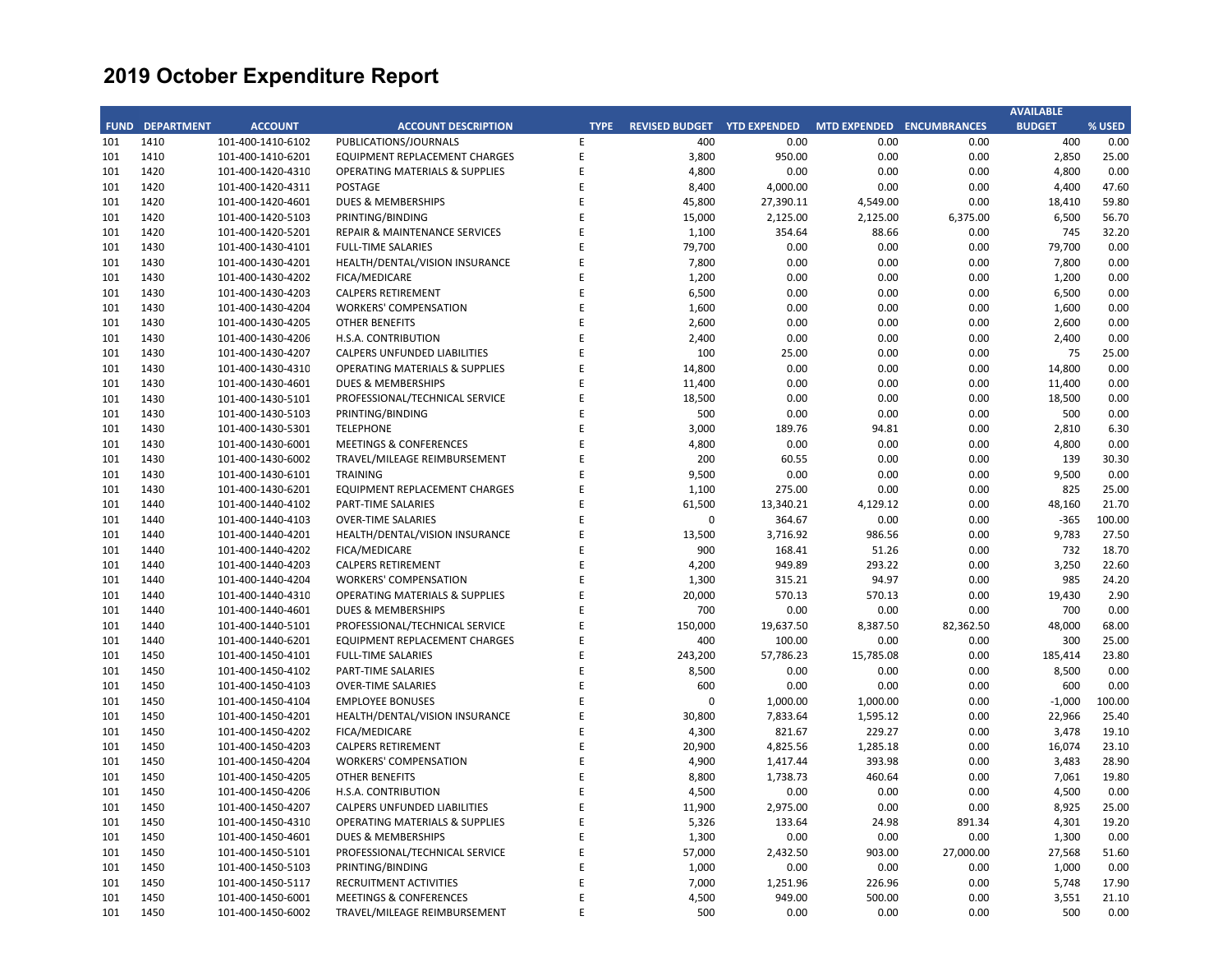|     |                        |                   |                                           |             |                       |                     |                           |            | <b>AVAILABLE</b> |        |
|-----|------------------------|-------------------|-------------------------------------------|-------------|-----------------------|---------------------|---------------------------|------------|------------------|--------|
|     | <b>FUND DEPARTMENT</b> | <b>ACCOUNT</b>    | <b>ACCOUNT DESCRIPTION</b>                | <b>TYPE</b> | <b>REVISED BUDGET</b> | <b>YTD EXPENDED</b> | MTD EXPENDED ENCUMBRANCES |            | <b>BUDGET</b>    | % USED |
| 101 | 1450                   | 101-400-1450-6101 | <b>TRAINING</b>                           | E           | 5,500                 | 4,350.00            | 0.00                      | 0.00       | 1,150            | 79.10  |
| 101 | 1450                   | 101-400-1450-6102 | PUBLICATIONS/JOURNALS                     | E           | 1,000                 | 0.00                | 0.00                      | 0.00       | 1,000            | 0.00   |
| 101 | 1450                   | 101-400-1450-6104 | RISK/SAFETY ACTIVITIES                    | E           | 6,500                 | 0.00                | 0.00                      | 1,000.00   | 5,500            | 15.40  |
| 101 | 1450                   | 101-400-1450-6201 | EQUIPMENT REPLACEMENT CHARGES             | E           | 500                   | 125.00              | 0.00                      | 0.00       | 375              | 25.00  |
| 101 | 1470                   | 101-400-1470-4101 | FULL-TIME SALARIES                        | E           | 238,000               | 71,717.68           | 17,944.95                 | 0.00       | 166,282          | 30.10  |
| 101 | 1470                   | 101-400-1470-4102 | PART-TIME SALARIES                        | E           | 19,700                | 7,401.01            | 1,985.55                  | 0.00       | 12,299           | 37.60  |
| 101 | 1470                   | 101-400-1470-4103 | <b>OVER-TIME SALARIES</b>                 | E           | 5,000                 | 171.43              | 171.43                    | 0.00       | 4,829            | 3.40   |
| 101 | 1470                   | 101-400-1470-4104 | <b>EMPLOYEE BONUSES</b>                   | F           | $\Omega$              | 750.00              | 750.00                    | 0.00       | $-750$           | 100.00 |
| 101 | 1470                   | 101-400-1470-4201 | HEALTH/DENTAL/VISION INSURANCE            |             | 13,500                | 4,083.44            | 1,020.86                  | 0.00       | 9,417            | 30.20  |
| 101 | 1470                   | 101-400-1470-4202 | FICA/MEDICARE                             | E           | 5,100                 | 1,573.98            | 425.52                    | 0.00       | 3,526            | 30.90  |
| 101 | 1470                   | 101-400-1470-4203 | <b>CALPERS RETIREMENT</b>                 | E           | 16,700                | 5,047.68            | 1,275.04                  | 0.00       | 11,652           | 30.20  |
| 101 | 1470                   | 101-400-1470-4204 | <b>WORKERS' COMPENSATION</b>              | E           | 5,100                 | 1,872.10            | 487.40                    | 0.00       | 3,228            | 36.70  |
| 101 | 1470                   | 101-400-1470-4205 | OTHER BENEFITS                            | F           | 7,200                 | 2,195.71            | 554.64                    | 0.00       | 5,004            | 30.50  |
| 101 | 1470                   | 101-400-1470-4206 | H.S.A. CONTRIBUTION                       | E           | 9,000                 | 923.12              | 230.78                    | 0.00       | 8,077            | 10.30  |
| 101 | 1470                   | 101-400-1470-4207 | CALPERS UNFUNDED LIABILITIES              | E           | 300                   | 75.00               | 0.00                      | 0.00       | 225              | 25.00  |
| 101 | 1470                   | 101-400-1470-4310 | OPERATING MATERIALS & SUPPLIES            | F           | 37,500                | 20,429.47           | 3,467.97                  | 13,864.04  | 3,206            | 91.40  |
| 101 | 1470                   | 101-400-1470-4601 | <b>DUES &amp; MEMBERSHIPS</b>             | F           | 600                   | 130.00              | 0.00                      | 0.00       | 470              | 21.70  |
| 101 | 1470                   | 101-400-1470-5101 | PROFESSIONAL/TECHNICAL SERVICE            | E           | 296,089               | 65,708.70           | 16,492.20                 | 139,061.61 | 91,319           | 69.20  |
| 101 | 1470                   | 101-400-1470-5201 | REPAIR & MAINTENANCE SERVICES             | E           | 370,700               | 92,969.08           | 7,641.70                  | 121,587.05 | 156,144          | 57.90  |
| 101 | 1470                   | 101-400-1470-6001 | <b>MEETINGS &amp; CONFERENCES</b>         | E           | 15,500                | 5,298.31            | 0.00                      | 0.00       | 10,202           | 34.20  |
| 101 | 1470                   | 101-400-1470-6002 | TRAVEL/MILEAGE REIMBURSEMENT              | E           | 600                   | 160.28              | 0.00                      | 0.00       | 440              | 26.70  |
| 101 | 1470                   | 101-400-1470-6101 | TRAINING                                  | F           | 14,000                | 0.00                | 0.00                      | 0.00       | 14,000           | 0.00   |
| 101 | 1470                   | 101-400-1470-6102 | PUBLICATIONS/JOURNALS                     | E           | 300                   | 0.00                | 0.00                      | 0.00       | 300              | 0.00   |
| 101 | 1470                   | 101-400-1470-6201 | EQUIPMENT REPLACEMENT CHARGES             | F           | 24,800                | 6,200.00            | 0.00                      | 0.00       | 18,600           | 25.00  |
| 101 | 1470                   | 101-400-1470-8101 | <b>EQUIPMENT &amp; FURNITURE</b>          | E           | 3,000                 | 0.00                | 0.00                      | 0.00       | 3,000            | 0.00   |
| 101 | 1480                   | 101-400-1480-4310 | <b>OPERATING MATERIALS &amp; SUPPLIES</b> | E           | 4,000                 | 0.00                | 0.00                      | 0.00       | 4,000            | 0.00   |
| 101 | 1480                   | 101-400-1480-5101 | PROFESSIONAL/TECHNICAL SERVICE            | F           | 11,000                | 0.00                | 0.00                      | 10,220.00  | 780              | 92.90  |
| 101 | 1480                   | 101-400-1480-5201 | <b>REPAIR &amp; MAINTENANCE SERVICES</b>  | E           | 10,000                | 0.00                | 0.00                      | 0.00       | 10,000           | 0.00   |
| 101 | 1480                   | 101-400-1480-5301 | <b>TELEPHONE</b>                          | E           | 90,000                | 24,496.13           | 6,908.65                  | 0.00       | 65,504           | 27.20  |
| 101 | 2110                   | 101-400-2110-4101 | FULL-TIME SALARIES                        | F           | 988,000               | 304,580.87          | 82,763.64                 | 0.00       | 683,419          | 30.80  |
| 101 | 2110                   | 101-400-2110-4102 | <b>PART-TIME SALARIES</b>                 | F           | 63,700                | 10,797.19           | 3,052.86                  | 0.00       | 52,903           | 17.00  |
| 101 | 2110                   | 101-400-2110-4103 | <b>OVER-TIME SALARIES</b>                 | E           | 0                     | 70.57               | 70.57                     | 0.00       | $-71$            | 100.00 |
| 101 | 2110                   | 101-400-2110-4104 | <b>EMPLOYEE BONUSES</b>                   | E           | $\mathbf 0$           | 2,093.00            | 2,093.00                  | 0.00       | $-2,093$         | 100.00 |
| 101 | 2110                   | 101-400-2110-4106 | <b>AUTOMOBILE ALLOWANCES</b>              | E           | 1,800                 | 750.00              | 300.00                    | 0.00       | 1,050            | 41.70  |
| 101 | 2110                   | 101-400-2110-4201 | HEALTH/DENTAL/VISION INSURANCE            | E           | 114,600               | 33,645.04           | 8,731.63                  | 0.00       | 80,955           | 29.40  |
| 101 | 2110                   | 101-400-2110-4202 | FICA/MEDICARE                             | E           | 17,800                | 4,151.33            | 1,160.54                  | 0.00       | 13,649           | 23.30  |
| 101 | 2110                   | 101-400-2110-4203 | <b>CALPERS RETIREMENT</b>                 | E           | 92,200                | 28,204.53           | 7,627.66                  | 0.00       | 63,995           | 30.60  |
| 101 | 2110                   | 101-400-2110-4204 | <b>WORKERS' COMPENSATION</b>              | F           | 20,600                | 7,399.68            | 2,057.24                  | 0.00       | 13,200           | 35.90  |
| 101 | 2110                   | 101-400-2110-4205 | <b>OTHER BENEFITS</b>                     | F           | 29,500                | 9,433.38            | 2,536.53                  | 0.00       | 20,067           | 32.00  |
| 101 | 2110                   | 101-400-2110-4206 | H.S.A. CONTRIBUTION                       | E           | 33,000                | 10,135.70           | 2,562.02                  | 0.00       | 22,864           | 30.70  |
| 101 | 2110                   | 101-400-2110-4207 | CALPERS UNFUNDED LIABILITIES              | F           | 103,000               | 25,750.00           | 0.00                      | 0.00       | 77,250           | 25.00  |
| 101 | 2110                   | 101-400-2110-4310 | <b>OPERATING MATERIALS &amp; SUPPLIES</b> | E           | 10,062                | 1,450.81            | 459.99                    | 1,636.32   | 6,975            | 30.70  |
| 101 | 2110                   | 101-400-2110-4601 | <b>DUES &amp; MEMBERSHIPS</b>             | E           | 2,500                 | 0.00                | 0.00                      | 0.00       | 2,500            | 0.00   |
| 101 | 2110                   | 101-400-2110-4901 | MISC. EXPENSES                            | F           | 45,000                | 16,139.66           | 5,199.72                  | 2,923.79   | 25,937           | 42.40  |
| 101 | 2110                   | 101-400-2110-5101 | PROFESSIONAL/TECHNICAL SERVICE            | F           | 75,000                | 714.42              | 0.00                      | 55,580.00  | 18,706           | 75.10  |
| 101 | 2110                   | 101-400-2110-5102 | ADVERTISING                               | E           | 1,000                 | 0.00                | 0.00                      | 0.00       | 1,000            | 0.00   |
| 101 | 2110                   | 101-400-2110-5103 | PRINTING/BINDING                          | E           | 10,000                | 8,203.37            | 7,222.25                  | 4,163.00   | $-2,366$         | 123.70 |
| 101 | 2110                   | 101-400-2110-5106 | <b>RENTS &amp; LEASES</b>                 | F           | 2,800                 | 399.34              | 0.00                      | 2,400.66   | $\mathbf 0$      | 100.00 |
| 101 | 2110                   | 101-400-2110-6001 | <b>MEETINGS &amp; CONFERENCES</b>         | F           | 12,000                | 2,396.84            | 1,390.01                  | 0.00       | 9,603            | 20.00  |
| 101 | 2110                   | 101-400-2110-6002 | TRAVEL/MILEAGE REIMBURSEMENT              | F           | 1,000                 | 332.00              | 332.00                    | 0.00       | 668              | 33.20  |
| 101 | 2110                   | 101-400-2110-6101 | <b>TRAINING</b>                           | E           | 6,500                 | 4,208.86            | 15.42                     | 0.00       | 2,291            | 64.80  |
| 101 | 2110                   | 101-400-2110-6102 | PUBLICATIONS/JOURNALS                     | F           | $\Omega$              | 116.97              | 116.97                    | 0.00       | $-117$           | 100.00 |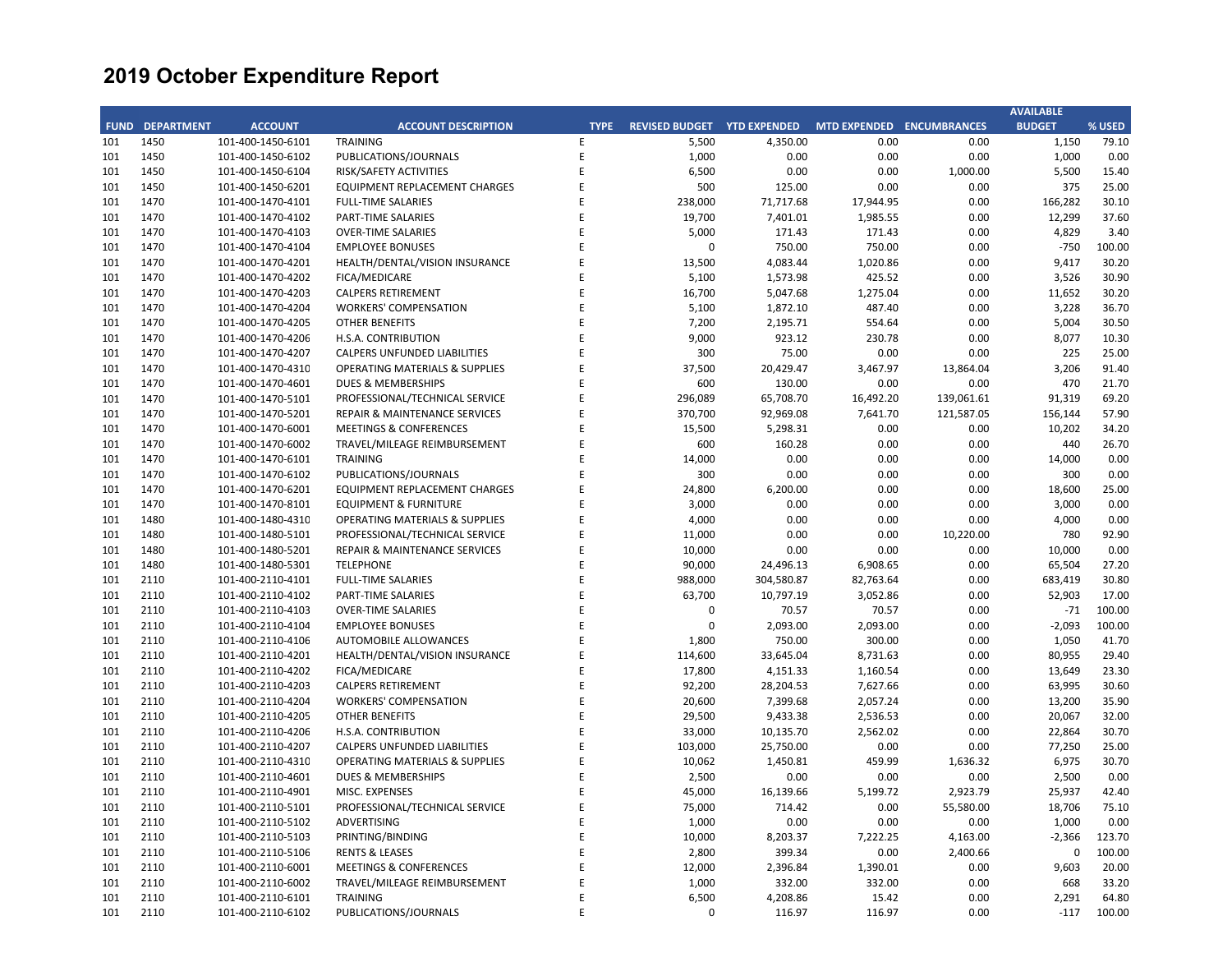|     |                        |                   |                                           |             |                             |            |                           |            | <b>AVAILABLE</b> |        |
|-----|------------------------|-------------------|-------------------------------------------|-------------|-----------------------------|------------|---------------------------|------------|------------------|--------|
|     | <b>FUND DEPARTMENT</b> | <b>ACCOUNT</b>    | <b>ACCOUNT DESCRIPTION</b>                | <b>TYPE</b> | REVISED BUDGET YTD EXPENDED |            | MTD EXPENDED ENCUMBRANCES |            | <b>BUDGET</b>    | % USED |
| 101 | 2110                   | 101-400-2110-6201 | <b>EQUIPMENT REPLACEMENT CHARGES</b>      | E           | 11,300                      | 2,825.00   | 0.00                      | 0.00       | 8,475            | 25.00  |
| 101 | 2999                   | 101-400-2999-4105 | <b>LEAVE BUYOUT</b>                       | $\mathsf E$ | 100,000                     | 60,515.61  | 8,104.22                  | 0.00       | 39,484           | 60.50  |
| 101 | 2999                   | 101-400-2999-4201 | HEALTH/DENTAL/VISION INSURANCE            | E           | $\mathbf 0$                 | 2,272.89   | $-1,761.44$               | 0.00       | $-2,273$         | 100.00 |
| 101 | 2999                   | 101-400-2999-4203 | <b>CALPERS RETIREMENT</b>                 | E           | 40,000                      | 0.00       | 0.00                      | 0.00       | 40,000           | 0.00   |
| 101 | 2999                   | 101-400-2999-4205 | <b>OTHER BENEFITS</b>                     | Ε           | 0                           | 360.81     | 12.16                     | 0.00       | $-361$           | 100.00 |
| 101 | 2999                   | 101-400-2999-4207 | CALPERS UNFUNDED LIABILITIES              | E           | 15,200                      | 7,736.50   | 0.00                      | 0.00       | 7,464            | 50.90  |
| 101 | 2999                   | 101-400-2999-4310 | <b>OPERATING MATERIALS &amp; SUPPLIES</b> | E           | 51,895                      | 7,924.94   | 2,012.28                  | 43,918.69  | 52               | 99.90  |
| 101 | 2999                   | 101-400-2999-4311 | POSTAGE                                   | E           | 30,000                      | 7,971.90   | 2,526.17                  | 0.00       | 22,028           | 26.60  |
| 101 | 2999                   | 101-400-2999-4701 | <b>INSURANCE PREMIUM</b>                  | E           | 703,700                     | 196,474.00 | 0.00                      | 0.00       | 507,226          | 27.90  |
| 101 | 2999                   | 101-400-2999-4703 | <b>CLAIM SETTLEMENTS</b>                  | E           | 200,000                     | 137,000.00 | 0.00                      | 0.00       | 63,000           | 68.50  |
| 101 | 2999                   | 101-400-2999-4901 | MISC. EXPENSES                            | E           | 13,700                      | 1,208.17   | 73.61                     | 0.00       | 12,492           | 8.80   |
| 101 | 2999                   | 101-400-2999-5101 | PROFESSIONAL/TECHNICAL SERVICE            | E           | 102,600                     | 4,625.99   | 360.28                    | 67,283.14  | 30,690           | 70.10  |
| 101 | 2999                   | 101-400-2999-5201 | REPAIR & MAINTENANCE SERVICES             | E           | 10,000                      | 970.15     | 0.00                      | 0.00       | 9,030            | 9.70   |
| 101 | 2999                   | 101-400-2999-6001 | <b>MEETINGS &amp; CONFERENCES</b>         | E           | 5,000                       | 0.00       | 0.00                      | 0.00       | 5,000            | 0.00   |
| 101 | 2999                   | 101-400-2999-6201 | EQUIPMENT REPLACEMENT CHARGES             | E           | 5,900                       | 1,475.00   | 0.00                      | 0.00       | 4,425            | 25.00  |
| 101 | 2999                   | 101-400-2999-8803 | LAND                                      | E           | 25,000                      | 14,686.95  | 0.00                      | 0.00       | 10,313           | 58.70  |
| 101 | 3110                   | 101-400-3110-4101 | <b>FULL-TIME SALARIES</b>                 | F           | 1,151,100                   | 374,864.15 | 88,227.56                 | 0.00       | 776,236          | 32.60  |
| 101 | 3110                   | 101-400-3110-4102 | PART-TIME SALARIES                        | E           | $\mathsf 0$                 | 24,425.15  | 6,700.80                  | 0.00       | $-24,425$        | 100.00 |
| 101 | 3110                   | 101-400-3110-4103 | <b>OVER-TIME SALARIES</b>                 | E           | 10,000                      | 2,486.70   | 387.34                    | 0.00       | 7,513            | 24.90  |
| 101 | 3110                   | 101-400-3110-4104 | <b>EMPLOYEE BONUSES</b>                   | E           | $\mathbf 0$                 | 4,094.17   | 500.00                    | 0.00       | $-4,094$         | 100.00 |
| 101 | 3110                   | 101-400-3110-4106 | AUTOMOBILE ALLOWANCES                     | E           | 1,800                       | 600.00     | 150.00                    | 0.00       | 1,200            | 33.30  |
|     |                        |                   |                                           | F           |                             |            |                           |            |                  |        |
| 101 | 3110                   | 101-400-3110-4201 | HEALTH/DENTAL/VISION INSURANCE            | E           | 171,400                     | 52,047.82  | 12,693.92                 | 0.00       | 119,352          | 30.40  |
| 101 | 3110                   | 101-400-3110-4202 | FICA/MEDICARE                             | E           | 19,200                      | 5,444.09   | 1,257.11                  | 0.00       | 13,756           | 28.40  |
| 101 | 3110                   | 101-400-3110-4203 | <b>CALPERS RETIREMENT</b>                 |             | 105,600                     | 33,748.20  | 7,956.26                  | 0.00       | 71,852           | 32.00  |
| 101 | 3110                   | 101-400-3110-4204 | <b>WORKERS' COMPENSATION</b>              | E           | 25,100                      | 9,594.13   | 2,221.69                  | 0.00       | 15,506           | 38.20  |
| 101 | 3110                   | 101-400-3110-4205 | <b>OTHER BENEFITS</b>                     | E           | 42,800                      | 9,666.23   | 2,305.36                  | 0.00       | 33,134           | 22.60  |
| 101 | 3110                   | 101-400-3110-4206 | H.S.A. CONTRIBUTION                       | E           | 44,600                      | 10,724.11  | 2,311.73                  | 0.00       | 33,876           | 24.00  |
| 101 | 3110                   | 101-400-3110-4207 | CALPERS UNFUNDED LIABILITIES              | E           | 110,300                     | 27,575.00  | 0.00                      | 0.00       | 82,725           | 25.00  |
| 101 | 3110                   | 101-400-3110-4310 | <b>OPERATING MATERIALS &amp; SUPPLIES</b> | E           | 8,000                       | 1,706.42   | 530.65                    | 6,253.14   | 40               | 99.50  |
| 101 | 3110                   | 101-400-3110-4311 | POSTAGE                                   | F           | 500                         | 0.00       | 0.00                      | 0.00       | 500              | 0.00   |
| 101 | 3110                   | 101-400-3110-4601 | DUES & MEMBERSHIPS                        | E           | 4,000                       | 0.00       | 0.00                      | 0.00       | 4,000            | 0.00   |
| 101 | 3110                   | 101-400-3110-5101 | PROFESSIONAL/TECHNICAL SERVICE            | E           | 314,620                     | 17,935.65  | 8,335.00                  | 122,637.09 | 174,047          | 44.70  |
| 101 | 3110                   | 101-400-3110-5102 | ADVERTISING                               | E           | 45,000                      | 3,589.57   | 2,722.87                  | 16,410.43  | 25,000           | 44.40  |
| 101 | 3110                   | 101-400-3110-5103 | PRINTING/BINDING                          | E           | 12,000                      | 1,869.47   | 665.80                    | 9,218.79   | 912              | 92.40  |
| 101 | 3110                   | 101-400-3110-5106 | <b>RENTS &amp; LEASES</b>                 | E           | 6,000                       | 1,363.49   | 387.94                    | 3,556.51   | 1,080            | 82.00  |
| 101 | 3110                   | 101-400-3110-5301 | <b>TELEPHONE</b>                          | E           | 7,000                       | 851.16     | 425.58                    | 0.00       | 6,149            | 12.20  |
| 101 | 3110                   | 101-400-3110-6001 | <b>MEETINGS &amp; CONFERENCES</b>         | E           | 5,000                       | 685.86     | 529.42                    | 0.00       | 4,314            | 13.70  |
| 101 | 3110                   | 101-400-3110-6002 | TRAVEL/MILEAGE REIMBURSEMENT              | E           | 1,500                       | 160.46     | 55.25                     | 0.00       | 1,340            | 10.70  |
| 101 | 3110                   | 101-400-3110-6101 | <b>TRAINING</b>                           | E           | 3,000                       | 5.38       | 5.38                      | 0.00       | 2,995            | 0.20   |
| 101 | 3110                   | 101-400-3110-6102 | PUBLICATIONS/JOURNALS                     | E           | 300                         | 0.00       | 0.00                      | 0.00       | 300              | 0.00   |
| 101 | 3110                   | 101-400-3110-6201 | EQUIPMENT REPLACEMENT CHARGES             | E           | 9,200                       | 2,300.00   | 0.00                      | 0.00       | 6,900            | 25.00  |
| 101 | 3120                   | 101-400-3120-4310 | <b>OPERATING MATERIALS &amp; SUPPLIES</b> | E           | 7,000                       | 0.00       | 0.00                      | 0.00       | 7,000            | 0.00   |
| 101 | 3120                   | 101-400-3120-5101 | PROFESSIONAL/TECHNICAL SERVICE            | E           | 304,121                     | 41,631.21  | 26,742.65                 | 195,188.72 | 67,301           | 77.90  |
| 101 | 3120                   | 101-400-3120-5103 | PRINTING/BINDING                          | E           | 8,500                       | 187.24     | 49.76                     | 8,312.76   | $\mathbf 0$      | 100.00 |
| 101 | 3120                   | 101-400-3120-5201 | <b>REPAIR &amp; MAINTENANCE SERVICES</b>  | E           | 50,000                      | 3,928.73   | 2,872.00                  | 7,076.68   | 38,995           | 22.00  |
| 101 | 3120                   | 101-400-3120-5304 | <b>ELECTRICITY</b>                        | E           | 0                           | 3,629.06   | 645.47                    | 0.00       | $-3,629$         | 100.00 |
| 101 | 3130                   | 101-400-3130-4310 | OPERATING MATERIALS & SUPPLIES            | E           | 1,000                       | 0.00       | 0.00                      | 0.00       | 1,000            | 0.00   |
| 101 | 3130                   | 101-400-3130-5101 | PROFESSIONAL/TECHNICAL SERVICE            | E           | 396,000                     | 35,450.59  | 24,133.59                 | 360,506.41 | 43               | 100.00 |
| 101 | 3130                   | 101-400-3130-5201 | REPAIR & MAINTENANCE SERVICES             | Ε           | 206,008                     | 700.00     | 700.00                    | 90,905.96  | 114,402          | 44.50  |
| 101 | 3140                   | 101-400-3140-4310 | <b>OPERATING MATERIALS &amp; SUPPLIES</b> | E           | 75,000                      | 22,605.20  | 7,608.98                  | 33,765.56  | 18,629           | 75.20  |
| 101 | 3140                   | 101-400-3140-5101 | PROFESSIONAL/TECHNICAL SERVICE            | E           | 1,500                       | 1,602.27   | 1,602.27                  | 0.00       | $-102$           | 106.80 |
| 101 | 3140                   | 101-400-3140-5106 | <b>RENTS &amp; LEASES</b>                 | F           | 5,000                       | 0.00       | 0.00                      | 0.00       | 5,000            | 0.00   |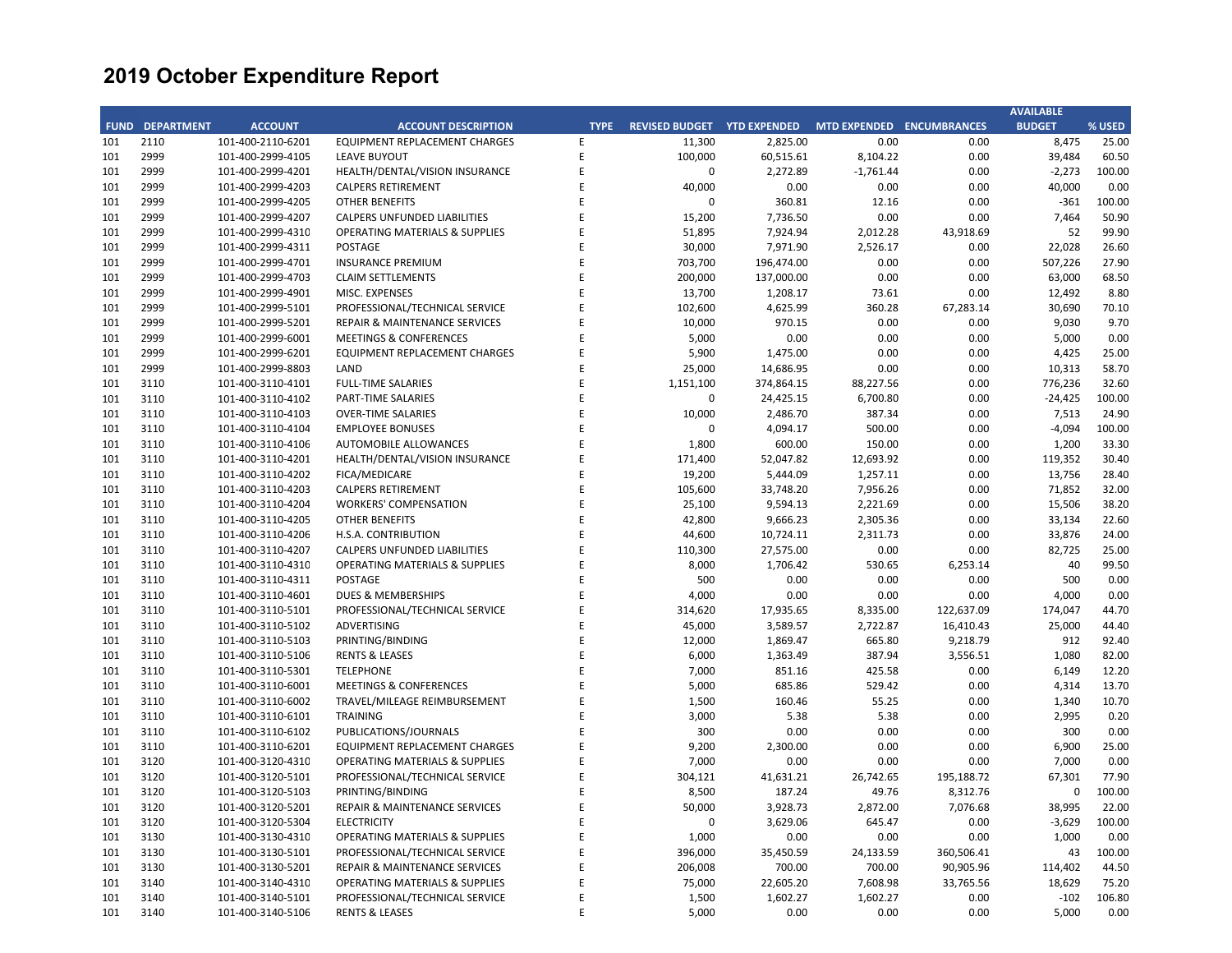|     |                        |                   |                                           |             |                                    |            |                           |            | <b>AVAILABLE</b> |        |
|-----|------------------------|-------------------|-------------------------------------------|-------------|------------------------------------|------------|---------------------------|------------|------------------|--------|
|     | <b>FUND DEPARTMENT</b> | <b>ACCOUNT</b>    | <b>ACCOUNT DESCRIPTION</b>                | <b>TYPE</b> | <b>REVISED BUDGET YTD EXPENDED</b> |            | MTD EXPENDED ENCUMBRANCES |            | <b>BUDGET</b>    | % USED |
| 101 | 3140                   | 101-400-3140-5201 | <b>REPAIR &amp; MAINTENANCE SERVICES</b>  | E           | 445,000                            | 68,392.88  | 28,007.49                 | 211,724.38 | 164,883          | 62.90  |
| 101 | 3140                   | 101-400-3140-5302 | <b>WATER</b>                              | E           | 15,000                             | 3,074.36   | 1,362.65                  | 0.00       | 11,926           | 20.50  |
| 101 | 3140                   | 101-400-3140-5303 | GAS                                       | E           | 1,900                              | 508.83     | 165.56                    | 0.00       | 1,391            | 26.80  |
| 101 | 3140                   | 101-400-3140-5304 | <b>ELECTRICITY</b>                        | E           | 100,000                            | 26,565.54  | 10,153.54                 | 0.00       | 73,434           | 26.60  |
| 101 | 3150                   | 101-400-3150-4310 | <b>OPERATING MATERIALS &amp; SUPPLIES</b> | E           | 105,000                            | 64,817.74  | 0.00                      | 0.00       | 40,182           | 61.70  |
| 101 | 3150                   | 101-400-3150-4901 | MISC. EXPENSES                            | F           | 121,800                            | 45,994.23  | 0.00                      | 0.00       | 75,806           | 37.80  |
| 101 | 3150                   | 101-400-3150-5101 | PROFESSIONAL/TECHNICAL SERVICE            | E           | 10,000                             | 0.00       | 0.00                      | 0.00       | 10,000           | 0.00   |
| 101 | 3150                   | 101-400-3150-5201 | REPAIR & MAINTENANCE SERVICES             | E           | 160,537                            | 41,106.30  | 11,584.21                 | 105,028.70 | 14,402           | 91.00  |
| 101 | 3150                   | 101-400-3150-5302 | <b>WATER</b>                              | E           | $\mathbf 0$                        | 50,342.64  | 18,106.16                 | 0.00       | $-50,343$        | 100.00 |
| 101 | 3150                   | 101-400-3150-5304 | <b>ELECTRICITY</b>                        | E           | $\mathbf 0$                        | 172.15     | 0.00                      | 0.00       | $-172$           | 100.00 |
| 101 | 3160                   | 101-400-3160-5101 | PROFESSIONAL/TECHNICAL SERVICE            | E           | 31,000                             | 1,181.58   | 1,181.58                  | 36,850.00  | $-7,032$         | 122.70 |
| 101 | 3160                   | 101-400-3160-5201 | REPAIR & MAINTENANCE SERVICES             | E           | 15,000                             | 701.69     | 701.69                    | 13,398.31  | 900              | 94.00  |
| 101 | 4120                   | 101-400-4120-4101 | <b>FULL-TIME SALARIES</b>                 | E           | 522,600                            | 122,294.13 | 31,016.93                 | 0.00       | 400,306          | 23.40  |
| 101 | 4120                   | 101-400-4120-4102 | PART-TIME SALARIES                        | E           | 11,400                             | 2,990.88   | 747.72                    | 0.00       | 8,409            | 26.20  |
| 101 | 4120                   | 101-400-4120-4103 | <b>OVER-TIME SALARIES</b>                 | E           | 3,000                              | 1,633.77   | 1,052.05                  | 0.00       | 1,366            | 54.50  |
| 101 | 4120                   | 101-400-4120-4201 | HEALTH/DENTAL/VISION INSURANCE            | E           | 78,500                             | 18,128.64  | 4,663.45                  | 0.00       | 60,371           | 23.10  |
| 101 | 4120                   | 101-400-4120-4202 | FICA/MEDICARE                             | E           | 8,000                              | 1,845.78   | 465.07                    | 0.00       | 6,154            | 23.10  |
| 101 | 4120                   | 101-400-4120-4203 | CALPERS RETIREMENT                        | E           | 42,900                             | 10,496.83  | 2,677.42                  | 0.00       | 32,403           | 24.50  |
| 101 | 4120                   | 101-400-4120-4204 | <b>WORKERS' COMPENSATION</b>              | E           | 10,400                             | 2,997.22   | 755.85                    | 0.00       | 7,403            | 28.80  |
|     | 4120                   |                   |                                           | F           | 19,000                             |            |                           |            |                  |        |
| 101 |                        | 101-400-4120-4205 | OTHER BENEFITS                            | E           |                                    | 3,503.44   | 895.04                    | 0.00       | 15,497           | 18.40  |
| 101 | 4120                   | 101-400-4120-4206 | H.S.A. CONTRIBUTION                       |             | 30,000                             | 6,107.78   | 1,151.93                  | 0.00       | 23,892           | 20.40  |
| 101 | 4120                   | 101-400-4120-4207 | CALPERS UNFUNDED LIABILITIES              | E           | 36,400                             | 9,100.00   | 0.00                      | 0.00       | 27,300           | 25.00  |
| 101 | 4120                   | 101-400-4120-4601 | <b>DUES &amp; MEMBERSHIPS</b>             | E           | 7,000                              | 525.00     | 0.00                      | 0.00       | 6,475            | 7.50   |
| 101 | 4120                   | 101-400-4120-5101 | PROFESSIONAL/TECHNICAL SERVICE            | E           | 173,307                            | 21,771.39  | 7,484.89                  | 76,536.08  | 75,000           | 56.70  |
| 101 | 4120                   | 101-400-4120-5102 | ADVERTISING                               | E           | 25,000                             | 4,608.93   | 3,973.35                  | 10,391.07  | 10,000           | 60.00  |
| 101 | 4120                   | 101-400-4120-6001 | <b>MEETINGS &amp; CONFERENCES</b>         | E           | 15,000                             | 3,575.16   | 2,410.16                  | 0.00       | 11,425           | 23.80  |
| 101 | 4120                   | 101-400-4120-6002 | TRAVEL/MILEAGE REIMBURSEMENT              | E           | 500                                | 281.42     | 226.20                    | 0.00       | 219              | 56.30  |
| 101 | 4120                   | 101-400-4120-6101 | <b>TRAINING</b>                           | E           | 7,000                              | 0.00       | 0.00                      | 0.00       | 7,000            | 0.00   |
| 101 | 4120                   | 101-400-4120-6102 | PUBLICATIONS/JOURNALS                     | E           | 2,000                              | 654.34     | 0.00                      | 0.00       | 1,346            | 32.70  |
| 101 | 4130                   | 101-400-4130-4101 | <b>FULL-TIME SALARIES</b>                 | E           | 492,800                            | 40,754.54  | 9,406.83                  | 0.00       | 452,045          | 8.30   |
| 101 | 4130                   | 101-400-4130-4102 | PART-TIME SALARIES                        | E           | 29,300                             | 9,649.76   | 2,604.53                  | 0.00       | 19,650           | 32.90  |
| 101 | 4130                   | 101-400-4130-4103 | <b>OVER-TIME SALARIES</b>                 | E           | 4,000                              | 1,549.02   | 560.05                    | 0.00       | 2,451            | 38.70  |
| 101 | 4130                   | 101-400-4130-4104 | <b>EMPLOYEE BONUSES</b>                   | E           | $\mathbf 0$                        | 1,000.00   | 0.00                      | 0.00       | $-1,000$         | 100.00 |
| 101 | 4130                   | 101-400-4130-4201 | HEALTH/DENTAL/VISION INSURANCE            | E           | 72,800                             | 8,567.56   | 2,121.35                  | 0.00       | 64,232           | 11.80  |
| 101 | 4130                   | 101-400-4130-4202 | FICA/MEDICARE                             | E           | 9,700                              | 1,253.77   | 266.89                    | 0.00       | 8,446            | 12.90  |
| 101 | 4130                   | 101-400-4130-4203 | <b>CALPERS RETIREMENT</b>                 | E           | 37,700                             | 4,402.50   | 2,271.82                  | 0.00       | 33,298           | 11.70  |
| 101 | 4130                   | 101-400-4130-4204 | <b>WORKERS' COMPENSATION</b>              | E           | 10,300                             | 1,250.16   | 319.78                    | 0.00       | 9,050            | 12.10  |
| 101 | 4130                   | 101-400-4130-4205 | <b>OTHER BENEFITS</b>                     | E           | 19,500                             | 1,875.59   | 467.76                    | 0.00       | 17,624           | 9.60   |
| 101 | 4130                   | 101-400-4130-4206 | H.S.A. CONTRIBUTION                       | E           | 21,000                             | 6,279.86   | 922.21                    | 0.00       | 14,720           | 29.90  |
| 101 | 4130                   | 101-400-4130-4207 | CALPERS UNFUNDED LIABILITIES              | E           | 23,100                             | 5,775.00   | 0.00                      | 0.00       | 17,325           | 25.00  |
| 101 | 4130                   | 101-400-4130-4601 | <b>DUES &amp; MEMBERSHIPS</b>             | E           | 900                                | 215.00     | 215.00                    | 0.00       | 685              | 23.90  |
| 101 | 4130                   | 101-400-4130-5101 | PROFESSIONAL/TECHNICAL SERVICE            | E           | 344,000                            | 114,653.75 | 38,260.00                 | 229,346.25 | $\mathbf 0$      | 100.00 |
| 101 | 4130                   | 101-400-4130-5301 | <b>TELEPHONE</b>                          | E           | $\mathbf 0$                        | 448.47     | 448.47                    | 0.00       | $-448$           | 100.00 |
| 101 | 4130                   | 101-400-4130-6002 | TRAVEL/MILEAGE REIMBURSEMENT              | E           | 900                                | 0.00       | 0.00                      | 0.00       | 900              | 0.00   |
| 101 | 4130                   | 101-400-4130-6101 | <b>TRAINING</b>                           | E           | 4,800                              | 780.00     | 780.00                    | 0.00       | 4,020            | 16.30  |
| 101 | 4130                   | 101-400-4130-6102 | PUBLICATIONS/JOURNALS                     | E           | 3,500                              | 1,286.84   | 1,286.84                  | 0.00       | 2,213            | 36.80  |
| 101 | 4140                   | 101-400-4140-4101 | <b>FULL-TIME SALARIES</b>                 | E           | 152,000                            | 46,504.34  | 11,741.84                 | 0.00       | 105,496          | 30.60  |
| 101 | 4140                   | 101-400-4140-4103 | <b>OVER-TIME SALARIES</b>                 | E           | 1,000                              | 859.35     | 166.32                    | 0.00       | 141              | 85.90  |
| 101 | 4140                   | 101-400-4140-4201 | HEALTH/DENTAL/VISION INSURANCE            | E           | 19,600                             | 5,670.72   | 1,427.72                  | 0.00       | 13,929           | 28.90  |
| 101 | 4140                   | 101-400-4140-4202 | FICA/MEDICARE                             | E           | 2,400                              | 634.40     | 159.45                    | 0.00       | 1,766            | 26.40  |
| 101 | 4140                   | 101-400-4140-4203 | <b>CALPERS RETIREMENT</b>                 | E           | 11,600                             | 3,544.99   | 894.60                    | 0.00       | 8,055            | 30.60  |
| 101 | 4140                   | 101-400-4140-4204 | <b>WORKERS' COMPENSATION</b>              | F           | 3,000                              | 1,090.61   | 274.20                    | 0.00       | 1,909            | 36.40  |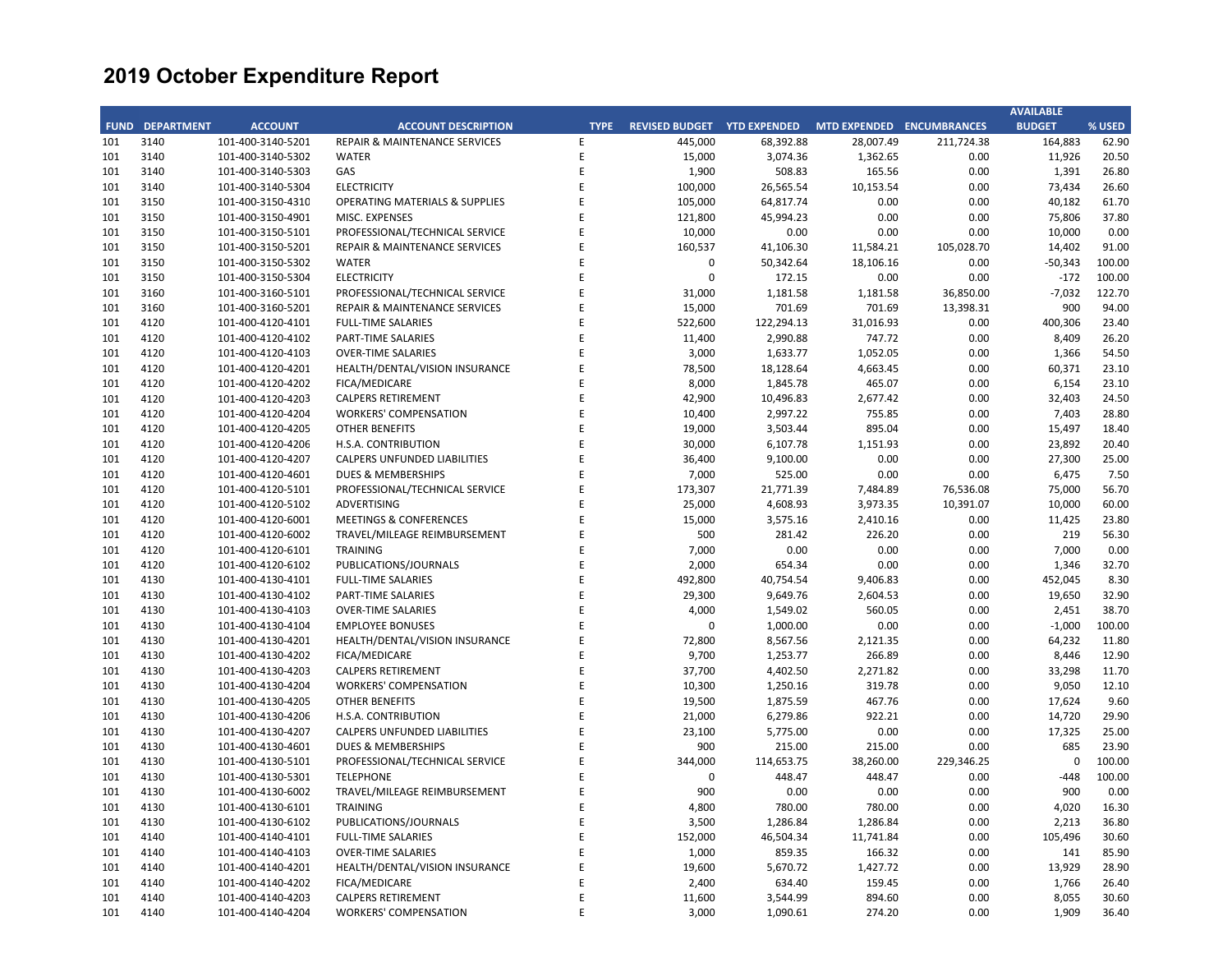|     |                        |                   |                                           |             |                             |            |                           |            | <b>AVAILABLE</b> |        |
|-----|------------------------|-------------------|-------------------------------------------|-------------|-----------------------------|------------|---------------------------|------------|------------------|--------|
|     | <b>FUND DEPARTMENT</b> | <b>ACCOUNT</b>    | <b>ACCOUNT DESCRIPTION</b>                | <b>TYPE</b> | REVISED BUDGET YTD EXPENDED |            | MTD EXPENDED ENCUMBRANCES |            | <b>BUDGET</b>    | % USED |
| 101 | 4140                   | 101-400-4140-4205 | <b>OTHER BENEFITS</b>                     | E           | 6,600                       | 1,886.31   | 475.58                    | 0.00       | 4,714            | 28.60  |
| 101 | 4140                   | 101-400-4140-4206 | H.S.A. CONTRIBUTION                       | E           | 6,000                       | 1,833.26   | 461.56                    | 0.00       | 4,167            | 30.60  |
| 101 | 4140                   | 101-400-4140-4207 | <b>CALPERS UNFUNDED LIABILITIES</b>       | E           | 200                         | 50.00      | 0.00                      | 0.00       | 150              | 25.00  |
| 101 | 4140                   | 101-400-4140-4601 | <b>DUES &amp; MEMBERSHIPS</b>             | E           | 400                         | 0.00       | 0.00                      | 0.00       | 400              | 0.00   |
| 101 | 4140                   | 101-400-4140-5101 | PROFESSIONAL/TECHNICAL SERVICE            | E           | 60,000                      | 480.00     | 0.00                      | 23,520.00  | 36,000           | 40.00  |
| 101 | 4140                   | 101-400-4140-6001 | <b>MEETINGS &amp; CONFERENCES</b>         | E           | 3,000                       | 1,021.91   | 1,021.91                  | 0.00       | 1,978            | 34.10  |
| 101 | 4140                   | 101-400-4140-6002 | TRAVEL/MILEAGE REIMBURSEMENT              | E           | 400                         | 101.88     | 75.32                     | 0.00       | 298              | 25.50  |
| 101 | 4140                   | 101-400-4140-6101 | <b>TRAINING</b>                           | E           | 1,000                       | 0.00       | 0.00                      | 0.00       | 1,000            | 0.00   |
| 101 | 4150                   | 101-400-4150-4101 | <b>FULL-TIME SALARIES</b>                 | E           | 217,400                     | 61,965.29  | 16,225.57                 | 0.00       | 155,435          | 28.50  |
| 101 | 4150                   | 101-400-4150-4103 | <b>OVER-TIME SALARIES</b>                 | E           | 1,000                       | 579.74     | 316.22                    | 0.00       | 420              | 58.00  |
| 101 | 4150                   | 101-400-4150-4201 | HEALTH/DENTAL/VISION INSURANCE            | E           | 28,500                      | 8,120.00   | 2,077.51                  | 0.00       | 20,380           | 28.50  |
| 101 | 4150                   | 101-400-4150-4202 | FICA/MEDICARE                             | E           | 3,300                       | 794.69     | 210.27                    | 0.00       | 2,505            | 24.10  |
| 101 | 4150                   | 101-400-4150-4203 | <b>CALPERS RETIREMENT</b>                 | E           | 20,300                      | 5,828.66   | 1,567.33                  | 0.00       | 14,471           | 28.70  |
| 101 | 4150                   | 101-400-4150-4204 | <b>WORKERS' COMPENSATION</b>              | E           | 4,200                       | 1,442.04   | 381.35                    | 0.00       | 2,758            | 34.30  |
| 101 | 4150                   | 101-400-4150-4205 | <b>OTHER BENEFITS</b>                     | E           | 5,800                       | 1,792.61   | 458.42                    | 0.00       | 4,007            | 30.90  |
| 101 | 4150                   | 101-400-4150-4206 | H.S.A. CONTRIBUTION                       | E           | 12,000                      | 3,602.99   | 921.74                    | 0.00       | 8,397            | 30.00  |
| 101 | 4150                   | 101-400-4150-4207 | CALPERS UNFUNDED LIABILITIES              | E           | 38,600                      | 9,650.00   | 0.00                      | 0.00       | 28,950           | 25.00  |
| 101 | 4150                   | 101-400-4150-4601 | <b>DUES &amp; MEMBERSHIPS</b>             | E           | 1,200                       | 628.00     | 0.00                      | 0.00       | 572              | 52.30  |
| 101 | 4150                   | 101-400-4150-5101 | PROFESSIONAL/TECHNICAL SERVICE            | E           | 51,000                      | 15,677.20  | 4,360.00                  | 35,322.80  | 0                | 100.00 |
| 101 | 4150                   | 101-400-4150-6001 | <b>MEETINGS &amp; CONFERENCES</b>         | E           | 4,500                       | 1,014.45   | 439.45                    | 0.00       | 3,486            | 22.50  |
| 101 | 4150                   | 101-400-4150-6002 | TRAVEL/MILEAGE REIMBURSEMENT              | E           | 400                         | 151.38     | 132.24                    | 0.00       | 249              | 37.80  |
| 101 | 4150                   | 101-400-4150-6101 | <b>TRAINING</b>                           | F           | 1,000                       | 0.00       | 0.00                      | 0.00       | 1,000            | 0.00   |
| 101 | 4160                   | 101-400-4160-5101 | PROFESSIONAL/TECHNICAL SERVICE            | E           | 50,000                      | 0.00       | 0.00                      | 0.00       | 50,000           | 0.00   |
| 101 | 4170                   | 101-400-4170-5101 | PROFESSIONAL/TECHNICAL SERVICE            | E           | 150,000                     | 28,200.00  | 6,900.00                  | 121,800.00 | 0                | 100.00 |
| 101 | 5110                   | 101-400-5110-4101 | <b>FULL-TIME SALARIES</b>                 | E           | 546,000                     | 154,055.02 | 36,666.49                 | 0.00       | 391,945          | 28.20  |
| 101 | 5110                   | 101-400-5110-4102 | PART-TIME SALARIES                        | E           | 103,600                     | 19,106.95  | 5,101.90                  | 0.00       | 84,493           | 18.40  |
| 101 | 5110                   | 101-400-5110-4103 | <b>OVER-TIME SALARIES</b>                 | E           | 0                           | 181.81     | 0.00                      | 0.00       | $-182$           | 100.00 |
| 101 | 5110                   | 101-400-5110-4104 | <b>EMPLOYEE BONUSES</b>                   | E           | $\mathbf 0$                 | 5,245.43   | 1,708.34                  | 0.00       | $-5,245$         | 100.00 |
| 101 | 5110                   | 101-400-5110-4106 | <b>AUTOMOBILE ALLOWANCES</b>              | E           | 1,800                       | 600.00     | 150.00                    | 0.00       | 1,200            | 33.30  |
| 101 | 5110                   | 101-400-5110-4201 | HEALTH/DENTAL/VISION INSURANCE            | E           | 54,300                      | 15,012.08  | 3,816.43                  | 0.00       | 39,288           | 27.60  |
| 101 | 5110                   | 101-400-5110-4202 | FICA/MEDICARE                             | E           | 10,700                      | 2,896.44   | 687.71                    | 0.00       | 7,804            | 27.10  |
| 101 | 5110                   | 101-400-5110-4203 | <b>CALPERS RETIREMENT</b>                 | E           | 60,500                      | 15,835.58  | 4,017.25                  | 0.00       | 44,664           | 26.20  |
| 101 | 5110                   | 101-400-5110-4204 | <b>WORKERS' COMPENSATION</b>              | E           | 12,900                      | 4,227.71   | 1,045.51                  | 0.00       | 8,672            | 32.80  |
| 101 | 5110                   | 101-400-5110-4205 | <b>OTHER BENEFITS</b>                     | E           | 14,800                      | 4,463.61   | 1,118.77                  | 0.00       | 10,336           | 30.20  |
| 101 | 5110                   | 101-400-5110-4206 | H.S.A. CONTRIBUTION                       | E           | 5,900                       | 1,636.60   | 372.34                    | 0.00       | 4,263            | 27.70  |
| 101 | 5110                   | 101-400-5110-4207 | CALPERS UNFUNDED LIABILITIES              | E           | 100,000                     | 25,000.00  | 0.00                      | 0.00       | 75,000           | 25.00  |
| 101 | 5110                   | 101-400-5110-4310 | <b>OPERATING MATERIALS &amp; SUPPLIES</b> | E           | 18,742                      | 2,371.26   | 521.01                    | 4,340.66   | 12,030           | 35.80  |
| 101 | 5110                   | 101-400-5110-4601 | <b>DUES &amp; MEMBERSHIPS</b>             | E           | 4,000                       | 845.00     | 0.00                      | 0.00       | 3,155            | 21.10  |
| 101 | 5110                   | 101-400-5110-5101 | PROFESSIONAL/TECHNICAL SERVICE            | E           | 30,000                      | 20,000.00  | 10,000.00                 | 0.00       | 10,000           | 66.70  |
| 101 | 5110                   | 101-400-5110-5102 | ADVERTISING                               | E           | 5,000                       | 119.40     | 0.00                      | 0.00       | 4,881            | 2.40   |
| 101 | 5110                   | 101-400-5110-5103 | PRINTING/BINDING                          | E           | 18,000                      | 5,254.67   | 5,254.67                  | 12,745.33  | 0                | 100.00 |
| 101 | 5110                   | 101-400-5110-5104 | <b>MERCHANT FEES</b>                      | E           | 17,000                      | 4,429.06   | 1,978.37                  | 0.00       | 12,571           | 26.10  |
| 101 | 5110                   | 101-400-5110-5201 | REPAIR & MAINTENANCE SERVICES             | E           | 1,500                       | 0.00       | 0.00                      | 0.00       | 1,500            | 0.00   |
| 101 | 5110                   | 101-400-5110-5301 | <b>TELEPHONE</b>                          | E           | 4,200                       | 301.49     | 0.00                      | 0.00       | 3,899            | 7.20   |
| 101 | 5110                   | 101-400-5110-6001 | <b>MEETINGS &amp; CONFERENCES</b>         | E           | 14,000                      | 4,319.93   | 1,222.54                  | 0.00       | 9,680            | 30.90  |
| 101 | 5110                   | 101-400-5110-6002 | TRAVEL/MILEAGE REIMBURSEMENT              | E           | 3,000                       | 512.16     | 215.61                    | 0.00       | 2,488            | 17.10  |
| 101 | 5110                   | 101-400-5110-6101 | <b>TRAINING</b>                           | E           | 1,000                       | 402.90     | 402.90                    | 0.00       | 597              | 40.30  |
| 101 | 5110                   | 101-400-5110-6102 | PUBLICATIONS/JOURNALS                     | E           | 1,000                       | 471.85     | 0.00                      | 528.15     | $\mathbf 0$      | 100.00 |
| 101 | 5110                   | 101-400-5110-6201 | EQUIPMENT REPLACEMENT CHARGES             | E           | 15,400                      | 3,850.00   | 0.00                      | 0.00       | 11,550           | 25.00  |
| 101 | 5120                   | 101-400-5120-4102 | PART-TIME SALARIES                        | E           | $\mathbf 0$                 | 14,340.96  | 3,739.96                  | 0.00       | $-14,341$        | 100.00 |
| 101 | 5120                   | 101-400-5120-4103 | <b>OVER-TIME SALARIES</b>                 | E           | $\mathbf 0$                 | 376.63     | 0.00                      | 0.00       | $-377$           | 100.00 |
| 101 | 5120                   | 101-400-5120-4202 | FICA/MEDICARE                             | F           | $\mathbf 0$                 | 611.84     | 97.32                     | 0.00       | $-612$           | 100.00 |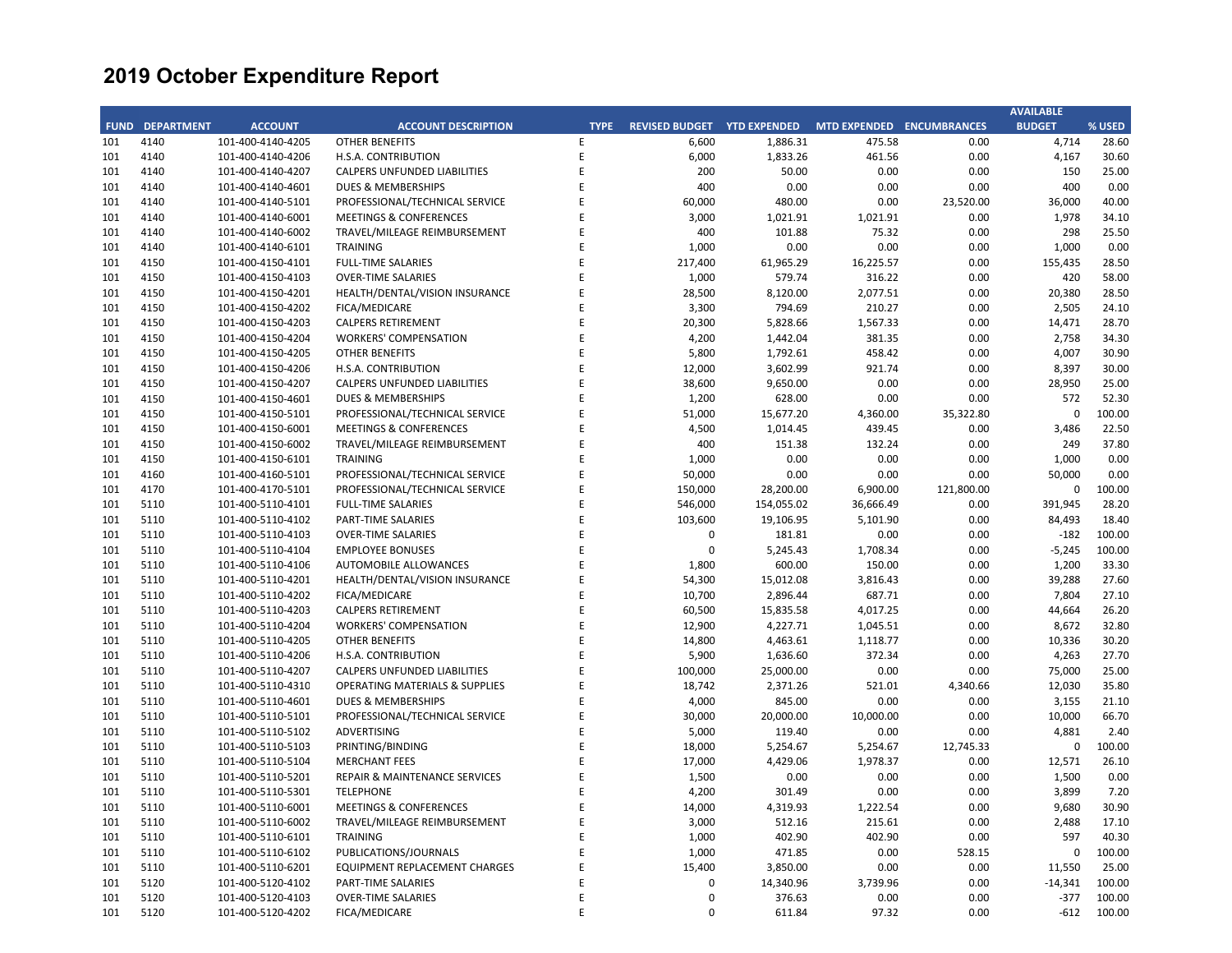|     |                        |                   |                                           |             |                       |                     |                           |          | <b>AVAILABLE</b> |        |
|-----|------------------------|-------------------|-------------------------------------------|-------------|-----------------------|---------------------|---------------------------|----------|------------------|--------|
|     | <b>FUND DEPARTMENT</b> | <b>ACCOUNT</b>    | <b>ACCOUNT DESCRIPTION</b>                | <b>TYPE</b> | <b>REVISED BUDGET</b> | <b>YTD EXPENDED</b> | MTD EXPENDED ENCUMBRANCES |          | <b>BUDGET</b>    | % USED |
| 101 | 5120                   | 101-400-5120-4203 | <b>CALPERS RETIREMENT</b>                 | E           | 0                     | 1,013.24            | 323.11                    | 0.00     | $-1,013$         | 100.00 |
| 101 | 5120                   | 101-400-5120-4204 | <b>WORKERS' COMPENSATION</b>              | E           | 0                     | 338.50              | 86.02                     | 0.00     | $-339$           | 100.00 |
| 101 | 5120                   | 101-400-5120-4310 | <b>OPERATING MATERIALS &amp; SUPPLIES</b> | E           | 1,576                 | 301.49              | 301.49                    | 0.00     | 1,275            | 19.10  |
| 101 | 5130                   | 101-400-5130-4101 | <b>FULL-TIME SALARIES</b>                 | E           | 29,400                | 8,770.13            | 2,261.48                  | 0.00     | 20,630           | 29.80  |
| 101 | 5130                   | 101-400-5130-4102 | PART-TIME SALARIES                        | E           | 143,800               | 38,024.09           | 12,137.44                 | 0.00     | 105,776          | 26.40  |
| 101 | 5130                   | 101-400-5130-4103 | <b>OVER-TIME SALARIES</b>                 | F           | 0                     | 726.87              | 0.00                      | 0.00     | $-727$           | 100.00 |
| 101 | 5130                   | 101-400-5130-4104 | <b>EMPLOYEE BONUSES</b>                   | E           | $\mathbf 0$           | 500.00              | 0.00                      | 0.00     | $-500$           | 100.00 |
| 101 | 5130                   | 101-400-5130-4201 | HEALTH/DENTAL/VISION INSURANCE            | E           | 5,600                 | 1,674.24            | 492.32                    | 0.00     | 3,926            | 29.90  |
| 101 | 5130                   | 101-400-5130-4202 | FICA/MEDICARE                             | F           | 4,400                 | 1,525.82            | 460.94                    | 0.00     | 2,874            | 34.70  |
| 101 | 5130                   | 101-400-5130-4203 | <b>CALPERS RETIREMENT</b>                 | E           | 10,700                | 2,592.62            | 780.07                    | 0.00     | 8,107            | 24.20  |
| 101 | 5130                   | 101-400-5130-4204 | <b>WORKERS' COMPENSATION</b>              | F           | 3,500                 | 1,104.81            | 331.24                    | 0.00     | 2,395            | 31.60  |
| 101 | 5130                   | 101-400-5130-4205 | <b>OTHER BENEFITS</b>                     | E           | 1,200                 | 331.51              | 84.90                     | 0.00     | 868              | 27.60  |
| 101 | 5130                   | 101-400-5130-4207 | CALPERS UNFUNDED LIABILITIES              | E           | 4,500                 | 1,125.00            | 0.00                      | 0.00     | 3,375            | 25.00  |
| 101 | 5130                   | 101-400-5130-4310 | <b>OPERATING MATERIALS &amp; SUPPLIES</b> | Ε           | 16,568                | 10,472.73           | 78.47                     | 1,105.71 | 4,990            | 69.90  |
| 101 | 5140                   | 101-400-5140-4101 | <b>FULL-TIME SALARIES</b>                 | F           | 16,800                | 5,011.52            | 1,292.28                  | 0.00     | 11,788           | 29.80  |
| 101 | 5140                   | 101-400-5140-4102 | PART-TIME SALARIES                        |             | 63,700                | 17,379.54           | 4,855.44                  | 0.00     | 46,320           | 27.30  |
| 101 | 5140                   | 101-400-5140-4103 | <b>OVER-TIME SALARIES</b>                 | F           | $\mathbf 0$           | 640.19              | 0.00                      | 0.00     | $-640$           | 100.00 |
| 101 | 5140                   | 101-400-5140-4201 | HEALTH/DENTAL/VISION INSURANCE            | E           | 3,200                 | 956.64              | 281.32                    | 0.00     | 2,243            | 29.90  |
| 101 | 5140                   | 101-400-5140-4202 | FICA/MEDICARE                             | E           | 2,800                 | 1,079.38            | 275.68                    | 0.00     | 1,721            | 38.50  |
|     | 5140                   |                   |                                           | F           |                       |                     |                           |          |                  |        |
| 101 |                        | 101-400-5140-4203 | <b>CALPERS RETIREMENT</b>                 | E           | 4,500                 | 800.45              | 237.17                    | 0.00     | 3,700            | 17.80  |
| 101 | 5140                   | 101-400-5140-4204 | WORKERS' COMPENSATION                     |             | 1,700                 | 529.88              | 141.45                    | 0.00     | 1,170            | 31.20  |
| 101 | 5140                   | 101-400-5140-4205 | <b>OTHER BENEFITS</b>                     | F           | 700                   | 189.46              | 48.52                     | 0.00     | 511              | 27.10  |
| 101 | 5140                   | 101-400-5140-4207 | CALPERS UNFUNDED LIABILITIES              | F           | 3,500                 | 875.00              | 0.00                      | 0.00     | 2,625            | 25.00  |
| 101 | 5140                   | 101-400-5140-4310 | <b>OPERATING MATERIALS &amp; SUPPLIES</b> | E           | 10,009                | 271.66              | 146.01                    | 266.12   | 9,471            | 5.40   |
| 101 | 5150                   | 101-400-5150-4101 | <b>FULL-TIME SALARIES</b>                 |             | 24,000                | 1,273.63            | $-684.53$                 | 0.00     | 22,726           | 5.30   |
| 101 | 5150                   | 101-400-5150-4102 | PART-TIME SALARIES                        | E           | 42,900                | 11,527.70           | 3,035.80                  | 0.00     | 31,372           | 26.90  |
| 101 | 5150                   | 101-400-5150-4103 | <b>OVER-TIME SALARIES</b>                 | E           | $\mathbf 0$           | 361.39              | 0.00                      | 0.00     | $-361$           | 100.00 |
| 101 | 5150                   | 101-400-5150-4104 | <b>EMPLOYEE BONUSES</b>                   | E           | $\mathbf 0$           | 684.53              | 684.53                    | 0.00     | $-685$           | 100.00 |
| 101 | 5150                   | 101-400-5150-4201 | HEALTH/DENTAL/VISION INSURANCE            | F           | 2,600                 | 104.87              | 0.00                      | 0.00     | 2,495            | 4.00   |
| 101 | 5150                   | 101-400-5150-4202 | FICA/MEDICARE                             | E           | 1,900                 | 542.57              | 118.13                    | 0.00     | 1,357            | 28.60  |
| 101 | 5150                   | 101-400-5150-4203 | <b>CALPERS RETIREMENT</b>                 | E           | 4,600                 | 1,276.82            | 811.84                    | 0.00     | 3,323            | 27.80  |
| 101 | 5150                   | 101-400-5150-4204 | <b>WORKERS' COMPENSATION</b>              | F           | 1,400                 | 318.94              | 69.82                     | 0.00     | 1,081            | 22.80  |
| 101 | 5150                   | 101-400-5150-4205 | <b>OTHER BENEFITS</b>                     | E           | 700                   | 32.42               | 0.00                      | 0.00     | 668              | 4.60   |
| 101 | 5150                   | 101-400-5150-4206 | H.S.A. CONTRIBUTION                       | E           | 800                   | 111.85              | 0.00                      | 0.00     | 688              | 14.00  |
| 101 | 5150                   | 101-400-5150-4207 | CALPERS UNFUNDED LIABILITIES              | F           | 7,700                 | 1,925.00            | 0.00                      | 0.00     | 5,775            | 25.00  |
| 101 | 5150                   | 101-400-5150-4310 | <b>OPERATING MATERIALS &amp; SUPPLIES</b> | E           | 13,600                | 4,483.61            | 4,332.30                  | 5,527.76 | 3,589            | 73.60  |
| 101 | 5160                   | 101-400-5160-4102 | PART-TIME SALARIES                        | E           | 109,300               | 34,645.38           | 9,192.09                  | 0.00     | 74,655           | 31.70  |
| 101 | 5160                   | 101-400-5160-4103 | <b>OVER-TIME SALARIES</b>                 | E           | $\mathbf 0$           | 1,568.14            | 0.00                      | 0.00     | $-1,568$         | 100.00 |
| 101 | 5160                   | 101-400-5160-4202 | FICA/MEDICARE                             |             | 4,000                 | 2,036.92            | 434.29                    | 0.00     | 1,963            | 50.90  |
| 101 | 5160                   | 101-400-5160-4203 | <b>CALPERS RETIREMENT</b>                 | E           | 6,000                 | 7,668.89            | 7,139.15                  | 0.00     | $-1,669$         | 127.80 |
| 101 | 5160                   | 101-400-5160-4204 | <b>WORKERS' COMPENSATION</b>              | E           | 2,200                 | 832.89              | 211.42                    | 0.00     | 1,367            | 37.90  |
| 101 | 5160                   | 101-400-5160-4207 | CALPERS UNFUNDED LIABILITIES              | E           | 9,000                 | 2,250.00            | 0.00                      | 0.00     | 6,750            | 25.00  |
| 101 | 5160                   | 101-400-5160-4310 | <b>OPERATING MATERIALS &amp; SUPPLIES</b> | E           | 5,086                 | 265.38              | $-172.36$                 | 2,754.99 | 2,066            | 59.40  |
| 101 | 5160                   | 101-400-5160-5201 | REPAIR & MAINTENANCE SERVICES             | E           | 8,000                 | 456.00              | 0.00                      | 4,044.00 | 3,500            | 56.30  |
| 101 | 5170                   | 101-400-5170-4101 | <b>FULL-TIME SALARIES</b>                 | E           | 59,200                | 8,763.64            | 307.05                    | 0.00     | 50,436           | 14.80  |
| 101 | 5170                   | 101-400-5170-4102 | PART-TIME SALARIES                        | E           | 41,100                | 5,703.70            | 649.90                    | 0.00     | 35,396           | 13.90  |
| 101 | 5170                   | 101-400-5170-4103 | <b>OVER-TIME SALARIES</b>                 | E           | 0                     | 2,139.96            | 0.00                      | 0.00     | $-2,140$         | 100.00 |
| 101 | 5170                   | 101-400-5170-4104 | <b>EMPLOYEE BONUSES</b>                   | E           | $\Omega$              | 958.35              | 958.35                    | 0.00     | $-958$           | 100.00 |
| 101 | 5170                   | 101-400-5170-4201 | HEALTH/DENTAL/VISION INSURANCE            | Ε           | 7,700                 | 1,297.38            | 294.48                    | 0.00     | 6,403            | 16.80  |
| 101 | 5170                   | 101-400-5170-4202 | FICA/MEDICARE                             | F           | 1,700                 | 543.61              | 38.32                     | 0.00     | 1,156            | 32.00  |
| 101 | 5170                   | 101-400-5170-4203 | <b>CALPERS RETIREMENT</b>                 | E           | 8,800                 | 1,226.88            | 218.87                    | 0.00     | 7,573            | 13.90  |
| 101 | 5170                   | 101-400-5170-4204 | <b>WORKERS' COMPENSATION</b>              | F           | 2,100                 | 766.46              | 59.85                     | 0.00     | 1,334            | 36.50  |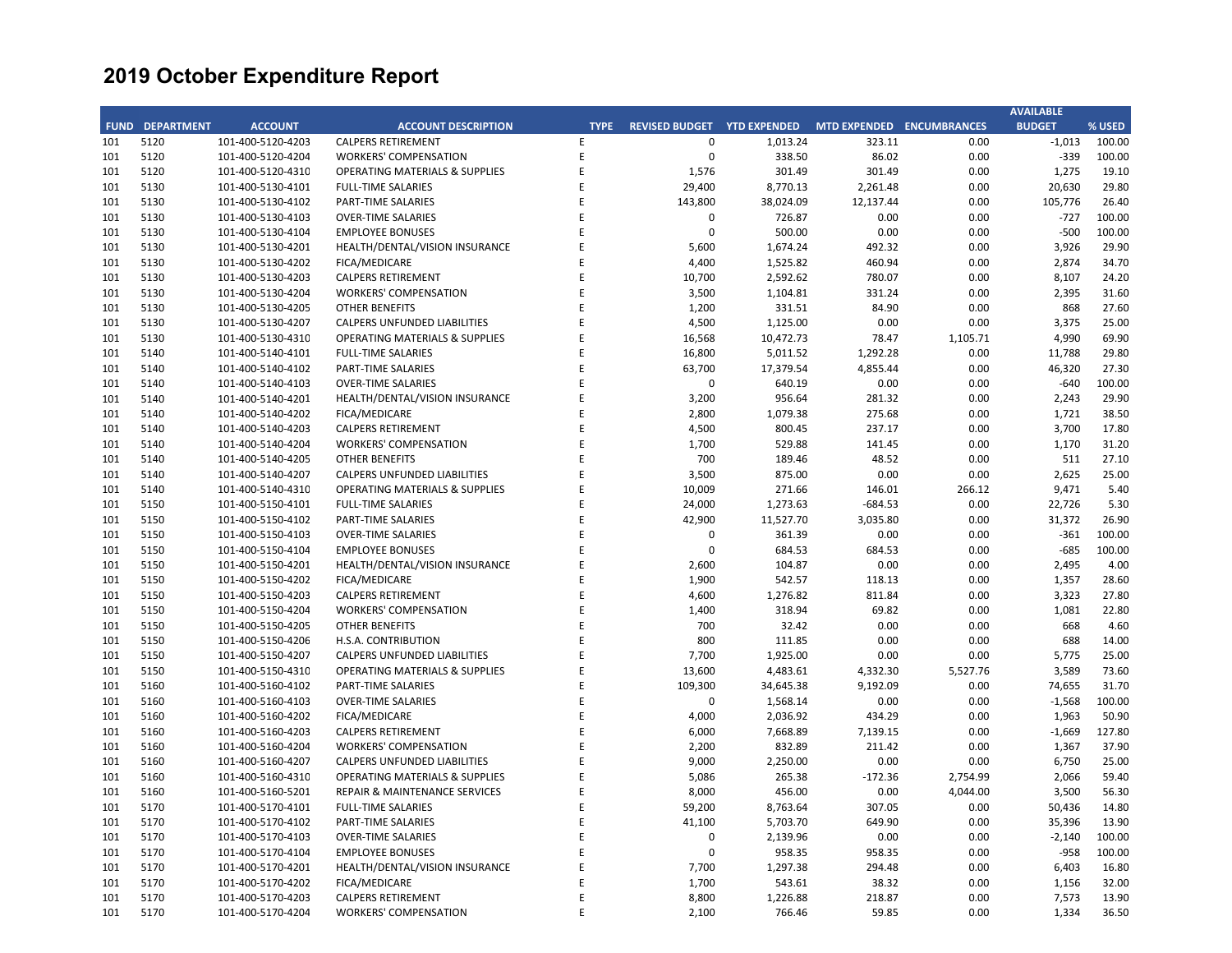|     |                        |                   |                                           |             |                             |              |                           |              | <b>AVAILABLE</b> |        |
|-----|------------------------|-------------------|-------------------------------------------|-------------|-----------------------------|--------------|---------------------------|--------------|------------------|--------|
|     | <b>FUND DEPARTMENT</b> | <b>ACCOUNT</b>    | <b>ACCOUNT DESCRIPTION</b>                | <b>TYPE</b> | REVISED BUDGET YTD EXPENDED |              | MTD EXPENDED ENCUMBRANCES |              | <b>BUDGET</b>    | % USED |
| 101 | 5170                   | 101-400-5170-4205 | <b>OTHER BENEFITS</b>                     | E           | 1,900                       | 315.59       | 67.78                     | 0.00         | 1,584            | 16.60  |
| 101 | 5170                   | 101-400-5170-4206 | H.S.A. CONTRIBUTION                       | E           | 1,700                       | 1,378.71     | 44.09                     | 0.00         | 321              | 81.10  |
| 101 | 5170                   | 101-400-5170-4207 | CALPERS UNFUNDED LIABILITIES              | E           | 11,000                      | 2,750.00     | 0.00                      | 0.00         | 8,250            | 25.00  |
| 101 | 5170                   | 101-400-5170-4310 | <b>OPERATING MATERIALS &amp; SUPPLIES</b> | E           | 24,383                      | 3,141.52     | 644.89                    | 437.85       | 20,804           | 14.70  |
| 101 | 5170                   | 101-400-5170-5101 | PROFESSIONAL/TECHNICAL SERVICE            | E           | 72,000                      | 39,897.42    | 3,648.42                  | 1,300.00     | 30,803           | 57.20  |
| 101 | 5170                   | 101-400-5170-5102 | ADVERTISING                               | E           | 1,000                       | 0.00         | 0.00                      | 0.00         | 1,000            | 0.00   |
| 101 | 5170                   | 101-400-5170-5103 | PRINTING/BINDING                          | E           | 5,000                       | 991.46       | 288.73                    | 4,072.89     | $-64$            | 101.30 |
| 101 | 5170                   | 101-400-5170-5106 | <b>RENTS &amp; LEASES</b>                 | E           | 12,000                      | 2,757.73     | 450.00                    | 350.22       | 8,892            | 25.90  |
| 101 | 5180                   | 101-400-5180-4101 | <b>FULL-TIME SALARIES</b>                 | E           | 161,300                     | 43,747.34    | 7,512.49                  | 0.00         | 117,553          | 27.10  |
| 101 | 5180                   | 101-400-5180-4102 | PART-TIME SALARIES                        | E           | 181,200                     | 45,837.74    | 12,568.90                 | 0.00         | 135,362          | 25.30  |
| 101 | 5180                   | 101-400-5180-4103 | <b>OVER-TIME SALARIES</b>                 | E           | $\mathbf 0$                 | 704.24       | 0.00                      | 0.00         | $-704$           | 100.00 |
| 101 | 5180                   | 101-400-5180-4201 | HEALTH/DENTAL/VISION INSURANCE            | E           | 21,600                      | 6,290.88     | 1,571.64                  | 0.00         | 15,309           | 29.10  |
| 101 | 5180                   | 101-400-5180-4202 | FICA/MEDICARE                             | E           | 7,600                       | 2,347.78     | 560.04                    | 0.00         | 5,252            | 30.90  |
| 101 | 5180                   | 101-400-5180-4203 | <b>CALPERS RETIREMENT</b>                 | E           | 27,600                      | 7,856.31     | 2,133.17                  | 0.00         | 19,744           | 28.50  |
| 101 | 5180                   | 101-400-5180-4204 | <b>WORKERS' COMPENSATION</b>              | E           | 6,800                       | 2,296.95     | 571.59                    | 0.00         | 4,503            | 33.80  |
| 101 | 5180                   | 101-400-5180-4205 | <b>OTHER BENEFITS</b>                     | E           | 5,300                       | 1,576.27     | 397.30                    | 0.00         | 3,724            | 29.70  |
| 101 | 5180                   | 101-400-5180-4206 | H.S.A. CONTRIBUTION                       | E           | 3,000                       | 923.12       | 230.78                    | 0.00         | 2,077            | 30.80  |
| 101 | 5180                   | 101-400-5180-4207 | CALPERS UNFUNDED LIABILITIES              | E           | 32,500                      | 8,125.00     | 0.00                      | 0.00         | 24,375           | 25.00  |
| 101 | 5180                   | 101-400-5180-4310 | OPERATING MATERIALS & SUPPLIES            | E           | 25,526                      | 2,434.20     | 800.69                    | 6,339.83     | 16,752           | 34.40  |
| 101 | 5180                   | 101-400-5180-4312 | <b>INVENTORY</b>                          | E           | 65,000                      | 17,733.84    | 6,620.50                  | 0.00         | 47,266           | 27.30  |
| 101 | 5180                   | 101-400-5180-5103 | PRINTING/BINDING                          | E           | 400                         | 0.00         | 0.00                      | 0.00         | 400              | 0.00   |
| 101 | 5180                   | 101-400-5180-6001 | <b>MEETINGS &amp; CONFERENCES</b>         | E           | 4,600                       | 150.99       | 105.01                    | 0.00         | 4,449            | 3.30   |
| 101 | 5190                   | 101-400-5190-4102 | PART-TIME SALARIES                        | E           | 56,800                      | 9,217.70     | 640.94                    | 0.00         | 47,582           | 16.20  |
| 101 | 5190                   | 101-400-5190-4103 | <b>OVER-TIME SALARIES</b>                 | E           | $\mathbf 0$                 | 70.98        | 0.00                      | 0.00         | $-71$            | 100.00 |
| 101 | 5190                   | 101-400-5190-4202 | FICA/MEDICARE                             | E           | 800                         | 153.83       | 8.55                      | 0.00         | 646              | 19.20  |
| 101 | 5190                   | 101-400-5190-4203 | <b>CALPERS RETIREMENT</b>                 | E           | 4,200                       | 769.58       | 75.49                     | 0.00         | 3,430            | 18.30  |
| 101 | 5190                   | 101-400-5190-4204 | <b>WORKERS' COMPENSATION</b>              | F           | 1,200                       | 213.63       | 14.74                     | 0.00         | 986              | 17.80  |
| 101 | 5190                   | 101-400-5190-4207 | CALPERS UNFUNDED LIABILITIES              | E           | 2,000                       | 500.00       | 0.00                      | 0.00         | 1,500            | 25.00  |
| 101 | 5190                   | 101-400-5190-4310 | OPERATING MATERIALS & SUPPLIES            | E           | 12,000                      | 866.60       | 161.38                    | 100.00       | 11,033           | 8.10   |
| 101 | 5190                   | 101-400-5190-6001 | <b>MEETINGS &amp; CONFERENCES</b>         | E           | 1,000                       | 0.00         | 0.00                      | 0.00         | 1,000            | 0.00   |
| 101 | 5210                   | 101-400-5210-4101 | <b>FULL-TIME SALARIES</b>                 | E           | 15,900                      | 3,641.25     | 721.20                    | 0.00         | 12,259           | 22.90  |
| 101 | 5210                   | 101-400-5210-4102 | PART-TIME SALARIES                        | F           | $\Omega$                    | 166.91       | 0.00                      | 0.00         | $-167$           | 100.00 |
| 101 | 5210                   | 101-400-5210-4104 | <b>EMPLOYEE BONUSES</b>                   | E           | $\mathbf 0$                 | 136.91       | 136.91                    | 0.00         | $-137$           | 100.00 |
| 101 | 5210                   | 101-400-5210-4201 | HEALTH/DENTAL/VISION INSURANCE            | E           | 2,900                       | 680.75       | 171.94                    | 0.00         | 2,219            | 23.50  |
| 101 | 5210                   | 101-400-5210-4202 | <b>FICA/MEDICARE</b>                      | E           | 300                         | 60.48        | 10.79                     | 0.00         | 240              | 20.20  |
| 101 | 5210                   | 101-400-5210-4203 | <b>CALPERS RETIREMENT</b>                 | E           | 1,500                       | 286.37       | 64.20                     | 0.00         | 1,214            | 19.10  |
| 101 | 5210                   | 101-400-5210-4204 | <b>WORKERS' COMPENSATION</b>              | E           | 400                         | 91.38        | 19.88                     | 0.00         | 309              | 22.80  |
| 101 | 5210                   | 101-400-5210-4205 | <b>OTHER BENEFITS</b>                     | E           | 800                         | 146.92       | 35.01                     | 0.00         | 653              | 18.40  |
| 101 | 5210                   | 101-400-5210-4206 | H.S.A. CONTRIBUTION                       | E           | 800                         | 204.94       | 44.09                     | 0.00         | 595              | 25.60  |
| 101 | 5210                   | 101-400-5210-4207 | CALPERS UNFUNDED LIABILITIES              | E           | 1,800                       | 450.00       | 0.00                      | 0.00         | 1,350            | 25.00  |
| 101 | 6110                   | 101-400-6110-5101 | PROFESSIONAL/TECHNICAL SERVICE            | E           | 6,540,000                   | 1,216,470.74 | 0.00                      | 5,102,029.26 | 221,500          | 96.60  |
| 101 | 6120                   | 101-400-6120-4101 | <b>FULL-TIME SALARIES</b>                 | E           | 73,200                      | 9,062.25     | 0.00                      | 0.00         | 64,138           | 12.40  |
| 101 | 6120                   | 101-400-6120-4102 | PART-TIME SALARIES                        | E           | 102,000                     | 0.00         | 0.00                      | 0.00         | 102,000          | 0.00   |
| 101 | 6120                   | 101-400-6120-4103 | <b>OVER-TIME SALARIES</b>                 | E           | 2,000                       | 509.96       | 0.00                      | 0.00         | 1,490            | 25.50  |
| 101 | 6120                   | 101-400-6120-4200 | <b>EMPLOYEE BENEFITS</b>                  | E           | 43,000                      | 0.00         | 0.00                      | 0.00         | 43,000           | 0.00   |
| 101 | 6120                   | 101-400-6120-4201 | HEALTH/DENTAL/VISION INSURANCE            | E           | 9,800                       | 900.47       | 0.00                      | 0.00         | 8,900            | 9.20   |
| 101 | 6120                   | 101-400-6120-4202 | FICA/MEDICARE                             | E           | 1,100                       | 163.08       | 0.00                      | 0.00         | 937              | 14.80  |
| 101 | 6120                   | 101-400-6120-4203 | <b>CALPERS RETIREMENT</b>                 | E           | 5,200                       | 640.20       | 0.00                      | 0.00         | 4,560            | 12.30  |
| 101 | 6120                   | 101-400-6120-4204 | <b>WORKERS' COMPENSATION</b>              | E           | 1,400                       | 274.82       | 0.00                      | 0.00         | 1,125            | 19.60  |
| 101 | 6120                   | 101-400-6120-4205 | <b>OTHER BENEFITS</b>                     | F           | 3,300                       | 296.64       | 0.00                      | 0.00         | 3,003            | 9.00   |
| 101 | 6120                   | 101-400-6120-4206 | H.S.A. CONTRIBUTION                       | E           | 3,000                       | 1,499.94     | 0.00                      | 0.00         | 1,500            | 50.00  |
| 101 | 6120                   | 101-400-6120-4310 | <b>OPERATING MATERIALS &amp; SUPPLIES</b> | F           | 6,000                       | 0.00         | 0.00                      | 0.00         | 6,000            | 0.00   |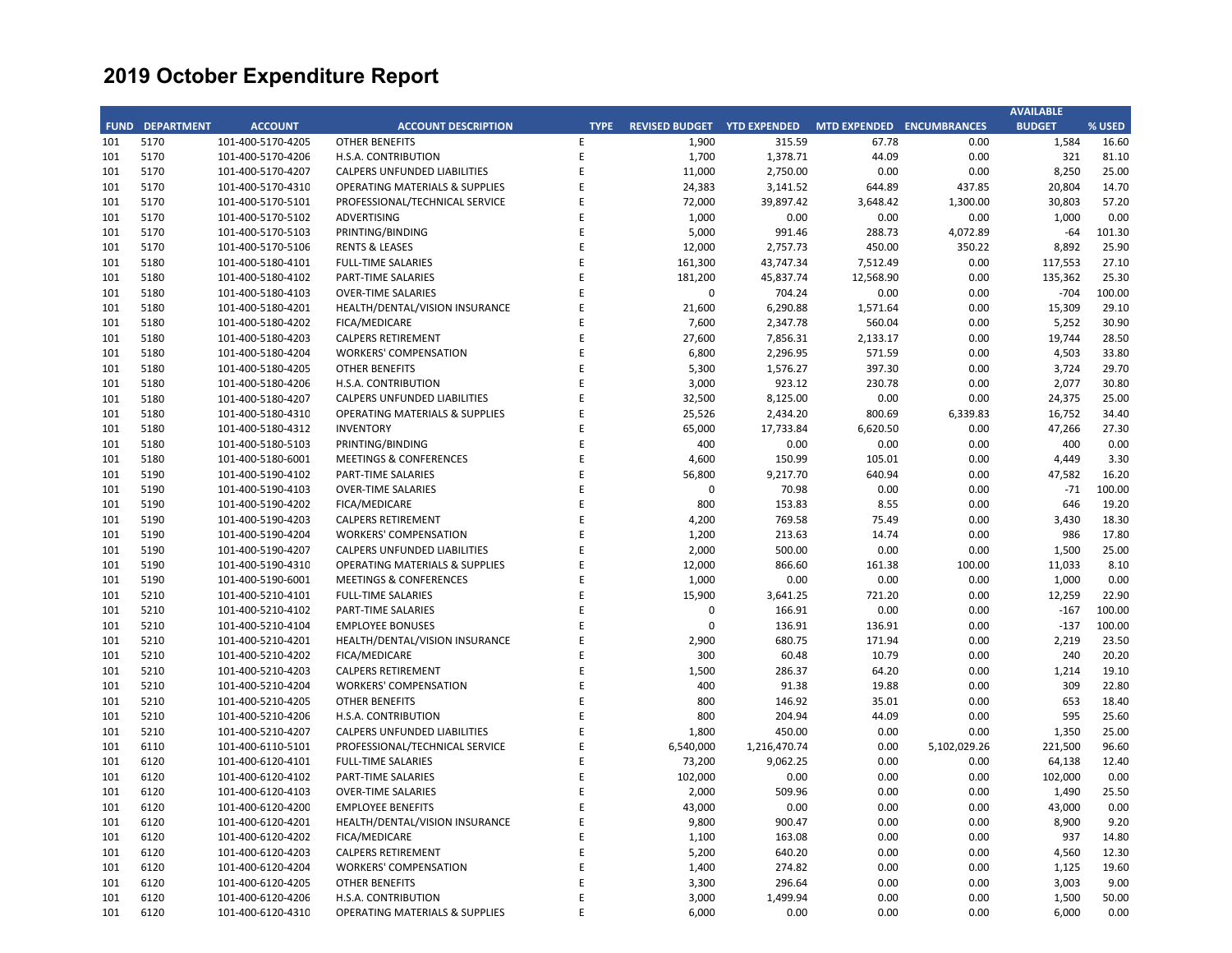|     |                        |                   |                                           |             |                             |             |                           |            | <b>AVAILABLE</b> |         |
|-----|------------------------|-------------------|-------------------------------------------|-------------|-----------------------------|-------------|---------------------------|------------|------------------|---------|
|     | <b>FUND DEPARTMENT</b> | <b>ACCOUNT</b>    | <b>ACCOUNT DESCRIPTION</b>                | <b>TYPE</b> | REVISED BUDGET YTD EXPENDED |             | MTD EXPENDED ENCUMBRANCES |            | <b>BUDGET</b>    | % USED  |
| 101 | 6120                   | 101-400-6120-4601 | <b>DUES &amp; MEMBERSHIPS</b>             | E           | 1,500                       | 0.00        | 0.00                      | 0.00       | 1,500            | 0.00    |
| 101 | 6120                   | 101-400-6120-5101 | PROFESSIONAL/TECHNICAL SERVICE            | E           | 136,900                     | 6,657.60    | 6,657.60                  | 0.00       | 130,242          | 4.90    |
| 101 | 6120                   | 101-400-6120-5103 | PRINTING/BINDING                          | E           | 3,000                       | 0.00        | 0.00                      | 0.00       | 3,000            | 0.00    |
| 101 | 6120                   | 101-400-6120-5111 | PUBLIC SAFETY - TRAFFIC                   | E           | 16,000                      | 0.00        | 0.00                      | 16,000.00  | 0                | 100.00  |
| 101 | 6120                   | 101-400-6120-5112 | PUBLIC SAFETY - COASTAL                   | E           | 15,500                      | 0.00        | 0.00                      | 0.00       | 15,500           | 0.00    |
| 101 | 6120                   | 101-400-6120-5113 | PUBLIC SAFETY- WESTERN                    | E           | 8,000                       | 0.00        | 0.00                      | 8,000.00   | $\mathbf 0$      | 100.00  |
| 101 | 6120                   | 101-400-6120-5114 | PUBLIC SAFETY - SUMMER                    | E           | 5,000                       | 0.00        | 0.00                      | 5,000.00   | $\mathbf 0$      | 100.00  |
| 101 | 6120                   | 101-400-6120-5115 | PUBLIC SAFETY - SUPPLEMENTAL              | F           | 86,000                      | 16,948.36   | 0.00                      | 69,051.64  | $\Omega$         | 100.00  |
| 101 | 6120                   | 101-400-6120-5116 | PUBLIC SAFETY - PRESERVE                  |             | 309,500                     | 0.00        | 0.00                      | 309,500.00 | $\mathbf 0$      | 100.00  |
| 101 | 6120                   | 101-400-6120-5301 | <b>TELEPHONE</b>                          | Ε           | 23,400                      | 2,699.09    | 266.27                    | 0.00       | 20,701           | 11.50   |
| 101 | 6120                   | 101-400-6120-6001 | <b>MEETINGS &amp; CONFERENCES</b>         | E           | 1,000                       | 0.00        | 0.00                      | 0.00       | 1,000            | 0.00    |
| 101 | 6120                   | 101-400-6120-6002 | TRAVEL/MILEAGE REIMBURSEMENT              | E           | 300                         | 0.00        | 0.00                      | 0.00       | 300              | 0.00    |
| 101 | 6120                   | 101-400-6120-6201 | EQUIPMENT REPLACEMENT CHARGES             | E           | 1,600                       | 400.00      | 0.00                      | 0.00       | 1,200            | 25.00   |
| 101 | 0000                   | 101-400-0000-9223 | TRANSFER - SUBREGION 1 MAINT              | E           | 35,000                      | 8,750.00    | 0.00                      | 0.00       | 26,250           | 25.00   |
| 101 | 0000                   | 101-400-0000-9285 | TRANSFER - IA PORTUGUESE BEND             | F           | 55,000                      | 13,750.00   | 0.00                      | 0.00       | 41,250           | 25.00   |
| 101 | 0000                   | 101-400-0000-9330 | TRANSFER - INFRASTRUCTURE                 | E           | 3,976,900                   | 994,225.00  | 0.00                      | 0.00       | 2,982,675        | 25.00   |
| 101 | 0000                   | 101-400-0000-9795 | TRANSFER - IA ABALONE COVE                | E           | 50,000                      | 12,500.00   | 0.00                      | 0.00       | 37,500           | 25.00   |
| 101 | 1311                   | 101-400-1311-4601 | <b>DUES &amp; MEMBERSHIPS</b>             | E           | 0                           | 1,014.48    | 0.00                      | 0.00       | $-1,014$         | 100.00  |
| 101 | 1311                   | 101-400-1311-5101 | PROFESSIONAL/TECHNICAL SERVICE            | E           | 350,000                     | $-3,166.53$ | 217.91                    | 1,384.44   | 351,782          | $-0.50$ |
| 101 | 1311                   | 101-400-1311-5102 | <b>ADVERTISING</b>                        | E           | 3,000                       | 628.00      | 0.00                      | 0.00       | 2,372            | 20.90   |
| 101 | 3240                   | 101-400-3240-4310 | OPERATING MATERIALS & SUPPLIES            | F           | 5,000                       | 1,040.88    | 495.09                    | 0.00       | 3,959            | 20.80   |
| 101 | 3240                   | 101-400-3240-4313 | <b>FUELS/GASOLINE</b>                     | F           | 20,000                      | 3,647.76    | 1,581.66                  | 0.00       | 16,352           | 18.20   |
| 101 | 3240                   | 101-400-3240-5201 | REPAIR & MAINTENANCE SERVICES             | E           | 15,000                      | 3,728.57    | 760.56                    | 11,348.38  | $-77$            | 100.50  |
| 101 | 3240                   | 101-400-3240-5305 | <b>WIRELESS</b>                           | F           | 9,000                       | 504.66      | 295.66                    | 0.00       | 8,495            | 5.60    |
| 101 | 3151                   | 101-400-3151-4310 | <b>OPERATING MATERIALS &amp; SUPPLIES</b> |             | 109,974                     | 28,429.33   | 6,686.42                  | 75,571.06  | 5,974            | 94.60   |
| 101 | 3151                   | 101-400-3151-5101 | PROFESSIONAL/TECHNICAL SERVICE            | E           | $\mathbf 0$                 | 0.00        | $-2,113.96$               | 0.00       | $\Omega$         | 0.00    |
| 101 | 3151                   | 101-400-3151-5106 | <b>RENTS &amp; LEASES</b>                 | E           | 25,000                      | 4,383.86    | 1,232.08                  | 20,616.14  | $\mathbf{C}$     | 100.00  |
| 101 | 3151                   | 101-400-3151-5201 | REPAIR & MAINTENANCE SERVICES             | E           | 484,000                     | 92,264.17   | 25,816.85                 | 314,217.23 | 77,519           | 84.00   |
| 101 | 3151                   | 101-400-3151-5302 | <b>WATER</b>                              | F           | 200,000                     | 0.00        | 0.00                      | 0.00       | 200.000          | 0.00    |
| 101 | 3151                   | 101-400-3151-5303 | GAS                                       | E           | 1,500                       | 0.00        | 0.00                      | 0.00       | 1,500            | 0.00    |
| 101 | 3151                   | 101-400-3151-5304 | <b>ELECTRICITY</b>                        | E           | 1,500                       | 0.00        | 0.00                      | 0.00       | 1,500            | 0.00    |
| 101 | 3180                   | 101-400-3180-5302 | <b>WATER</b>                              | F           | 175,000                     | 47,924.23   | 18,713.88                 | 0.00       | 127,076          | 27.40   |
| 101 | 3180                   | 101-400-3180-5304 | <b>ELECTRICITY</b>                        | E           | 6,000                       | 755.05      | 188.53                    | 0.00       | 5,245            | 12.60   |
| 101 | 3230                   | 101-400-3230-5101 | PROFESSIONAL/TECH SERVICES                | F           | 150,000                     | 0.00        | 0.00                      | 117,000.00 | 33,000           | 78.00   |
| 101 | 3230                   | 101-400-3230-5201 | <b>REPAIR &amp; MAINTENANCE SERVICES</b>  | E           | 859,500                     | 144,437.86  | 99,966.34                 | 250,227.14 | 464,835          | 45.90   |
| 101 | 4110                   | 101-400-4110-4101 | <b>FULL-TIME SALARIES</b>                 | E           | 400,200                     | 101,771.94  | 19,749.91                 | 0.00       | 298,428          | 25.40   |
| 101 | 4110                   | 101-400-4110-4102 | PART-TIME SALARIES                        | F           | 0                           | 10,720.00   | 6,720.00                  | 0.00       | $-10,720$        | 100.00  |
| 101 | 4110                   | 101-400-4110-4103 | <b>OVER-TIME SALARIES</b>                 | E           | 1,000                       | 2,968.72    | 734.83                    | 0.00       | $-1,969$         | 296.90  |
| 101 | 4110                   | 101-400-4110-4106 | AUTOMOBILE ALLOWANCES                     | F           | 1,800                       | 600.00      | 150.00                    | 0.00       | 1,200            | 33.30   |
| 101 | 4110                   | 101-400-4110-4201 | HEALTH/DENTAL/VISION INSURANCE            | E           | 41,800                      | 9,690.01    | 1,771.98                  | 0.00       | 32,110           | 23.20   |
| 101 | 4110                   | 101-400-4110-4202 | FICA/MEDICARE                             | E           | 6,000                       | 2,306.70    | 784.08                    | 0.00       | 3,693            | 38.40   |
| 101 | 4110                   | 101-400-4110-4203 | <b>CALPERS RETIREMENT</b>                 | E           | 45,600                      | 11,684.10   | 2,267.40                  | 0.00       | 33,916           | 25.60   |
| 101 | 4110                   | 101-400-4110-4204 | <b>WORKERS' COMPENSATION</b>              | E           | 7,800                       | 2,878.93    | 631.67                    | 0.00       | 4,921            | 36.90   |
| 101 | 4110                   | 101-400-4110-4205 | OTHER BENEFITS                            | E           | 7,500                       | 2,099.70    | 423.05                    | 0.00       | 5,400            | 28.00   |
| 101 | 4110                   | 101-400-4110-4206 | H.S.A. CONTRIBUTION                       | E           | 15,000                      | 5,712.25    | 691.55                    | 0.00       | 9,288            | 38.10   |
| 101 | 4110                   | 101-400-4110-4207 | CALPERS UNFUNDED LIABILITIES              | E           | 129,900                     | 32,475.00   | 0.00                      | 0.00       | 97,425           | 25.00   |
| 101 | 4110                   | 101-400-4110-4310 | OPERATING MATERIALS & SUPPLIES            | F           | 12,000                      | 1,194.45    | 479.72                    | 7,805.55   | 3,000            | 75.00   |
| 101 | 4110                   | 101-400-4110-4311 | <b>POSTAGE</b>                            | F           | 5,000                       | 0.00        | 0.00                      | 0.00       | 5,000            | 0.00    |
| 101 | 4110                   | 101-400-4110-5103 | PRINTING/BINDING                          | E           | 15,000                      | 682.43      | 423.36                    | 2,367.57   | 11,950           | 20.30   |
| 101 | 4110                   | 101-400-4110-5106 | <b>RENTS &amp; LEASES</b>                 | F           | 7,200                       | 1,711.50    | 193.97                    | 5,488.50   | $\Omega$         | 100.00  |
| 101 | 4110                   | 101-400-4110-5118 | REIMBURSABLE SERVICES                     | E           | 20,316                      | 0.00        | 0.00                      | 17,593.10  | 2,723            | 86.60   |
| 101 | 4110                   | 101-400-4110-5301 | <b>TELEPHONE</b>                          | F           | 8,000                       | 448.47      | 0.00                      | 0.00       | 7,552            | 5.60    |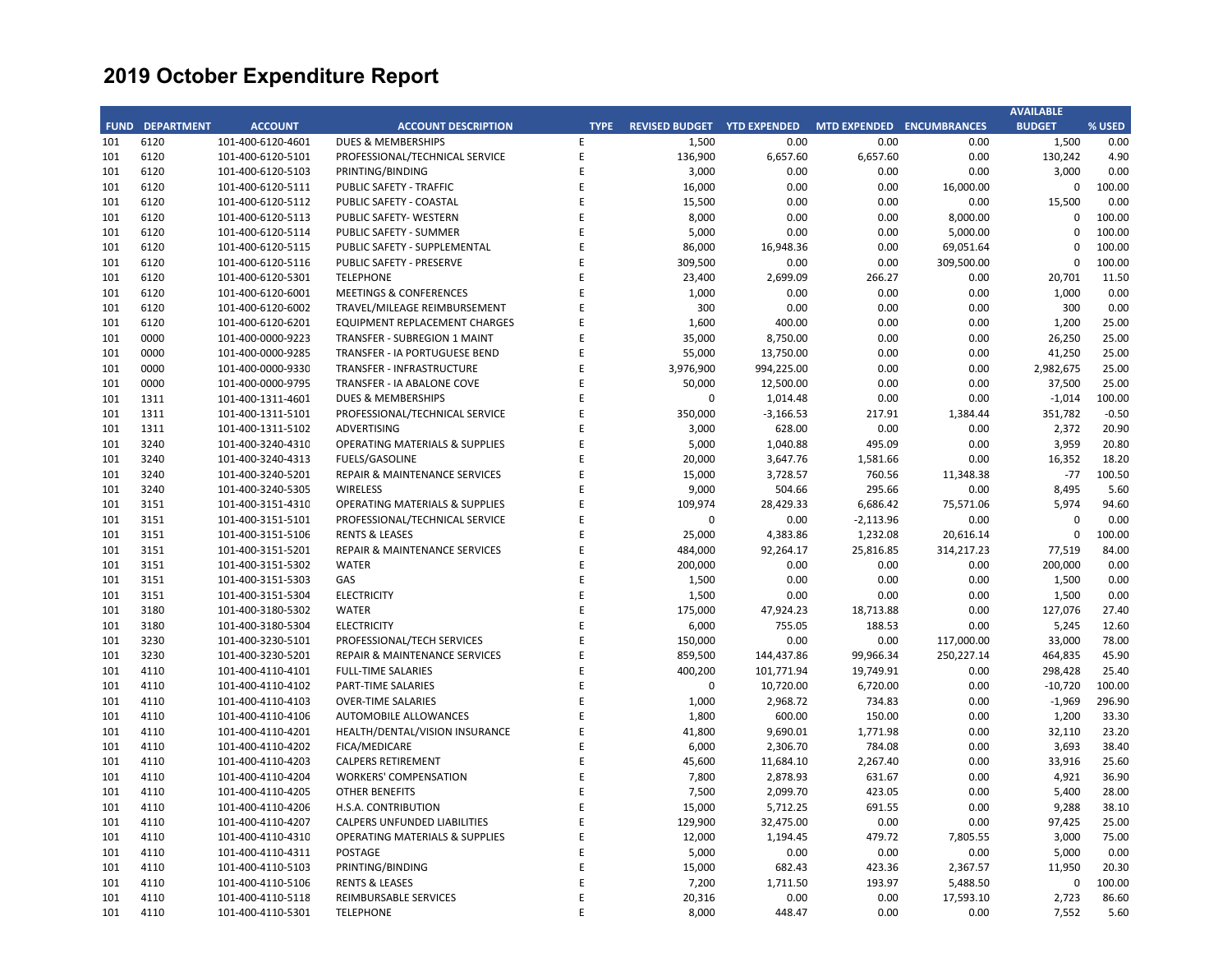|     |                        |                   |                                           |             |                             |            |                           |            | <b>AVAILABLE</b> |        |
|-----|------------------------|-------------------|-------------------------------------------|-------------|-----------------------------|------------|---------------------------|------------|------------------|--------|
|     | <b>FUND DEPARTMENT</b> | <b>ACCOUNT</b>    | <b>ACCOUNT DESCRIPTION</b>                | <b>TYPE</b> | REVISED BUDGET YTD EXPENDED |            | MTD EXPENDED ENCUMBRANCES |            | <b>BUDGET</b>    | % USED |
| 101 | 4110                   | 101-400-4110-6201 | EQUIPMENT REPLACEMENT CHARGES             | E           | 9,700                       | 2,425.00   | 0.00                      | 0.00       | 7,275            | 25.00  |
| 101 | 4180                   | 101-400-4180-5101 | PROFESSIONAL/TECHNICAL SERVICE            | E           | 140,000                     | 17,087.51  | 10,378.18                 | 134,167.00 | $-11,255$        | 108.00 |
| 101 | 5121                   | 101-400-5121-4102 | PART-TIME SALARIES                        | E           | 49,900                      | 8,874.20   | 3,085.79                  | 0.00       | 41,026           | 17.80  |
| 101 | 5121                   | 101-400-5121-4103 | <b>OVER-TIME SALARIES</b>                 | F           | 0                           | 25.84      | 25.84                     | 0.00       | -26              | 100.00 |
| 101 | 5121                   | 101-400-5121-4202 | FICA/MEDICARE                             | F           | 1,200                       | 570.71     | 170.64                    | 0.00       | 629              | 47.60  |
| 101 | 5121                   | 101-400-5121-4203 | <b>CALPERS RETIREMENT</b>                 | E           | 3,000                       | 239.70     | 78.69                     | 0.00       | 2,760            | 8.00   |
| 101 | 5121                   | 101-400-5121-4204 | <b>WORKERS' COMPENSATION</b>              | E           | 1,000                       | 204.67     | 71.55                     | 0.00       | 795              | 20.50  |
| 101 | 5121                   | 101-400-5121-4310 | <b>OPERATING MATERIALS &amp; SUPPLIES</b> | E           | 5,584                       | 356.06     | 0.00                      | 943.05     | 4,285            | 23.30  |
| 101 | 5121                   | 101-400-5121-5106 | <b>RENTS &amp; LEASES</b>                 | E           | 5,000                       | 722.76     | 180.69                    | 0.00       | 4,277            | 14.50  |
| 101 | 5122                   | 101-400-5122-4101 | <b>FULL-TIME SALARIES</b>                 | F           | 59,900                      | 18,588.98  | 4,661.46                  | 0.00       | 41,311           | 31.00  |
| 101 | 5122                   | 101-400-5122-4102 | PART-TIME SALARIES                        | E           | 104,200                     | 27,000.75  | 6,208.33                  | 0.00       | 77,199           | 25.90  |
| 101 | 5122                   | 101-400-5122-4103 | <b>OVER-TIME SALARIES</b>                 | F           | $\mathbf 0$                 | 1,945.64   | 0.00                      | 0.00       | $-1,946$         | 100.00 |
| 101 | 5122                   | 101-400-5122-4201 | HEALTH/DENTAL/VISION INSURANCE            | E           | 14,900                      | 4,294.81   | 1,083.41                  | 0.00       | 10,605           | 28.80  |
| 101 | 5122                   | 101-400-5122-4202 | FICA/MEDICARE                             | E           | 2,400                       | 716.30     | 141.29                    | 0.00       | 1,684            | 29.80  |
| 101 | 5122                   | 101-400-5122-4203 | <b>CALPERS RETIREMENT</b>                 | E           | 14,000                      | 4,037.37   | 992.47                    | 0.00       | 9,963            | 28.80  |
| 101 | 5122                   | 101-400-5122-4204 | <b>WORKERS' COMPENSATION</b>              | E           | 3,300                       | 1,107.08   | 251.94                    | 0.00       | 2,193            | 33.50  |
| 101 | 5122                   | 101-400-5122-4205 | OTHER BENEFITS                            | E           | 2,500                       | 667.29     | 168.69                    | 0.00       | 1,833            | 26.70  |
| 101 | 5122                   | 101-400-5122-4206 | H.S.A. CONTRIBUTION                       | E           | 6,000                       | 1,845.00   | 460.38                    | 0.00       | 4,155            | 30.80  |
|     | 5122                   |                   |                                           | E           |                             |            |                           |            |                  |        |
| 101 |                        | 101-400-5122-4207 | CALPERS UNFUNDED LIABILITIES              | E           | 100                         | 25.00      | 0.00                      | 0.00       | 75               | 25.00  |
| 101 | 5122                   | 101-400-5122-4310 | <b>OPERATING MATERIALS &amp; SUPPLIES</b> |             | 29,000                      | 5,756.02   | 1,400.90                  | 433.85     | 22,810           | 21.30  |
| 101 | 5122                   | 101-400-5122-4601 | DUES & MEMBERSHIPS                        | E           | $\mathbf 0$                 | 14.22      | 14.22                     | 0.00       | $-14$            | 100.00 |
| 101 | 5122                   | 101-400-5122-5101 | PROFESSIONAL/TECHNICAL SERVICE            | E           | 4,200                       | 228.30     | 75.95                     | 0.00       | 3,972            | 5.40   |
| 101 | 5122                   | 101-400-5122-5103 | PRINTING/BINDING                          | E           | 1,000                       | 0.00       | 0.00                      | 0.00       | 1,000            | 0.00   |
| 101 | 5171                   | 101-400-5171-4102 | PART-TIME SALARIES                        | E           | 3,900                       | 2,027.75   | 536.09                    | 0.00       | 1,872            | 52.00  |
| 101 | 5171                   | 101-400-5171-4103 | <b>OVER-TIME SALARIES</b>                 | E           | $\mathbf 0$                 | 213.18     | 0.00                      | 0.00       | $-213$           | 100.00 |
| 101 | 5171                   | 101-400-5171-4202 | FICA/MEDICARE                             | F           | 200                         | 132.26     | 22.50                     | 0.00       | 68               | 66.10  |
| 101 | 5171                   | 101-400-5171-4203 | <b>CALPERS RETIREMENT</b>                 | E           | 400                         | 47.11      | 21.60                     | 0.00       | 353              | 11.80  |
| 101 | 5171                   | 101-400-5171-4204 | <b>WORKERS' COMPENSATION</b>              | Ε           | 100                         | 51.53      | 12.33                     | 0.00       | 48               | 51.50  |
| 101 | 5171                   | 101-400-5171-4310 | <b>OPERATING MATERIALS &amp; SUPPLIES</b> | E           | 600                         | 0.00       | 0.00                      | 100.00     | 500              | 16.70  |
| 101 | 5172                   | 101-400-5172-4310 | <b>OPERATING MATERIALS &amp; SUPPLIES</b> | E           | 7,800                       | 733.67     | 733.67                    | 500.00     | 6,566            | 15.80  |
| 101 | 5131                   | 101-400-5131-5101 | PROFESSIONAL/TECHNICAL SERVICE            | F           | 55,000                      | 8,309.00   | 3,542.00                  | 35,258.00  | 11,433           | 79.20  |
| 202 | 3120                   | 202-400-3120-5201 | REPAIR & MAINTENANCE SERVICES             | E           | 10,000                      | 12,505.52  | 0.00                      | 0.00       | $-2,506$         | 125.10 |
| 202 | 3170                   | 202-400-3170-5201 | REPAIR & MAINTENANCE SERVICES             | E           | 150,000                     | 200.35     | 0.00                      | 143,277.91 | 6,522            | 95.70  |
| 202 | 3180                   | 202-400-3180-4310 | <b>OPERATING MATERIALS &amp; SUPPLIES</b> | E           | 100,000                     | 5,178.25   | 1,084.04                  | 29,771.75  | 65,050           | 35.00  |
| 202 | 3180                   | 202-400-3180-5101 | PROFESSIONAL/TECHNICAL SERVICE            | E           | 5,000                       | 0.00       | 0.00                      | 0.00       | 5,000            | 0.00   |
| 202 | 3180                   | 202-400-3180-5201 | REPAIR & MAINTENANCE SERVICES             | E           | 747,100                     | 238,124.87 | 85,598.58                 | 425,575.74 | 83,399           | 88.80  |
| 202 | 3180                   | 202-400-3180-5301 | <b>TELEPHONE</b>                          | E           | 4,700                       | 0.00       | 0.00                      | 0.00       | 4,700            | 0.00   |
| 202 | 3220                   | 202-400-3220-5101 | PROFESSIONAL/TECHNICAL SERVICE            | E           | 20,000                      | 0.00       | 0.00                      | 0.00       | 20,000           | 0.00   |
| 202 | 3220                   | 202-400-3220-5201 | REPAIR & MAINTENANCE SERVICES             | F           | 50,000                      | 0.00       | 0.00                      | 0.00       | 50,000           | 0.00   |
| 202 | 3230                   | 202-400-3230-5201 | REPAIR & MAINTENANCE SERVICES             | F           | 0                           | 24,750.00  | 0.00                      | 0.00       | $-24,750$        | 100.00 |
| 202 | 8804                   | 202-400-8804-8802 | OTHER IMPROVEMENTS                        | E           | 1,300,000                   | 0.00       | 0.00                      | 0.00       | 1,300,000        | 0.00   |
| 202 | 8808                   | 202-400-8808-8005 | ENGINEERING DESIGN SERVICES               | E           | 200,000                     | 0.00       | 0.00                      | 0.00       | 200,000          | 0.00   |
| 209 | 0000                   | 209-400-0000-5201 | REPAIR & MAINTENANCE SERVICES             | E           | 500                         | 0.00       | 0.00                      | 0.00       | 500              | 0.00   |
| 209 | 0000                   | 209-400-0000-5304 | <b>ELECTRICITY</b>                        | F           | 300                         | 0.00       | 0.00                      | 0.00       | 300              | 0.00   |
| 211 | 0000                   | 211-400-0000-5101 | PROFESSIONAL/TECHNICAL SERVICE            | F           | 7,900                       | 0.00       | 0.00                      | 0.00       | 7,900            | 0.00   |
| 211 | 0000                   | 211-400-0000-5201 | <b>REPAIR &amp; MAINTENANCE SERVICES</b>  | E           | 76,000                      | 4,577.16   | 1,981.24                  | 71,422.84  | $\mathbf 0$      | 100.00 |
| 211 | 0000                   | 211-400-0000-5304 | <b>ELECTRICITY</b>                        | E           | 183,592                     | 57,203.33  | 109.91                    | 3,000.00   | 123,389          | 32.80  |
| 211 | 0000                   | 211-400-0000-6203 | ADMINISTRATIVE OVERHEAD                   | E           | 81,100                      | 20,275.00  | 0.00                      | 0.00       | 60,825           | 25.00  |
| 211 | 8821                   | 211-400-8821-8099 | MISC./OTHER EXPENSES                      | E           | 535,797                     | 3,104.94   | 0.00                      | 532,692.30 | 0                | 100.00 |
| 213 | 0000                   | 213-400-0000-4101 | FULL-TIME SALARIES                        | F           | 56,600                      | 13,918.93  | 3,534.73                  | 0.00       | 42,681           | 24.60  |
| 213 | 0000                   | 213-400-0000-4201 | HEALTH/DENTAL/VISION INSURANCE            | E           | 8,900                       | 2,114.81   | 534.89                    | 0.00       | 6,785            | 23.80  |
| 213 | 0000                   | 213-400-0000-4202 | FICA/MEDICARE                             | F           | 900                         | 171.91     | 43.67                     | 0.00       | 728              | 19.10  |
|     |                        |                   |                                           |             |                             |            |                           |            |                  |        |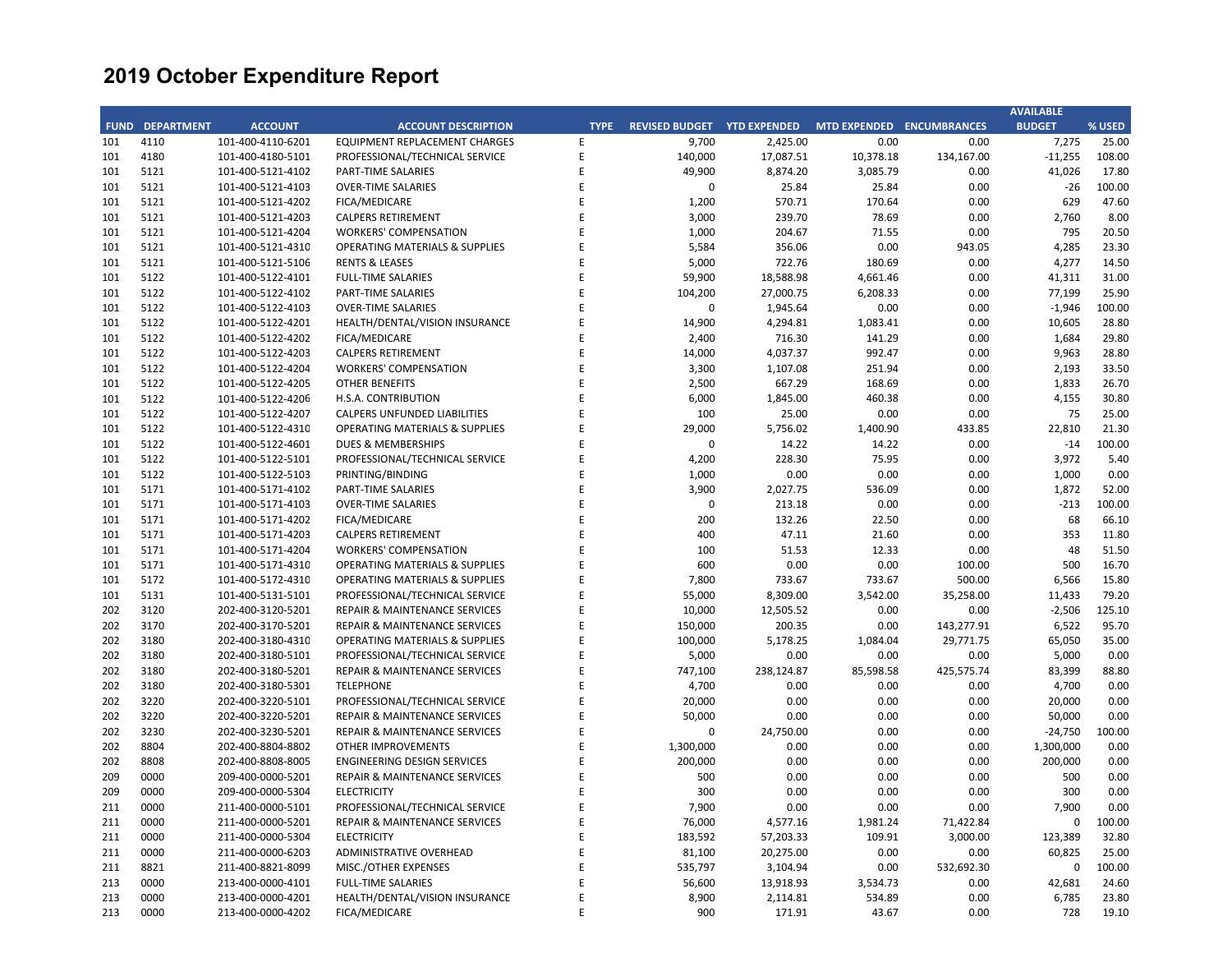|     |                        |                   |                                           |             |                             |             |                                  |            | <b>AVAILABLE</b> |        |
|-----|------------------------|-------------------|-------------------------------------------|-------------|-----------------------------|-------------|----------------------------------|------------|------------------|--------|
|     | <b>FUND DEPARTMENT</b> | <b>ACCOUNT</b>    | <b>ACCOUNT DESCRIPTION</b>                | <b>TYPE</b> | REVISED BUDGET YTD EXPENDED |             | <b>MTD EXPENDED ENCUMBRANCES</b> |            | <b>BUDGET</b>    | % USED |
| 213 | 0000                   | 213-400-0000-4203 | <b>CALPERS RETIREMENT</b>                 | E           | 6,400                       | 1,599.09    | 406.10                           | 0.00       | 4,801            | 25.00  |
| 213 | 0000                   | 213-400-0000-4204 | <b>WORKERS' COMPENSATION</b>              | E           | 1,300                       | 323.24      | 82.08                            | 0.00       | 977              | 24.90  |
| 213 | 0000                   | 213-400-0000-4205 | <b>OTHER BENEFITS</b>                     | E           | 1,700                       | 330.29      | 83.84                            | 0.00       | 1,370            | 19.40  |
| 213 | 0000                   | 213-400-0000-4206 | H.S.A. CONTRIBUTION                       | E           | 3,000                       | 756.37      | 191.31                           | 0.00       | 2,244            | 25.20  |
| 213 | 0000                   | 213-400-0000-4207 | CALPERS UNFUNDED LIABILITIES              | E           | 18,100                      | 4,525.00    | 0.00                             | 0.00       | 13,575           | 25.00  |
| 213 | 0000                   | 213-400-0000-4310 | <b>OPERATING MATERIALS &amp; SUPPLIES</b> | E           | 10,000                      | 0.00        | 0.00                             | 600.00     | 9,400            | 6.00   |
| 213 | 0000                   | 213-400-0000-4311 | POSTAGE                                   | F           | 9,000                       | 8,000.00    | 0.00                             | 0.00       | 1,000            | 88.90  |
| 213 | 0000                   | 213-400-0000-4601 | DUES & MEMBERSHIPS                        | F           | 800                         | 0.00        | 0.00                             | 0.00       | 800              | 0.00   |
| 213 | 0000                   | 213-400-0000-4901 | MISC. EXPENSES                            | E           | 14,500                      | 3,760.00    | 1,000.00                         | 0.00       | 10,740           | 25.90  |
| 213 | 0000                   | 213-400-0000-5101 | PROFESSIONAL/TECHNICAL SERVICE            | E           | 7,900                       | 1,355.27    | $-3,490.10$                      | 0.00       | 6,545            | 17.20  |
| 213 | 0000                   | 213-400-0000-5102 | ADVERTISING                               | E           | 26,000                      | $-5,045.10$ | $-5,045.10$                      | 24,600.00  | 6,445            | 75.20  |
| 213 | 0000                   | 213-400-0000-5103 | PRINTING/BINDING                          | F           | 13,000                      | 1,750.00    | 1,750.00                         | 7,750.00   | 3,500            | 73.10  |
| 213 | 0000                   | 213-400-0000-5201 | REPAIR & MAINTENANCE SERVICES             | E           | 116,300                     | 32,520.50   | 6,049.43                         | 69,724.09  | 14,055           | 87.90  |
| 213 | 0000                   | 213-400-0000-6001 | <b>MEETINGS &amp; CONFERENCES</b>         | E           | 800                         | 0.00        | 0.00                             | 0.00       | 800              | 0.00   |
| 213 | 0000                   | 213-400-0000-6002 | TRAVEL/MILEAGE REIMBURSEMENT              | F           | 300                         | 0.00        | 0.00                             | 0.00       | 300              | 0.00   |
| 213 | 0000                   | 213-400-0000-6203 | ADMINISTRATIVE OVERHEAD                   | E           | 8,600                       | 2,150.00    | 0.00                             | 0.00       | 6,450            | 25.00  |
| 214 | 0000                   | 214-400-0000-5120 | <b>TRANSIT PROGRAMS</b>                   | F           | 50,000                      | 0.00        | 0.00                             | 0.00       | 50,000           | 0.00   |
| 214 | 0000                   | 214-400-0000-5201 | REPAIR & MAINTENANCE SERVICES             | E           | $\mathbf 0$                 | 0.00        | 0.00                             | 0.00       | $\mathbf 0$      | 0.00   |
| 215 | 8302                   | 215-400-8302-8006 | <b>INSPECTION SERVICES</b>                | E           | 18,000                      | 2,176.00    | 2,176.00                         | 15,824.00  | $\mathbf 0$      | 100.00 |
| 215 | 8302                   | 215-400-8302-8802 | <b>OTHER IMPROVEMENTS</b>                 | F           | 660,100                     | 14,320.15   | 14,320.15                        | 645,779.85 | $\Omega$         | 100.00 |
| 215 | 8828                   | 215-400-8828-8005 | ENGINEERING DESIGN SERVICES               | E           | 9,081                       | 0.00        | 0.00                             | 9,080.77   | $\mathbf 0$      | 100.00 |
| 216 | 8824                   | 216-400-8824-8005 | ENGINEERING DESIGN SERVICES               | E           | 4,852                       | 4,598.00    | 4,598.00                         | 253.60     | $\mathbf 0$      | 100.00 |
| 216 | 8824                   | 216-400-8824-8802 | SILVER SPUR - OTHER IMPROVE               | E           | 450,000                     | 0.00        | 0.00                             | 0.00       | 450,000          | 0.00   |
| 216 | 0000                   | 216-400-0000-5103 | PRINTING/BINDING                          | E           | 2,000                       | 500.00      | 500.00                           | 1,500.00   | 0                | 100.00 |
| 216 | 0000                   | 216-400-0000-5120 | <b>TRANSIT PROGRAMS</b>                   | F           | 699,100                     | 0.00        | 0.00                             | 0.00       | 699,100          | 0.00   |
| 216 | 0000                   | 216-400-0000-5201 | REPAIR & MAINTENANCE SERVICES             | E           | 50,000                      | 4,392.80    | 4,392.80                         | 24,467.57  | 21,140           | 57.70  |
| 217 | 0000                   | 217-400-0000-9101 | TRANSFER - GENERAL FUND                   | F           | 175,000                     | 43,750.00   | 0.00                             | 0.00       | 131,250          | 25.00  |
| 220 | 8801                   | 220-400-8801-8006 | SIDEWALK - INSPECTION SERVICES            | E           | 250,000                     | 0.00        | 0.00                             | 0.00       | 250,000          | 0.00   |
| 220 | 8809                   | 220-400-8809-8005 | ENGINEERING DESIGN SERVICES               | E           | 113,705                     | 12,604.75   | 0.00                             | 101,100.55 | 0                | 100.00 |
| 220 | 8816                   | 220-400-8816-8005 | <b>ENGINEERING DESIGN SERVICES</b>        | F           | 450,000                     | 0.00        | 0.00                             | 249,964.00 | 200,036          | 55.50  |
| 221 | 0000                   | 221-400-0000-5201 | <b>REPAIR &amp; MAINTENANCE SERVICES</b>  | E           | 535,000                     | 171,063.63  | 42,276.06                        | 363,936.37 | $\mathbf 0$      | 100.00 |
| 221 | 0000                   | 221-400-0000-5304 | <b>ELECTRICITY</b>                        | E           | 1,000                       | 0.00        | 0.00                             | 0.00       | 1,000            | 0.00   |
| 222 | 0000                   | 222-400-0000-5101 | PROFESSIONAL/TECHNICAL SERVICE            | E           | 159,800                     | 33,261.25   | 0.00                             | 126,535.75 | $\overline{3}$   | 100.00 |
| 222 | 0000                   | 222-400-0000-5201 | REPAIR & MAINTENANCE SERVICES             | E           | 19,700                      | 5,048.13    | 0.00                             | 14,651.87  | $\mathbf{C}$     | 100.00 |
| 223 | 0000                   | 223-400-0000-5201 | REPAIR & MAINTENANCE SERVICES             | F           | 26,000                      | 7,167.28    | 2,077.17                         | 18,832.72  | $\mathbf 0$      | 100.00 |
| 223 | 0000                   | 223-400-0000-5302 | <b>WATER</b>                              | F           | 20,000                      | 5,071.26    | 1,563.89                         | 0.00       | 14,929           | 25.40  |
| 223 | 0000                   | 223-400-0000-5304 | <b>ELECTRICITY</b>                        |             | 800                         | 74.60       | 25.44                            | 0.00       | 725              | 9.30   |
| 224 | 0000                   | 224-400-0000-9101 | TRANSFER - GENERAL FUND                   | E           | 100,000                     | 25,000.00   | 0.00                             | 0.00       | 75,000           | 25.00  |
| 225 | 0000                   | 225-400-0000-4101 | <b>FULL-TIME SALARIES</b>                 | E           | 10,600                      | 3,117.18    | 792.59                           | 0.00       | 7,483            | 29.40  |
| 225 | 0000                   | 225-400-0000-4201 | HEALTH/DENTAL/VISION INSURANCE            | F           | 1,100                       | 293.42      | 74.35                            | 0.00       | 807              | 26.70  |
| 225 | 0000                   | 225-400-0000-4202 | FICA/MEDICARE                             | E           | 200                         | 40.35       | 10.26                            | 0.00       | 160              | 20.20  |
| 225 | 0000                   | 225-400-0000-4203 | <b>CALPERS RETIREMENT</b>                 |             | 1,300                       | 357.68      | 90.95                            | 0.00       | 942              | 27.50  |
| 225 | 0000                   | 225-400-0000-4204 | <b>WORKERS' COMPENSATION</b>              | E           | 300                         | 72.61       | 18.46                            | 0.00       | 227              | 24.20  |
| 225 | 0000                   | 225-400-0000-4205 | <b>OTHER BENEFITS</b>                     | E           | 300                         | 61.44       | 15.62                            | 0.00       | 239              | 20.50  |
| 225 | 0000                   | 225-400-0000-4206 | H.S.A. CONTRIBUTION                       | F           | 500                         | 127.35      | 32.27                            | 0.00       | 373              | 25.50  |
| 225 | 0000                   | 225-400-0000-4207 | CALPERS UNFUNDED LIABILITIES              | F           | 3,500                       | 875.00      | 0.00                             | 0.00       | 2,625            | 25.00  |
| 225 | 0000                   | 225-400-0000-5101 | PROFESSIONAL/TECHNICAL SERVICE            |             | 26,800                      | 305.75      | 2.75                             | 0.00       | 26,494           | 1.10   |
| 225 | 0000                   | 225-400-0000-5102 | ADVERTISING                               | E           | 500                         | 0.00        | 0.00                             | 0.00       | 500              | 0.00   |
| 225 | 0000                   | 225-400-0000-5201 | REPAIR & MAINTENANCE SERVICES             |             | 149,000                     | 5,079.31    | 1,098.31                         | 29,670.69  | 114,250          | 23.30  |
| 225 | 0000                   | 225-400-0000-5304 | <b>ELECTRICITY</b>                        |             | 4,000                       | 515.18      | 150.08                           | 0.00       | 3,485            | 12.90  |
| 225 | 0000                   | 225-400-0000-8802 | <b>OTHER IMPROVEMENTS</b>                 | F           | 450,000                     | 0.00        | 0.00                             | 0.00       | 450,000          | 0.00   |
| 228 | 8501                   | 228-400-8501-8403 | PARKS IMPROVEMENTS                        | F           | 4,331                       | 0.00        | 0.00                             | 4,331.47   | $\Omega$         | 100.00 |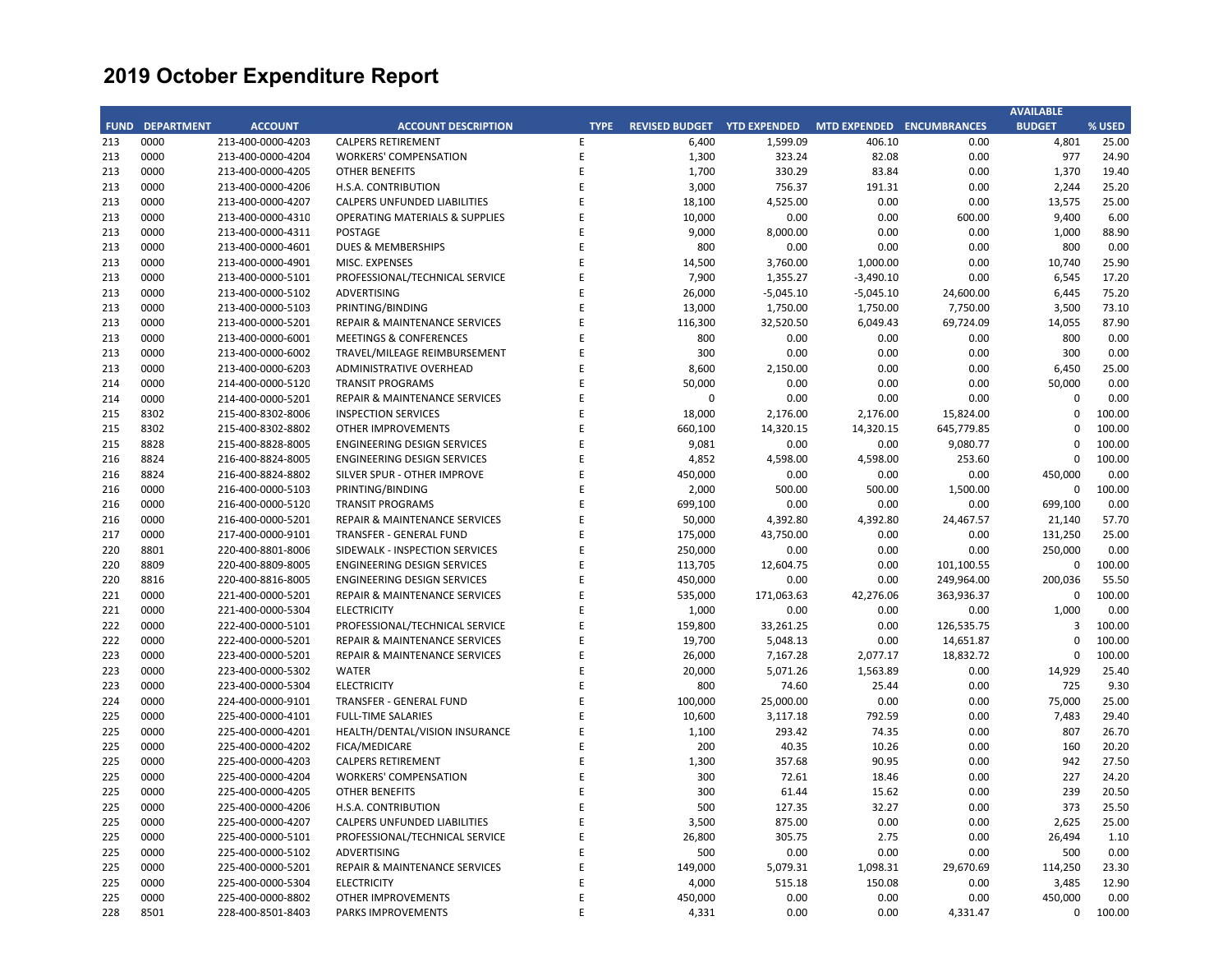|     |                        |                   |                                           |             |                                                       |            |            |              | <b>AVAILABLE</b> |        |
|-----|------------------------|-------------------|-------------------------------------------|-------------|-------------------------------------------------------|------------|------------|--------------|------------------|--------|
|     | <b>FUND DEPARTMENT</b> | <b>ACCOUNT</b>    | <b>ACCOUNT DESCRIPTION</b>                | <b>TYPE</b> | REVISED BUDGET YTD EXPENDED MTD EXPENDED ENCUMBRANCES |            |            |              | <b>BUDGET</b>    | % USED |
| 228 | 0000                   | 228-400-0000-4310 | <b>OPERATING MATERIALS &amp; SUPPLIES</b> | F           | 8,000                                                 | 2,005.29   | 0.00       | 6,081.19     | $-86$            | 101.10 |
| 228 | 0000                   | 228-400-0000-5201 | <b>REPAIR &amp; MAINTENANCE SERVICES</b>  | E           | 20,000                                                | 108.46     | 0.00       | 10,000.00    | 9,892            | 50.50  |
| 285 | 0000                   | 285-400-0000-5101 | PROFESSIONAL/TECHNICAL SERVICE            | E           | 48,500                                                | 0.00       | 0.00       | 3,450.00     | 45,050           | 7.10   |
| 285 | 0000                   | 285-400-0000-5201 | REPAIR & MAINTENANCE SERVICES             | F           | 34,500                                                | 302.50     | 302.50     | 4,697.50     | 29,500           | 14.50  |
| 285 | 0000                   | 285-400-0000-5304 | <b>ELECTRICITY</b>                        | E           | 7,000                                                 | 489.18     | 78.42      | 0.00         | 6,511            | 7.00   |
| 310 | 8810                   | 310-400-8810-8802 | OTHER IMPROVEMENTS                        | F           | 150,600                                               | 0.00       | 0.00       | 0.00         | 150,600          | 0.00   |
| 310 | 8829                   | 310-400-8829-8001 | PROFESSIONAL/TECH SERVICES                | F           | 15,922                                                | 9,942.50   | 6,612.50   | 6,785.10     | $-805$           | 105.10 |
| 310 | 8832                   | 310-400-8832-8001 | PROFESSIONAL/TECH SERVICES                | E           | 13,418                                                | 7,390.00   | 5,800.00   | 5,676.90     | 351              | 97.40  |
| 310 | 8832                   | 310-400-8832-8006 | <b>INSPECTION SERVICES</b>                | F           | 8,000                                                 | 8,000.00   | 1,728.00   | 0.00         | 0                | 100.00 |
| 310 | 8832                   | 310-400-8832-8801 | <b>INFRASTRUCTURES</b>                    | F           | 93,466                                                | 0.00       | 0.00       | 93,466.00    | $\Omega$         | 100.00 |
| 330 | 0000                   | 330-400-0000-9225 | TRANSFER - ABALONE COVE SEWER             | F           | 455,000                                               | 113,750.00 | 0.00       | 0.00         | 341,250          | 25.00  |
| 330 | 8503                   | 330-400-8503-8001 | PROFESSIONAL/TECH SERVICES                | F           | $\mathbf 0$                                           | 0.00       | 0.00       | 25,000.00    | $-25,000$        | 100.00 |
| 330 | 8707                   | 330-400-8707-8807 | SDDIP - STORMWATER IMPROVE                | E           | 22,500                                                | 22,500.00  | 22,500.00  | 0.00         | 0                | 100.00 |
| 330 | 8811                   | 330-400-8811-8005 | ARTERIAL WALLS - ENGINEER SRVS            | F           | 100,000                                               | 0.00       | 0.00       | 0.00         | 100,000          | 0.00   |
| 330 | 8811                   | 330-400-8811-8802 | ARTERIAL WALL - OTHER IMPROVE             |             | 24,480                                                | 24,990.00  | 0.00       | 0.00         | $-510$           | 102.10 |
| 330 | 8504                   | 330-400-8504-8004 | ADA - ARCHITECTURE DESIGN                 | E           | 216,450                                               | 33,950.00  | 0.00       | 32,500.00    | 150,000          | 30.70  |
| 330 | 8404                   | 330-400-8404-8802 | <b>COASTAL BLUFF - OTHER IMPROVE</b>      | F           | 200,000                                               | 0.00       | 0.00       | 0.00         | 200,000          | 0.00   |
| 330 | 8709                   | 330-400-8709-8004 | <b>CONNECTOR DESIGN SERVICES</b>          | E           | 107,348                                               | 23,700.00  | 6,910.00   | 83,647.50    | $\mathbf 0$      | 100.00 |
| 330 | 8709                   | 330-400-8709-8807 | <b>CONNECTOR PIPE - STORMWATER</b>        | F           | 132,847                                               | 0.00       | 0.00       | 108,384.07   | 24,463           | 81.60  |
| 330 | 8304                   | 330-400-8304-8001 | LANDSLIDE - PROF/TECH                     | F           | 304,184                                               | 232,015.38 | 41,364.34  | 72,168.82    | $\mathbf 0$      | 100.00 |
| 330 | 8301                   | 330-400-8301-8005 | ENGINEERING DESIGN SERVICES               | E           | 83,954                                                |            |            |              | $\mathbf 0$      | 100.00 |
|     |                        |                   |                                           | F           |                                                       | 2,525.00   | 2,525.00   | 81,429.11    |                  |        |
| 330 | 8301                   | 330-400-8301-8802 | <b>PVDS - OTHER IMPROVE</b>               | E           | 1,000,000                                             | 0.00       | 0.00       | 0.00         | 1,000,000        | 0.00   |
| 330 | 8822                   | 330-400-8822-8005 | ENGINEERING DESIGN SERVICES               |             | 212,375                                               | 742.50     | 302.50     | 1,632.50     | 210,000          | 1.10   |
| 330 | 8822                   | 330-400-8822-8006 | <b>INSPECTION SERVICES</b>                |             | 0                                                     | 3,200.00   | 512.00     | 13,440.00    | $-16,640$        | 100.00 |
| 330 | 8822                   | 330-400-8822-8802 | OTHER IMPROVEMENTS                        | F           | 136,042                                               | 0.00       | 0.00       | 136,042.00   | $\Omega$         | 100.00 |
| 330 | 8202                   | 330-400-8202-8005 | <b>ENGINEERING DESIGN SERVICES</b>        | E           | 41,291                                                | 18,458.27  | 13,043.27  | 22,832.44    | $\mathbf 0$      | 100.00 |
| 330 | 8001                   | 330-400-8001-8001 | PAVEMENT PROG - PROF/TECH                 | F           | 35,313                                                | 35,212.95  | 2,010.00   | 99.93        | $\Omega$         | 100.00 |
| 330 | 8804                   | 330-400-8804-8004 | ARCHITECTURE DESIGN SERVICES              | F           | 39,430                                                | 28,230.00  | 0.00       | 11,200.00    | $\mathbf 0$      | 100.00 |
| 330 | 8804                   | 330-400-8804-8008 | <b>MATERIAL TESTINGS</b>                  |             | 7,820                                                 | 0.00       | 0.00       | 7,820.00     | $\mathbf 0$      | 100.00 |
| 330 | 8818                   | 330-400-8818-8004 | AREA 8 - ARCHITECT DESIGN                 | F           | 117,254                                               | 98,460.60  | 98,460.60  | 18,793.00    | $\Omega$         | 100.00 |
| 330 | 8420                   | 330-400-8420-8802 | SIGN - OTHER IMPROVEMENTS                 | E           | 97,015                                                | 0.00       | 0.00       | 97,015.00    | $\mathbf{C}$     | 100.00 |
| 330 | 8418                   | 330-400-8418-8004 | HESSE PARKING LOT - DESIGN                | F           | 76,309                                                | 0.00       | 0.00       | 76,309.00    | $\Omega$         | 100.00 |
| 330 | 8418                   | 330-400-8418-8403 | HESSE PARKING - PARKS IMPROVE             | F           | 750,000                                               | 0.00       | 0.00       | 0.00         | 750,000          | 0.00   |
| 330 | 8419                   | 330-400-8419-8005 | <b>ENGINEERING DESIGN SERVICES</b>        |             | 7,061                                                 | 0.00       | 0.00       | 7,060.55     | $\mathbf 0$      | 100.00 |
| 330 | 8419                   | 330-400-8419-8006 | <b>INSPECTION SERVICES</b>                | F           | 29,280                                                | 0.00       | 0.00       | 29,280.00    | $\Omega$         | 100.00 |
| 330 | 8834                   | 330-400-8834-8001 | PROFESSIONAL/TECH SERVICES                |             | 111,740                                               | 0.00       | 0.00       | 111,740.00   | $\mathbf 0$      | 100.00 |
| 330 | 8834                   | 330-400-8834-8005 | ENGINEERING DESIGN SERVICES               | F           | 461,849                                               | 140,149.96 | 140,149.96 | 321,699.44   | $\Omega$         | 100.00 |
| 330 | 8834                   | 330-400-8834-8006 | <b>INSPECTION SERVICES</b>                | F           | 55,050                                                | 0.00       | 0.00       | 55,050.00    | $\mathbf 0$      | 100.00 |
| 330 | 8834                   | 330-400-8834-8802 | OTHER IMPROVEMENTS                        | F           | 82,825                                                | 0.00       | 0.00       | 0.00         | 82,825           | 0.00   |
| 330 | 8834                   | 330-400-8834-8805 | RESIDENTIAL ST IMPROVEMENTS               | F           | 3,250,385                                             | 0.00       | 0.00       | 3,250,295.00 | 90               | 100.00 |
| 330 | 8715                   | 330-400-8715-8004 | ARCHITECTURE DESIGN SERVICES              | E           | 195,535                                               | 36,119.64  | 13,641.84  | 159,415.22   | $\mathbf 0$      | 100.00 |
| 330 | 8715                   | 330-400-8715-8802 | OTHER IMPROVEMENTS                        | F           | 2,750,000                                             | 0.00       | 0.00       | 0.00         | 2,750,000        | 0.00   |
| 330 | 8830                   | 330-400-8830-8005 | <b>ENGINEERING DESIGN SERVICES</b>        | E           | 27,573                                                | 1,036.89   | 0.00       | 26,536.13    | $\mathbf 0$      | 100.00 |
| 330 | 8506                   | 330-400-8506-8005 | <b>ENGINEERING DESIGN SERVICES</b>        | E           | 50,000                                                | 0.00       | 0.00       | 0.00         | 50,000           | 0.00   |
| 330 | 8004                   | 330-400-8004-8006 | <b>INSPECTION SERVICES</b>                | F           | 25,600                                                | 0.00       | 0.00       | 25,600.00    | 0                | 100.00 |
| 330 | 8004                   | 330-400-8004-8802 | OTHER IMPROVEMENTS                        |             | 224,400                                               | 0.00       | 0.00       | 138,052.00   | 86,348           | 61.50  |
| 330 | 8711                   | 330-400-8711-8005 | ENGINEERING DESIGN SERVICES               | F           | 42,000                                                | 0.00       | 0.00       | 0.00         | 42,000           | 0.00   |
| 330 | 8712                   | 330-400-8712-8802 | <b>OTHER IMPROVEMENTS</b>                 |             | 700,000                                               | 0.00       | 0.00       | 0.00         | 700,000          | 0.00   |
| 330 | 8714                   | 330-400-8714-8005 | ENGINEERING DESIGN SERVICES               | E           | 140,000                                               | 0.00       | 0.00       | 0.00         | 140,000          | 0.00   |
| 332 | 8709                   | 332-400-8709-8807 | STORMWATER IMPROVEMENTS                   | F           | 363,237                                               | 0.00       | 0.00       | 296,349.93   | 66,887           | 81.60  |
| 332 | 8830                   | 332-400-8830-8005 | <b>ENGINEERING DESIGN SERVICES</b>        | E           | 200,428                                               | 39,141.03  | 31,137.92  | 161,287.03   | 0                | 100.00 |
| 334 | 8410                   | 334-400-8410-8006 | <b>INSPECTION SERVICES</b>                | F           | 19,200                                                | 17,280.00  | 1,792.00   | 1,920.00     | $\Omega$         | 100.00 |
|     |                        |                   |                                           |             |                                                       |            |            |              |                  |        |